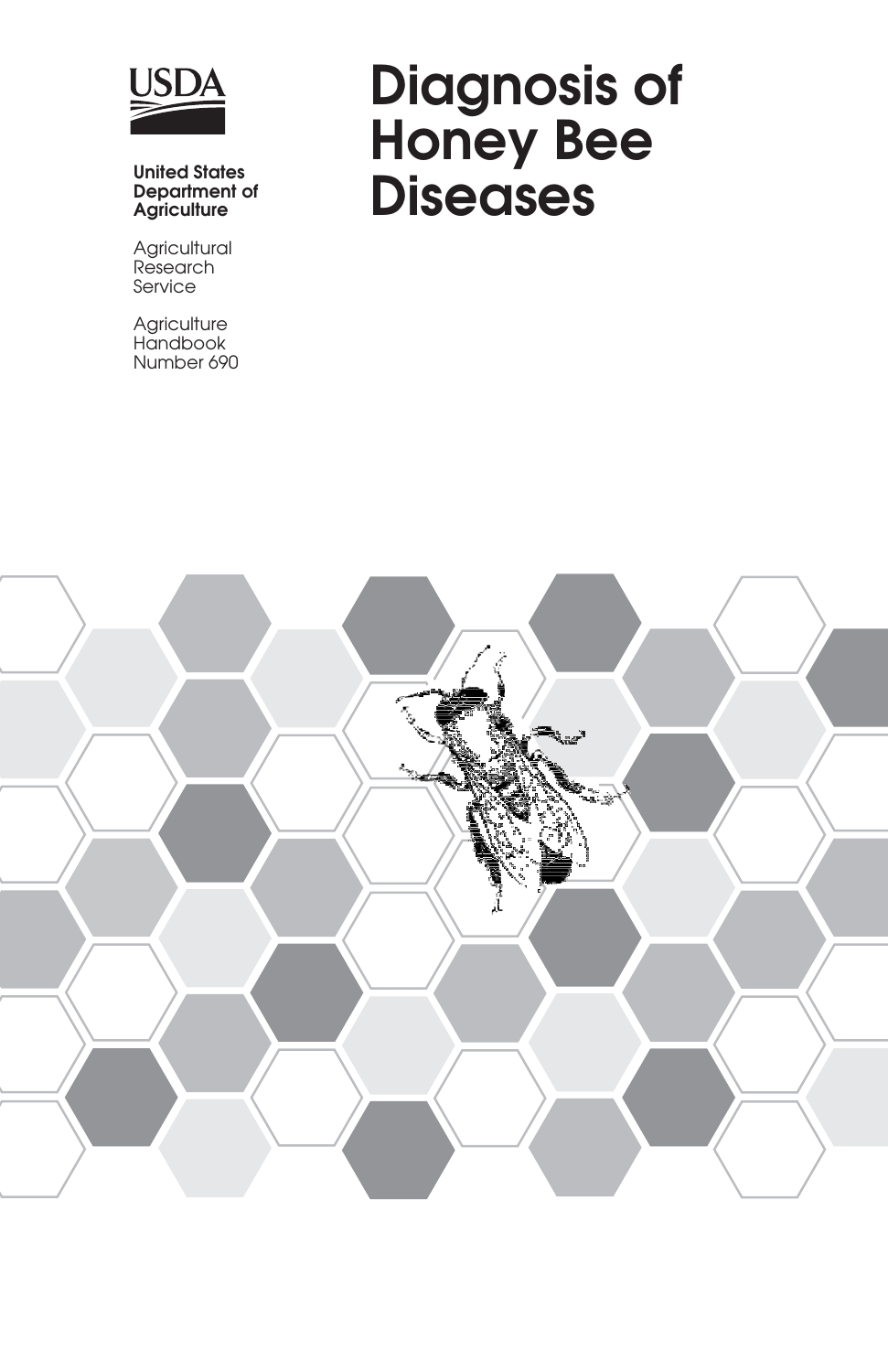#### **United States Department of Agriculture**

**Agricultural** Research Service

**Agriculture Handbook** Number 690

# **Diagnosis of Honey Bee Diseases**

Hachiro Shimanuki and David A. Knox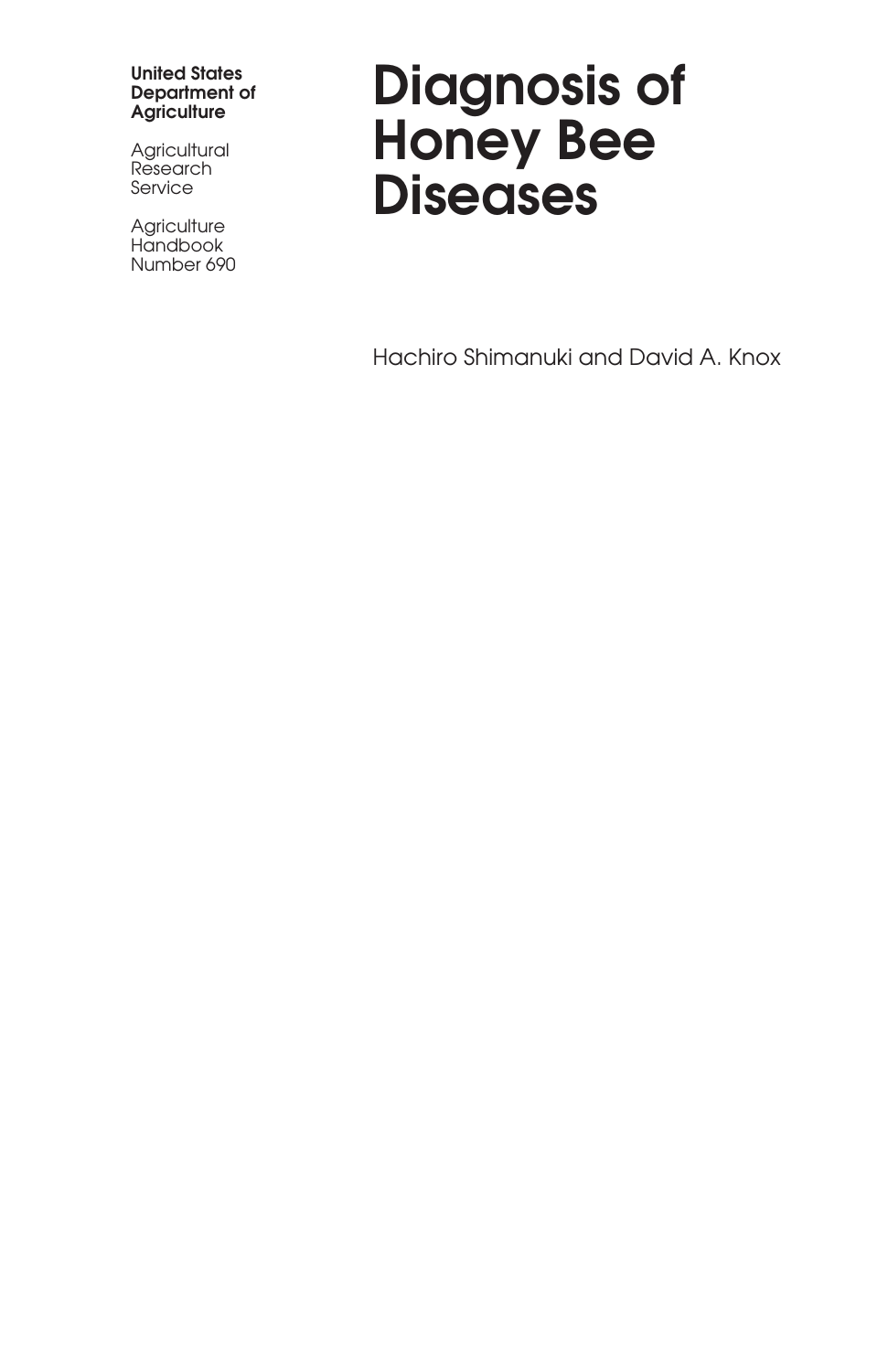### **Abstract**

Shimanuki, Hachiro, and David A. Knox. 2000. Diagnosis of Honey Bee Diseases. U.S. Department of Agriculture, Agriculture Handbook No. AH– 690, 61 pp.

Apiary inspectors and beekeepers must be able to recognize bee diseases and parasites and to differentiate the serious diseases from the less important ones. This handbook describes laboratory techniques used to diagnose diseases and other abnormalities of the honey bee and to identify parasites and pests. Emphasis is placed on the techniques used by the U.S. Department of Agriculture Bee Research Laboratory. Included are directions for submitting, through APHIS-PPQ or state regulators, samples of suspected Africanized honey bees for identification of subspecies. Also included are directions for sending diseased brood and adult honey bees for diagnosis of bee disease.

**Keywords:** Africanized honey bee, honey bee disease, honey bee disorder, honey bee parasite, honey bee pest

Mention of trade names, commercial products, or companies in this publication is solely for the purpose of providing specific information and does not imply recommendation or endorsement by the U.S. Department of Agriculture over others not mentioned.

While supplies last, single copies of this publication may be obtained at no cost from Bee Research Laboratory, Building 476, BARC-East, Beltsville, MD 20705.

Copies of this publication may be purchased from the National Technical Information Service, 5285 Port Royal Road, Springfield, VA 22161; telephone (703) 605–6000.

The United States Department of Agriculture (USDA) prohibits discrimination in all its programs and activities on the basis of race, color, national origin, sex, religion, age, disability, political beliefs, sexual orientation, and marital or familial status. (Not all prohibited bases apply to all programs.) Persons with disabilities who require alternative means for communication of program information (Braille, large print, audiotape, etc.) should contact USDA's TARGET Center at (202) 720–2600 (voice and TDD).

To file a complaint, write USDA, Director, Office of Civil Rights, Room 326–W, Whitten Building, 1400 Independence Avenue, S.W., Washington, DC 20250-9410, or call (202) 720–5964 (voice and TDD). USDA is an equal opportunity provider and employer.

### **Issued April 1991; revised July 2000**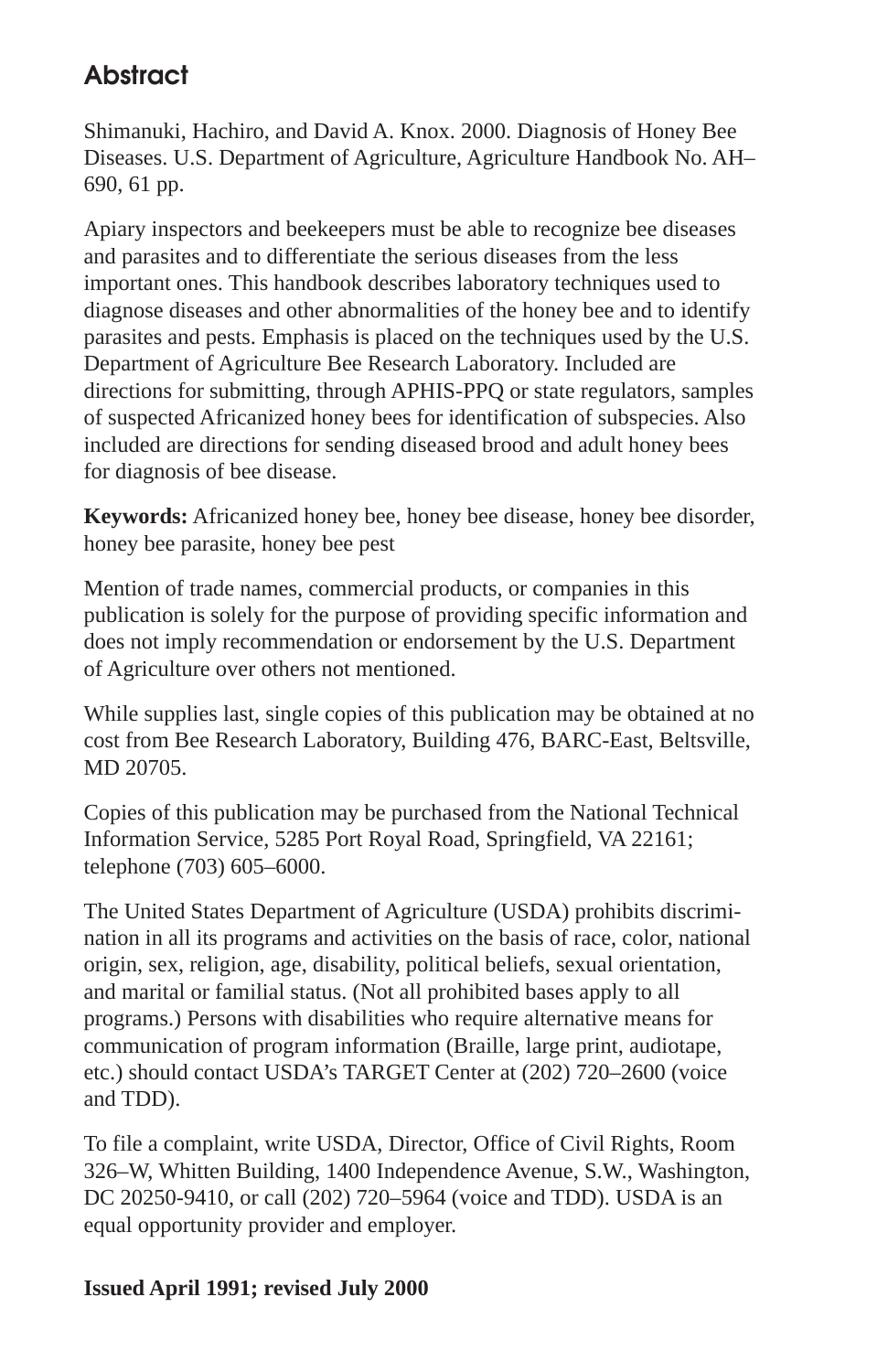### Contents

| Acute Paralysis Bee Virus and Kashmir Bee Virus  22 |  |
|-----------------------------------------------------|--|
|                                                     |  |
|                                                     |  |
|                                                     |  |
|                                                     |  |
|                                                     |  |
|                                                     |  |
|                                                     |  |
|                                                     |  |
|                                                     |  |
|                                                     |  |
|                                                     |  |
|                                                     |  |
|                                                     |  |
|                                                     |  |
|                                                     |  |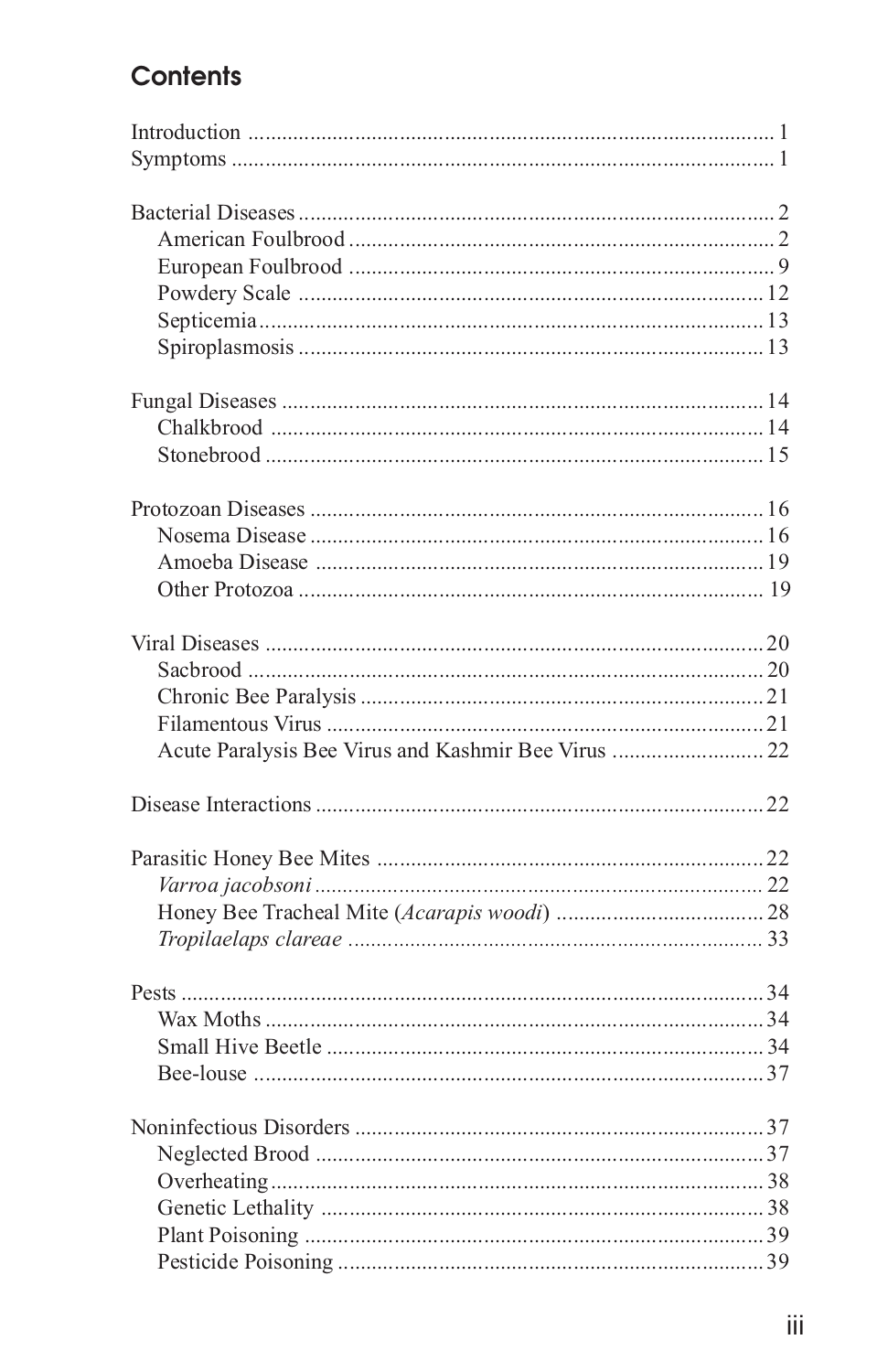### **Tables**

| Table 1. Comparative symptoms of various brood diseases |  |
|---------------------------------------------------------|--|
|                                                         |  |
| Table 2. Differentiation of spore-forming               |  |
|                                                         |  |
| Table 3. Comparative symptoms in honey bees poisoned    |  |
|                                                         |  |

### **Figures**

| Figure 1. Bacterium that causes American foulbrood disease 3              |  |
|---------------------------------------------------------------------------|--|
|                                                                           |  |
| Figure 3. Bacteria associated with European foulbrood disease 11          |  |
|                                                                           |  |
|                                                                           |  |
|                                                                           |  |
|                                                                           |  |
|                                                                           |  |
|                                                                           |  |
|                                                                           |  |
|                                                                           |  |
| Figure 12. Morphological characters separating <i>Acarapis</i> species 29 |  |
|                                                                           |  |
|                                                                           |  |
|                                                                           |  |
|                                                                           |  |
| Figure 17. Greater wax moth, Galleria mellonella,                         |  |
|                                                                           |  |
|                                                                           |  |
|                                                                           |  |
|                                                                           |  |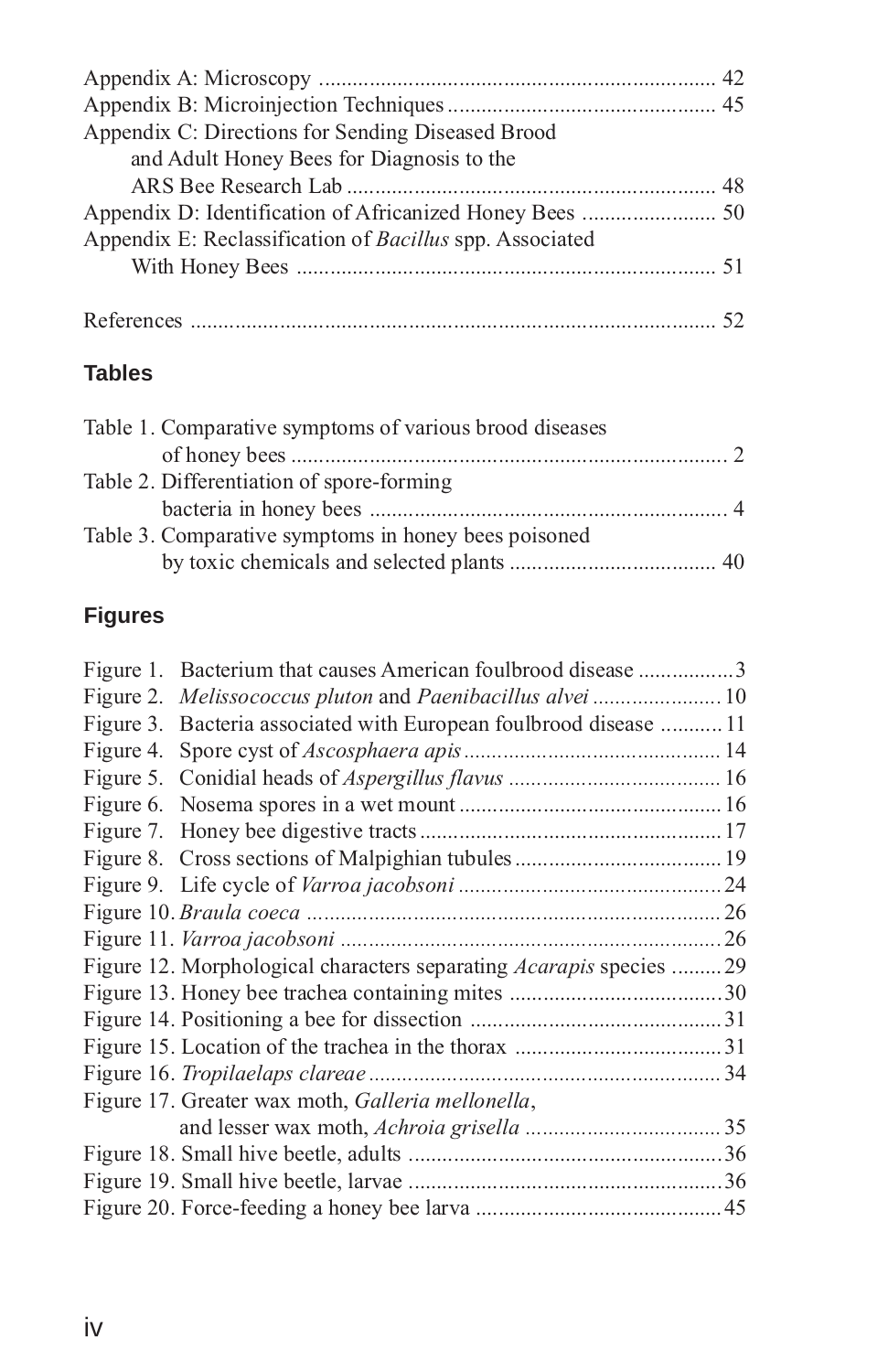### **Diagnosis of Honey Bee Diseases**

Hachiro Shimanuki and David A. Knox

### **Introduction**

Inspection for bee diseases is an important part of beekeeping. Apiary inspectors and beekeepers must be able to recognize bee diseases and parasites and to differentiate the serious diseases from the less important ones. The purpose of this publication is to identify parasites, pests, and other abnormalities of the honey bee and to acquaint readers with the laboratory techniques used to diagnose diseases. We realize that different laboratory methods are used by others; where possible, those methods are described. However, we emphasize the techniques used at the Bee Research Laboratory, of the Agricultural Research Service, U.S. Department of Agriculture.

## **Symptoms**

Brood combs of healthy colonies typically have a solid and compact brood pattern. Almost every cell from the center of the comb outward contains an egg, larva, or pupa. The cappings are uniform in color and are convex (higher in the center than at the margins). The unfinished cappings of healthy brood may appear to have punctures, but since cells are always capped from the outer edges to the middle, the holes are always centered and have smooth edges.

By comparison, brood combs of diseased colonies usually have a spotty brood pattern (pepperbox appearance), and the cappings tend to be darker, concave (sunken), and punctured. The combs may contain the dried remains of larvae or pupae (called *scales*), which are found lying lengthwise on the bottom sides of brood cells. Sometimes scales are difficult to locate because of the condition of the comb. In such cases, scale material can easily be located using longwave ultraviolet or near-ultraviolet light. Exposure to wavelengths of 3,100 to 4,000 angstroms causes scale material to fluoresce. Some discretion must be used with this technique

Shimanuki is a microbiologist and Knox an entomologist at the Bee Research Laboratory, Agricultural Research Service, U.S. Department of Agriculture, Beltsville, MD 20705.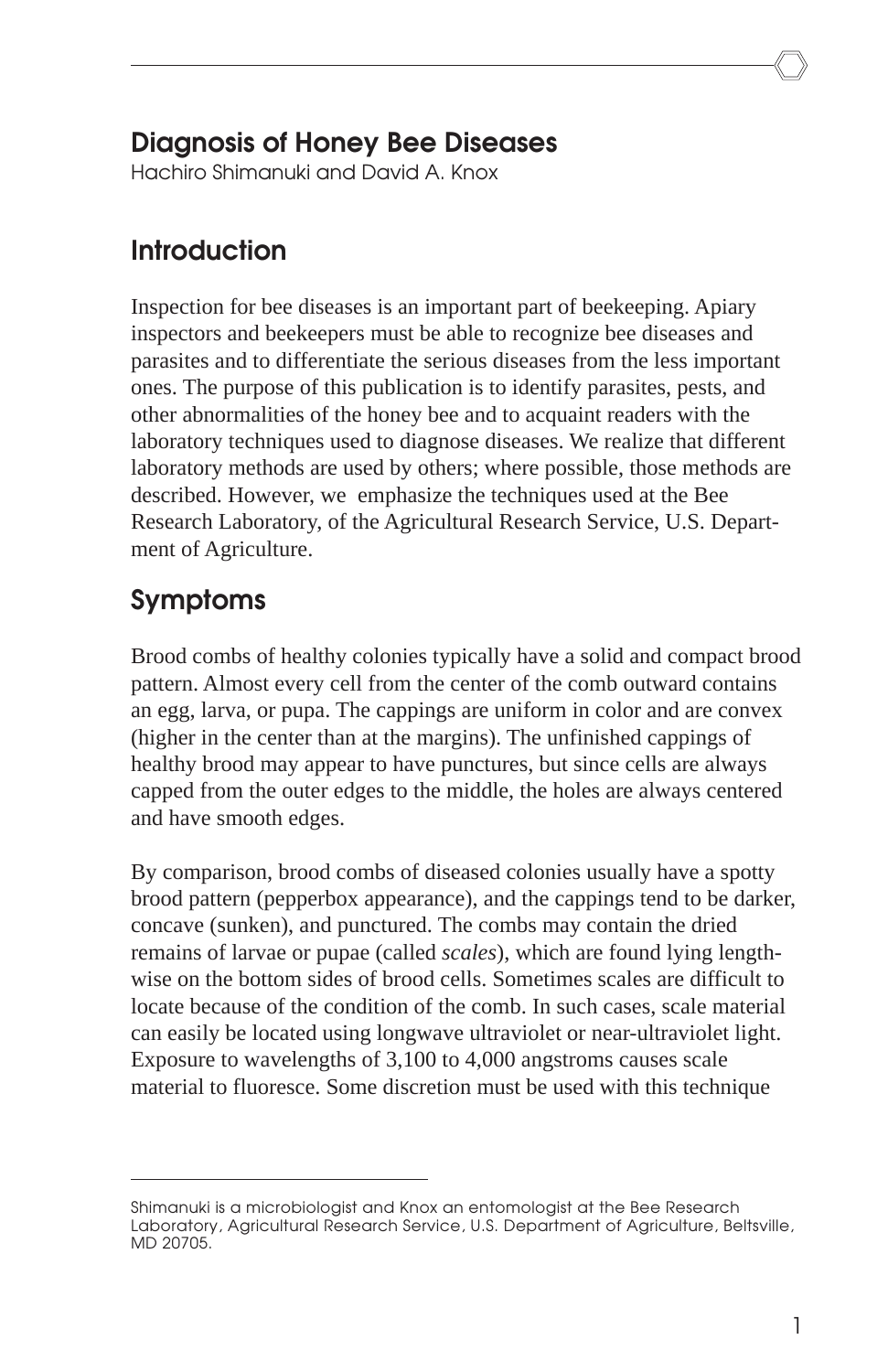| Symptom                      | American foulbrood                                                                                                                                                            | European foulbrood                                                                                              | Sacbrood                                                                                                                             | Chalkbrood                                                                               |
|------------------------------|-------------------------------------------------------------------------------------------------------------------------------------------------------------------------------|-----------------------------------------------------------------------------------------------------------------|--------------------------------------------------------------------------------------------------------------------------------------|------------------------------------------------------------------------------------------|
| Appearance of<br>brood comb  | Discolored, sunken,<br>Sealed brood.<br>or punctured<br>cappings.                                                                                                             | in advanced cases with<br>or punctured cappings.<br>Some sealed brood<br>discolored, sunken,<br>Jnsealed brood. | with punctured<br>Scattered cells<br>Sealed brood.<br>cappings.                                                                      | unsealed brood.<br>Sealed and                                                            |
| Age of dead<br>pood          | larvae or young pupae.*<br>Usually older sealed                                                                                                                               | Usually young unsealed<br>larvae: occasionally<br>older sealed larvae.<br>Typically in coiled<br>stage.         | occasionally young<br>unsealed larvae.<br>Upright in cells.<br>sealed larvae;<br>Usually older                                       | larvae. Upright<br>Usually older<br>in cells.                                            |
| Color of dead<br>bood        | brown to dark brown,<br>Dull white, becoming<br>liaht brown, coffee<br>or almost black                                                                                        | brown, dark brown, or<br>Dull white, becoming<br>yellowish white to<br>almost black.                            | colored, becoming<br>Head end darker.<br>Grayish or straw-<br>black, or black.<br>brown, grayish                                     | Chalk white.<br>mottledwith<br>black spots.<br>Sometimes                                 |
| Consistency of<br>dead brood | Soft, becoming sticky<br><b>Tablici</b>                                                                                                                                       | Watery; rarely sticky<br>orropy. Granular.                                                                      | granular; tough<br>skin forms a sac.<br>Watery and                                                                                   | Watery to<br>pastelike.                                                                  |
| Odor of dead<br>brood        | Slight to pronounced<br>odor.                                                                                                                                                 | penetratingly sour.<br>Slightly sour to                                                                         | None to slightly<br>sour.                                                                                                            | objectionable.<br>Slight, non-                                                           |
| characteristics<br>Scale     | tongue of dead pupae<br>maybe present. Head<br>Adheres tightly to cell<br>wall. Fine threadlike<br>lies flat, Brittle, Black<br>Uniformly lies flat on<br>lower side of cell. | cell. Does not adhere<br>tightly to cell wall<br>Usually twisted in<br>Rubbery, Black                           | center of cell. Does<br>Head prominently<br>not adhere tightiy<br>Rough texture.<br>curled toward<br>Brittle, Black<br>to cell wall. | Does not adhere<br>white, mottled,<br>or even black.<br>Brittle. Chalky<br>to cell wall. |

Table 1. Comparative symptoms of various brood diseases of honey bees **Table 1. Comparative symptoms of various brood diseases of honey bees**

2

Bold italics indicate the most useful field characteristics. \* Bold italics indicate the most useful field characteristics.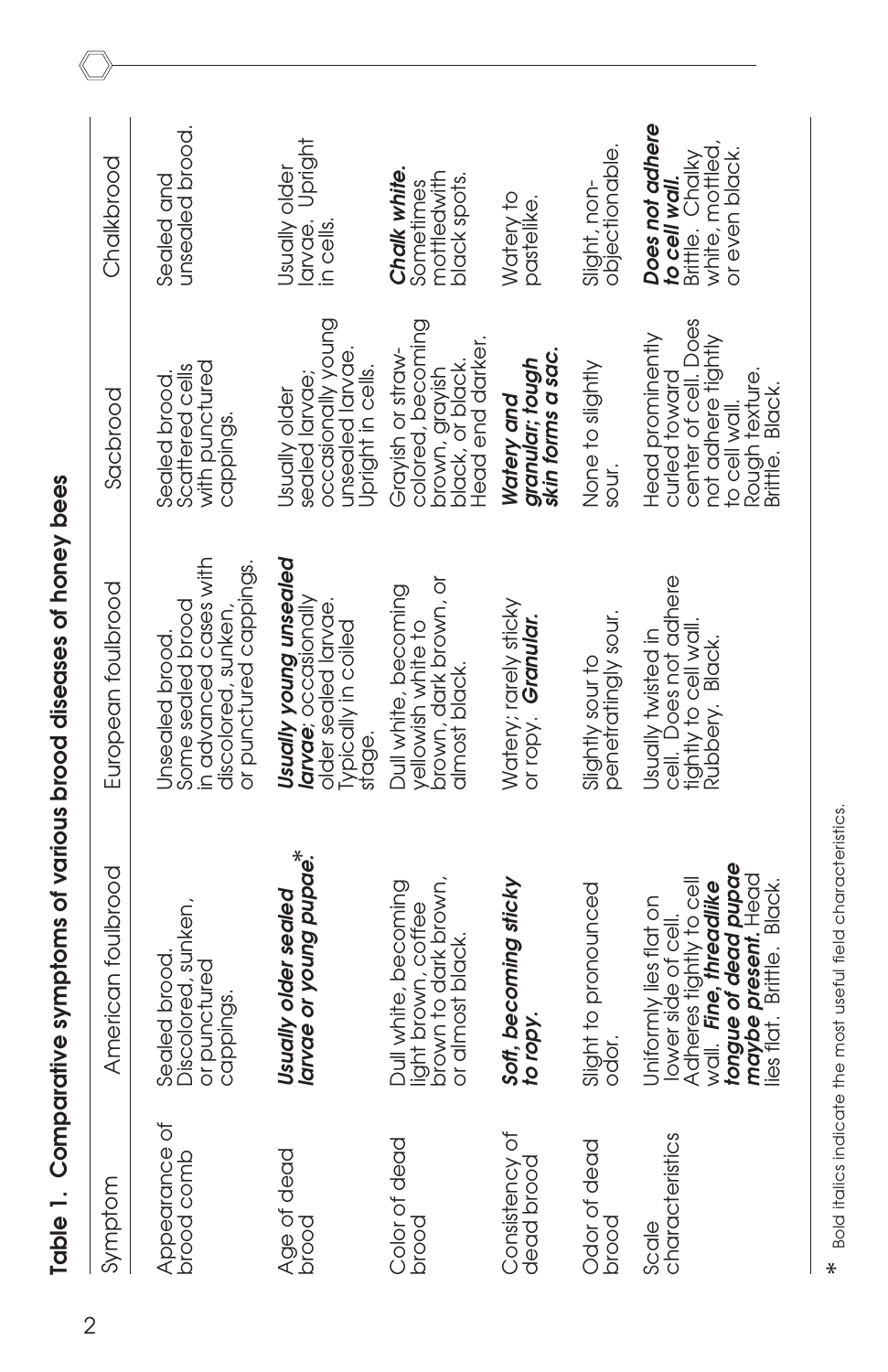because honey and pollen may also fluoresce. Symptoms of various brood diseases are summarized in table 1.

By contrast, the gross symptoms of most adult bee diseases are not unique. The inability to fly, unhooked wings, and dysentery, for instance, are general symptoms associated with many disorders. Symptoms of a contagious disease are sometimes mimicked because of unrelated factors. For example, a brood neglected because of a shortage of nurse bees will often die from either chilling or starvation. Disease symptoms can also be the result of a failing queen, laying workers, toxic chemicals, or poisonous plants (see Noninfectious Disorders, p. 37.).

### **Bacterial Diseases**

### **American Foulbrood**

*Paenibacillus* (formerly *Bacillus*) *larvae* subsp. *larvae*, hereafter referred to as *P. larvae,* (see appendix E) is the bacterium that causes American foulbrood disease (AFB). *P. larvae* is a slender rod with slightly rounded ends and a tendency to grow in chains (fig. 1). The rod varies greatly in length, from



Figure 1. Bacterium that causes American foulbrood disease (not to scale). Top, Paenibacillus larvae vegetative cells. Middle, forming P. larvae spores. Bottom, P. larvae spores.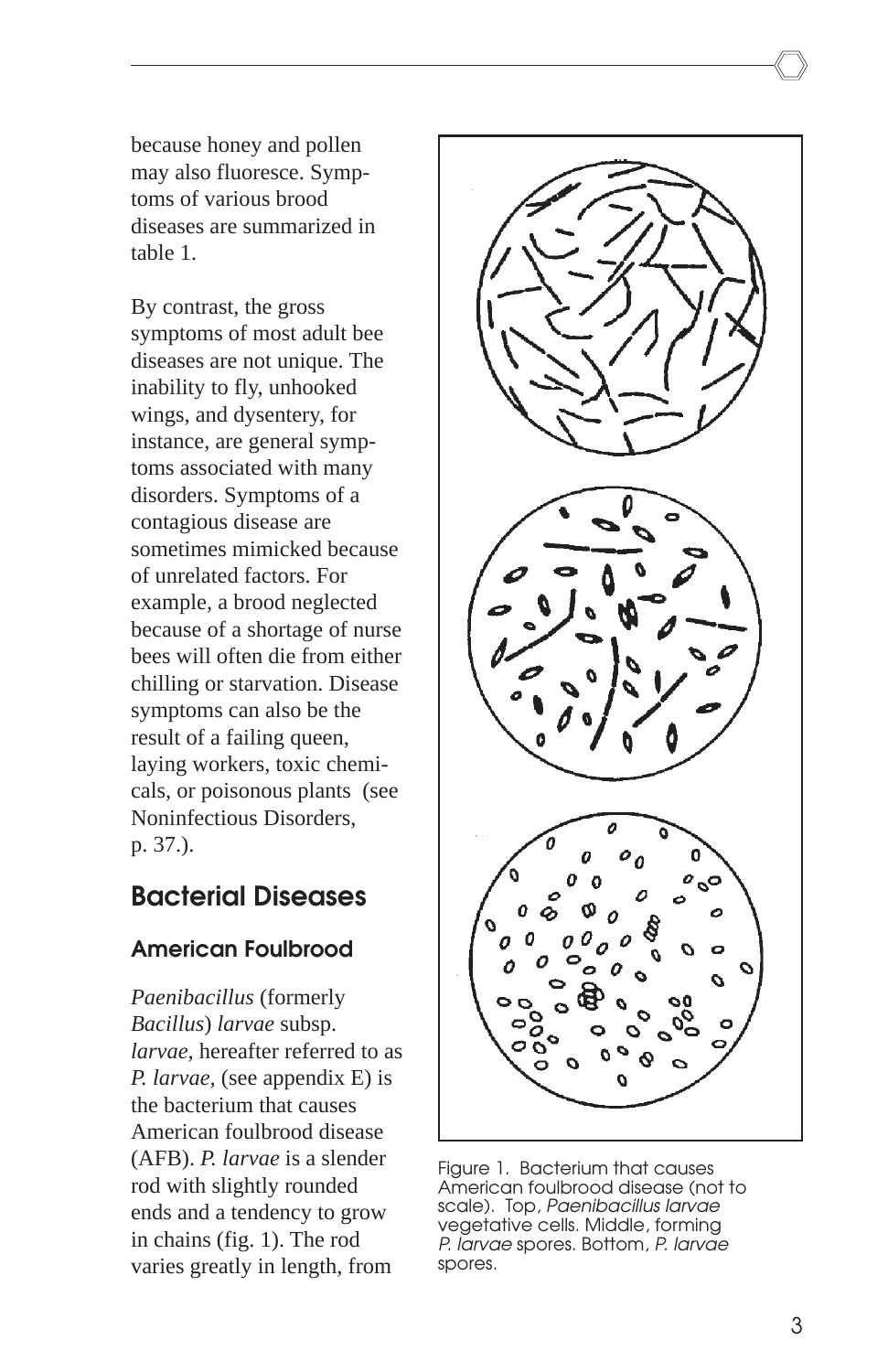about 2.5 to 5 micrometers ( $\mu$ m); it is about 0.5  $\mu$ m wide. The spore is oval and about twice as long as wide, about  $0.6 \times 1.3 \mu$ m. When stained with carbol fuchsin, the spores have reddish-purple walls and clear centers. They may form clusters and appear to be stacked. About 2.5 billion spores are produced in each infected larva. If the larva has been infected for less than 10 days, the vegetative cells are present and some newly formed spores may be seen. Adult bees are not susceptible to AFB.

The modified hanging drop technique (appendix A) can be very useful for differentiating American foulbrood from other brood diseases. In areas of the smear where pockets of water are formed in the oil, *P. larvae* spores exhibit Brownian movement. This movement is an extremely valuable diagnostic technique because the spores of other species associated with known bee diseases usually remain fixed (see table 2). It is important to note that Brownian movement can be affected by slide preparation, and debris and other bacteria can exhibit this motion. Therefore, Brownian movement must not be the sole diagnostic criterion but should be considered along with the characteristic morphology of the spores and the gross larval symptoms. If microscopic examination is not conclusive, cultural tests can be made using the same suspension.

#### **Cultivation of Paenibacillus larvae**

Thiamine (vitamin  $B_1$ ) and some amino acids are required for the growth of *P. larvae*. Routine culture media such as nutrient agar will not support the growth of this organism. Good vegetative growth (but not sporulation) occurs on Difco brain-heart infusion fortified with 0.1 mg thiamine hydrochloride per liter of medium (BHIT) and adjusted to a pH of 6.6 with

| <b>Species</b>                       | Brownian Catalase Nitrate<br>movement*production reduction |   |   | Growth on<br>nutrient<br>agar |
|--------------------------------------|------------------------------------------------------------|---|---|-------------------------------|
| Paenibacillus Iarvae                 | $\ddot{}$                                                  |   | ٠ |                               |
| Paenibacillus alvei                  |                                                            | + |   | ٠                             |
| <b>Brevibacillus</b><br>laterosporus |                                                            | + |   | +                             |
| Paenibacillus<br>pulvifaciens        |                                                            |   |   |                               |

### **Table 2. Differentiation of spore-forming bacteria in honey bees**

\*In modified hanging drop technique.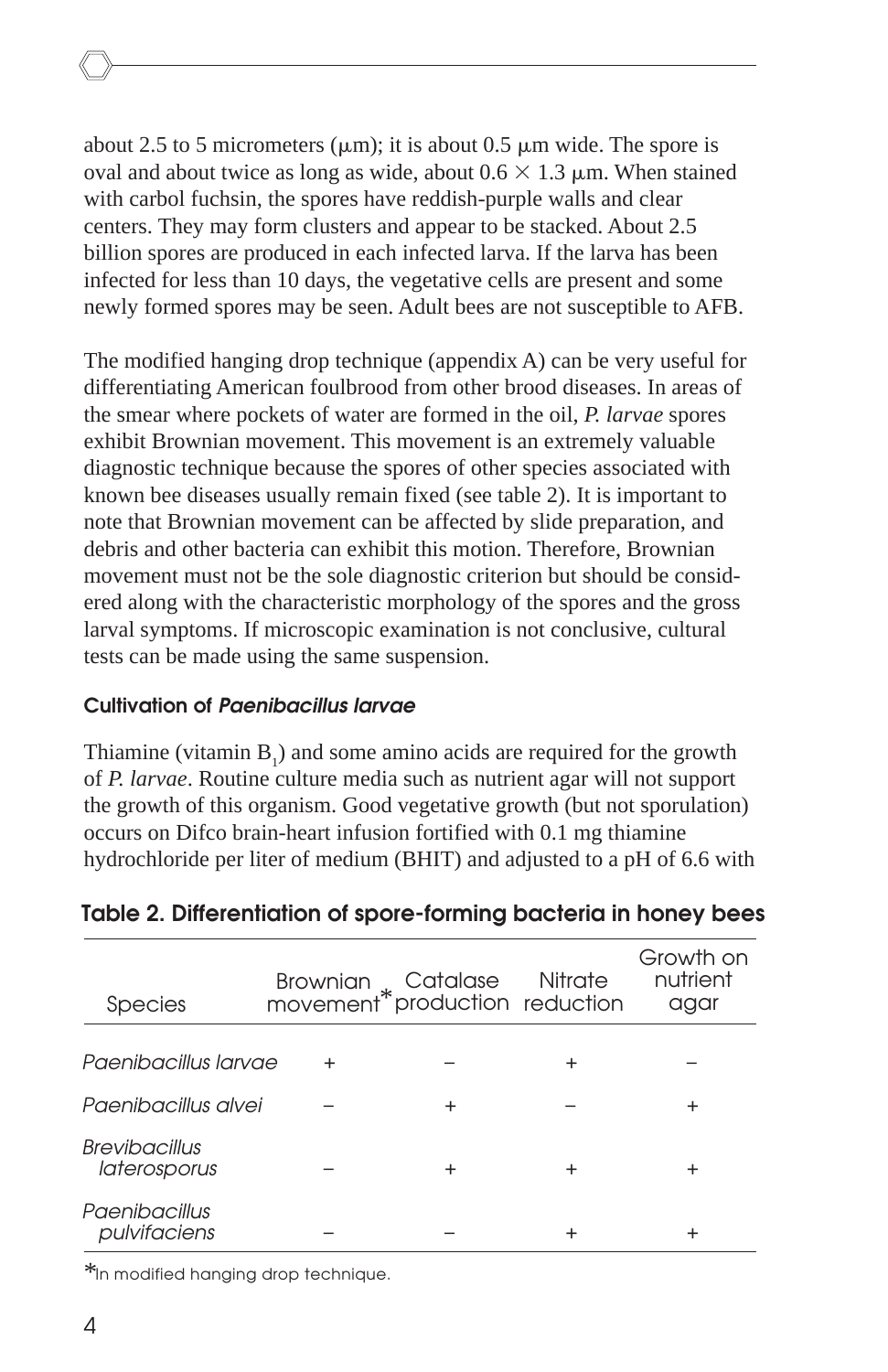hydrochloric acid. Satisfactory growth and sporulation occur on the yeast extract, soluble starch, and glucose media recommended by Bailey and Lee (1962). The medium can be liquid, semisolid (0.3 percent agar), or solid (2 percent agar). *P. larvae* spores also reproduce in the hemolymph of honey bee larvae, pupae, and adults when artificially introduced by injection (Michael 1960, Wilson and Rothenbuhler 1968, Wilson 1970). For more information on sporulation, see Dingman and Stahly (1983).

To culture *P. larvae*, we prepare spore suspensions by mixing diseased material (3 to 5 scales) with 9 ml sterile water in screw-cap tubes. (We use moist cotton swabs to remove and transfer the scales from the comb to the tubes.) The suspension is heat shocked at  $80^{\circ}$  C for 10 minutes (effective time) to kill non-spore-forming bacteria. A sterile cotton swab or L-shaped spreader is used to evenly spread about 0.2 ml of the suspension over the surface of BHIT agar plates, which are then incubated for  $72$  hours at  $34^{\circ}$ C. Individual colonies are small (1–2 mm) and opaque; however, if large numbers of viable *P. larvae* spores are inoculated, a solid layer of growth will cover the plate.

There are no reliable methods for making plate counts of *P. larvae* because fewer than 10 percent of the spores produce visible growth on the presently available media (Shimanuki 1963). By calibrating our methods using spore and plate counts, we determined that a minimum of 100 *P. larvae* spores are required to produce visible growth on BHIT.

#### **Diagnostic tests for Paenibacillus larvae**

**Holst milk test.** The Holst milk test (Holst 1946) is a simple test based on the high level of proteolytic enzymes produced by sporulating *P. larvae*. The test is conducted by suspending a suspect scale or a smear of a diseased larva in a tube containing 3 to 4 ml of 1-percent powdered skim milk in water. The tube is then incubated at  $37^{\circ}$ C. If AFB is present, the suspension should clear in 10 to 20 minutes. It should be noted that this test is not always reliable.

**Nitrate reduction.** *P. larvae* reduces nitrate to nitrite (Lochhead 1937). The nitrate reduction test can be performed on a medium such as BHIT, with potassium nitrate added  $(1-2 \text{ mg/L of medium})$ . After growth has occurred, adding a drop of sulfanilic acid-alpha-naphthol reagent produces a red color if nitrate has been reduced to nitrite. Diagnosis should not be based on this test alone but, rather, on the test along with larval gross symptoms, bacterial morphology, and growth characteristics of the bacterial colony.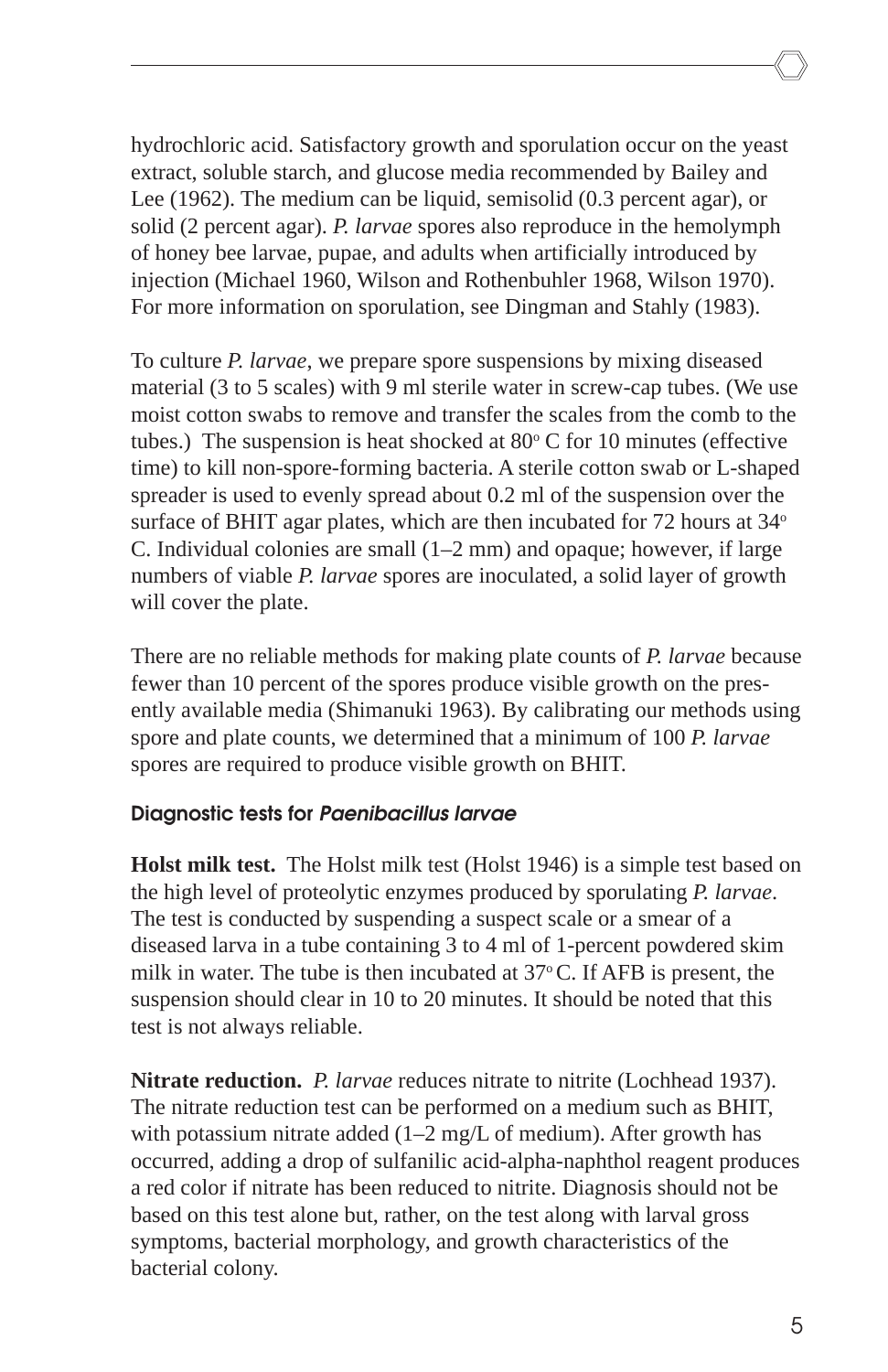**Catalase production.**A drop of 3-percent hydrogen peroxide is placed on an actively growing culture on a solid medium. Most aerobic bacteria break down the peroxide to water and oxygen and produce a bubbly foam, but *P. larvae* is almost always negative for this reaction (Haynes 1972).

**Fluorescent antibody.** The fluorescent antibody technique requires preparation of specific antibodies stained with a fluorescent dye. Rabbits are injected with pure cultures of *P. larvae*, and the active antiserum is collected and stained with a fluorescent dye. This fluorescent antiserum is mixed with a bacterial smear on a slide and allowed to react. The excess antiserum is washed off the slide, and the slide is then examined with a fluorescence microscope (see appendix A). *P. larvae* appears as brightly fluorescing bodies on a dark background (Toschkov et al. 1970, Zhavnenko 1971, Otte 1973, Peng and Peng 1979).

#### **Viability test for Paenibacillus larvae**

American foulbrood is transmitted by the spores of *P. larvae*. These spores have been shown to remain viable for over 70 years (Shimanuki and Knox 1994). One method of controlling AFB is to destroy the viability of the spores in contaminated bee equipment. This can be accomplished by gamma or electron beam irradiation or by fumigation with a sterilant gas such as ethylene oxide. Assessment of the efficacy of these methods should be based on the number of spores that remain viable in a test sample of brood comb containing at least 10 AFB scales.

To test viability, prepare a spore suspension from the sample comb by mixing 10 scales in 10 ml sterile water. Since each scale contains about 2.5 billion spores (Sturtevant 1932), 1 ml of the suspension should contain 2.5 billion spores. Spread a portion of the suspension  $(0.2 \text{ ml} = 500$ million spores) onto solid BHIT plates as previously described (p. 5) and incubate for 72 to 96 hours. The results of the viability test are reported as the approximate number of viable spores per scale, as follows:

- 0 colonies form on the medium  $=$  <100 viable spores per scale
- $1-9$  colonies  $=$  <1,000 viable spores per scale
- 10–99 colonies  $=$  <10,000 viable spores per scale
- over 100 colonies  $=$  >10,000 viable spores per scale
- plate is completely overgrown with colonies = no detectable reduction of viable spores.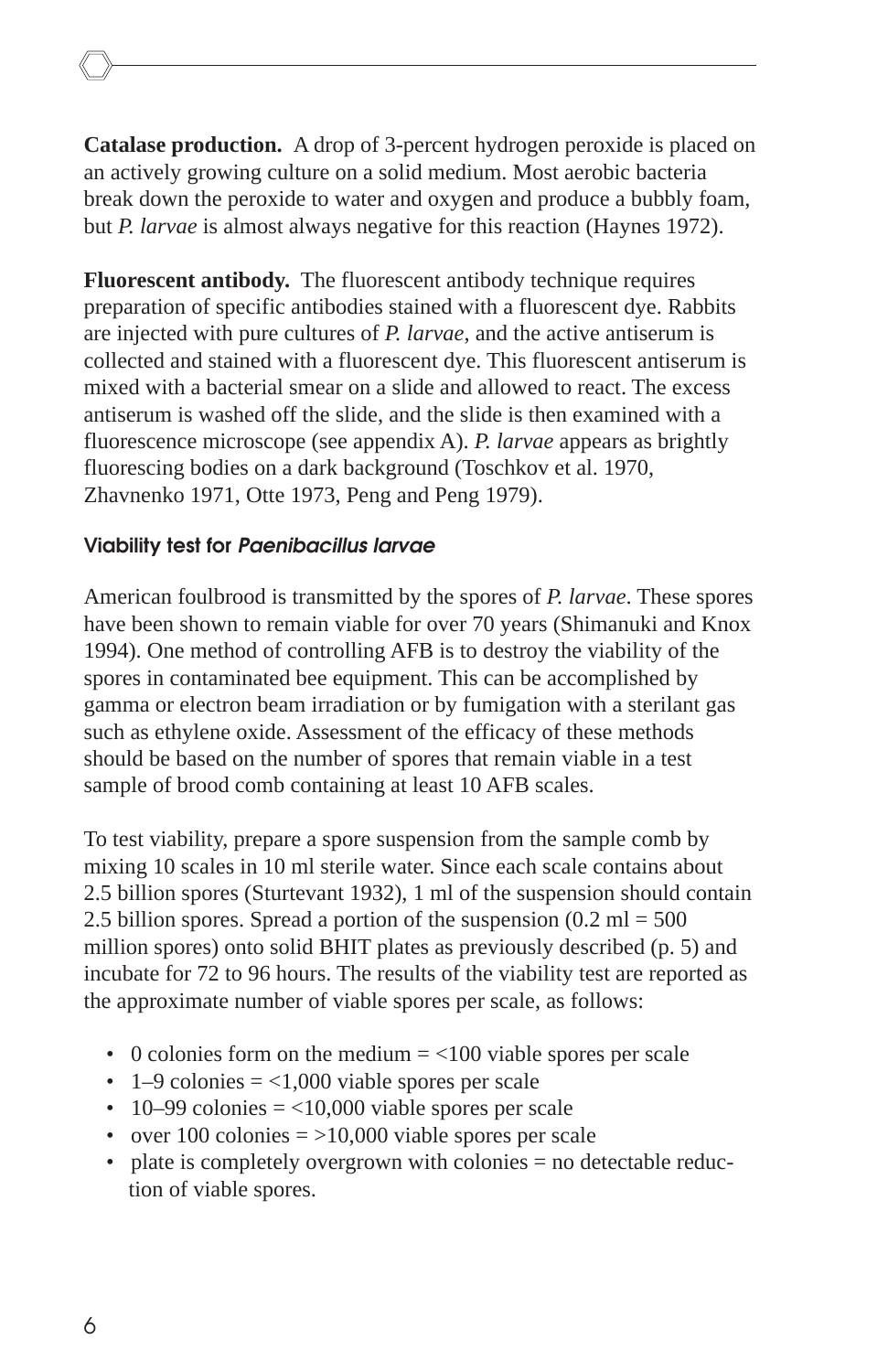#### **Terramycin (Oxytetracycline hydrochloride)/Paenibacillus larvae resistance tests**

Isolates of *P. larvae* can be screened for sensitivity to oxytetracycline hydrochloride (OTC) based on the size of inhibition zones on agar plates. A spore suspension of the *P. larvae* isolate to be tested is spread on solid BHIT as described previously. A disk (BBL Sensi-Disc) containing  $5 \mu$ g tetracycline<sup>2</sup> is then placed on the plate, and the plate is incubated at  $34^{\circ}$  C for 72 hours. The zones formed by sensitive strains usually are greater than 50 mm in diameter. Alternatively, OTC incorporated into liquid BHIT inhibits the growth of sensitive isolates of *P. larvae* at concentrations as low as  $12 \mu g/L$  of medium (Gochnauer 1954). Care is necessary in doing these tests, and adequate controls should be included.

Any substantial reduction of the zone size or an increase in the concentration of OTC required to prevent growth of *P. larvae* is evidence of the development of resistance (Gochnauer 1954). However, when interpreting test results, the effects of growth rates should be considered. Because isolates of *P. larvae* grow at different rates, one may falsely conclude that an isolate is resistant.

#### **Detection of Paenibacillus larvae spores in hive products**

**Honey.** Occasionally it may be necessary to examine honey for the presence of *P. larvae*. Due to the high concentration of carbohydrate and other natural bacteriostatic substance(s) in honey, the examination of honey requires special considerations.

*Dilution.* The classical method (Sturtevant 1932, 1936) is to dilute the honey 1:9 with water, centrifuge the mixture to concentrate the spores in the sediment, and then microscopically examine the sediment for the presence of spores. However, conclusive demonstration of the presence of *P. larvae* spores in honey requires cultural techniques. Hornitzky and Clark (1991) report the following technique:

- Dilute a 125-ml honey sample with 250 ml phosphate-buffered saline (pH 7.2) and centrifuge in 500-ml bottles for 45 minutes at 3,000 G.
- Pour the supernatant off, leaving approximately 3 ml of fluid, and mix with the sediment in the bottle.

<sup>&</sup>lt;sup>2</sup> Tetracycline discs were substituted for oxytetracycline discs; the inhibition zones of the tetracyclines are similar (Gochnauer 1970).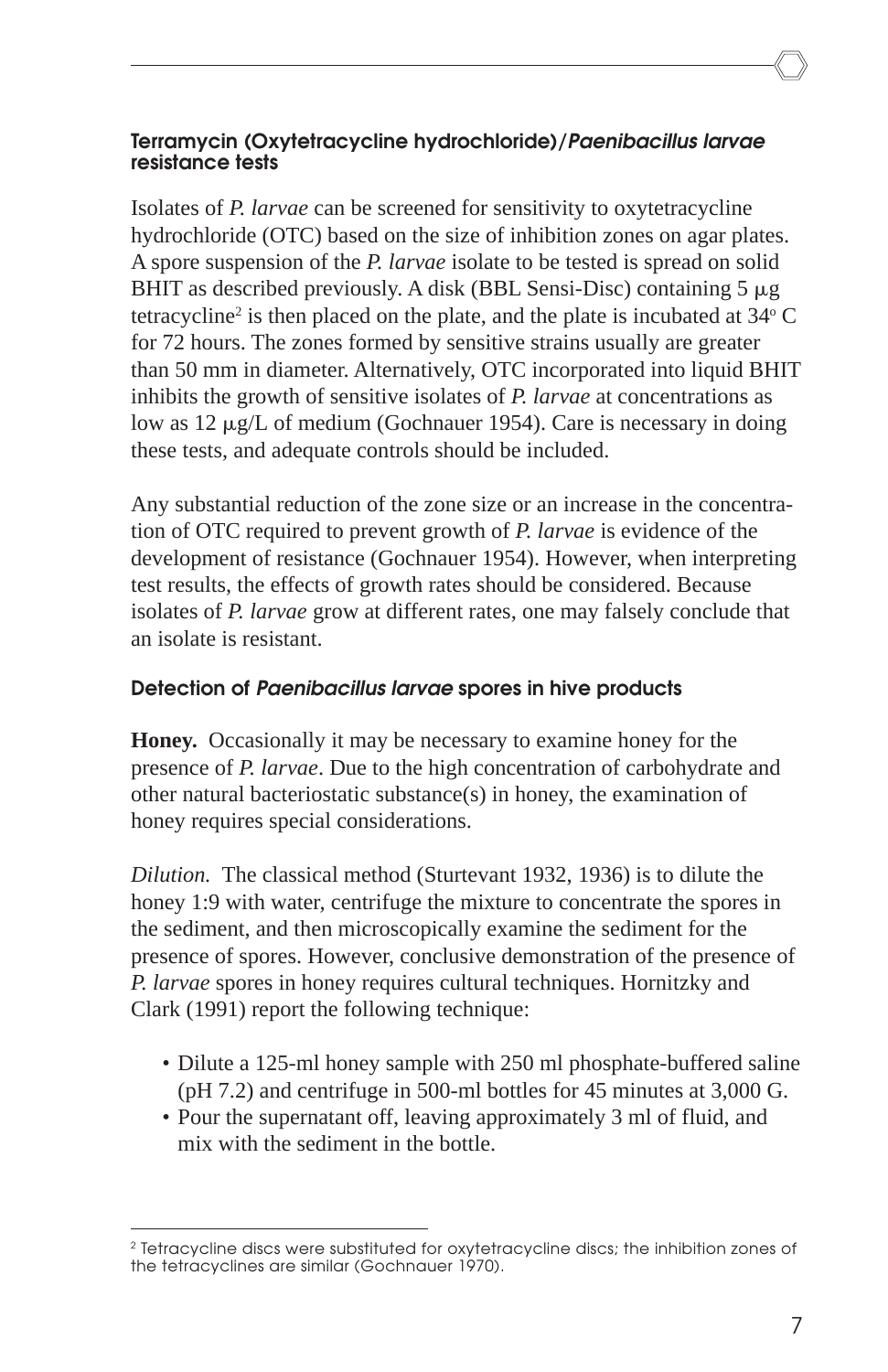- Place a 0.5-ml aliquot in a 5-ml glass bottle and heat it in a water bath at  $80^{\circ}$ C for 15 minutes. After heating, streak the suspension on an agar plate containing an appropriate media.
- Incubate the agar plate at  $37^{\circ}$ C for 72 hours and examine it for colonies of *P. larvae*.

*Direct inoculation* (Hansen 1984a,b). Place a 5-g aliquot of the honey in 50-ml sterile beakers and set in a water bath for 5 minutes (effective time) at 88° to 92° C. After heating, consecutively streak three agar plates that contain appropriate media, using an inoculating loop. Incubate the plates at 37o C for 72 hours and examine for colonies of *P. larvae*. This method can detect *P. larvae* when more than 2,000 spores are present in 1 g honey. While quick and easy, the direct inoculation of honey onto agar plates is limited by the amount of honey that can be sampled and the likelihood of contaminants.

*Dialysis* (Shimanuki and Knox 1988). Heat the honey to  $45^{\circ}$ C to permit easier handling and to decrease viscosity, allowing for more uniform distribution of any spores. Place 25 ml of honey in a 50-ml beaker and dilute with 10 ml of sterile water. The diluted honey is then transferred into a 1.75-inch (44-mm) dialysis tube. Tie the open end after the tube is filled, and submerge the tube in running water for 7 to 8 hours or in a water bath, changing the water three or four times during the period. Following dialysis, the contents of the tube are centrifuged at about 20,000 G for 20 minutes. The supernatant is carefully removed with a pipet to leave approximately 1 ml of residue. This residue is resuspended in 9 ml of water in a screw-cap vial and heat shocked at  $80^{\circ}$ C for 10 minutes to kill non-spore-forming bacteria. Next, spread 0.4 ml of the suspension onto a plate of BHIT agar. Incubate the plate at  $34^{\circ}$ C for 72 hours and examine for colonies of *P. larvae*.

Since about 100 *P. larvae* spores are required to produce visible growth on BHIT, this technique can demonstrate the presence of *P. larvae* spores in samples that contain a minimum of 80 spores per ml of undiluted honey  $(25 \text{ ml honey} \times 100 \text{ spores/ml} = 2,500 \text{ spores/dialysis} = 2,500 \text{ spores in}$ 10 ml or 250 spores/ml;  $0.4$  ml = a 100-spore inoculum). Lower spore levels can possibly be detected by the use of larger honey samples or a second centrifugation to further concentrate the spores.

Difficulties can sometimes occur when honey samples contain *Paenibacillus alvei* or other spore-forming bacteria that may completely cover the surface of the plate. Hornitzky and Clark (1991) overcame this problem by supplementing their media with  $3 \mu g /n \text{alid}$ ixic acid/ml of media.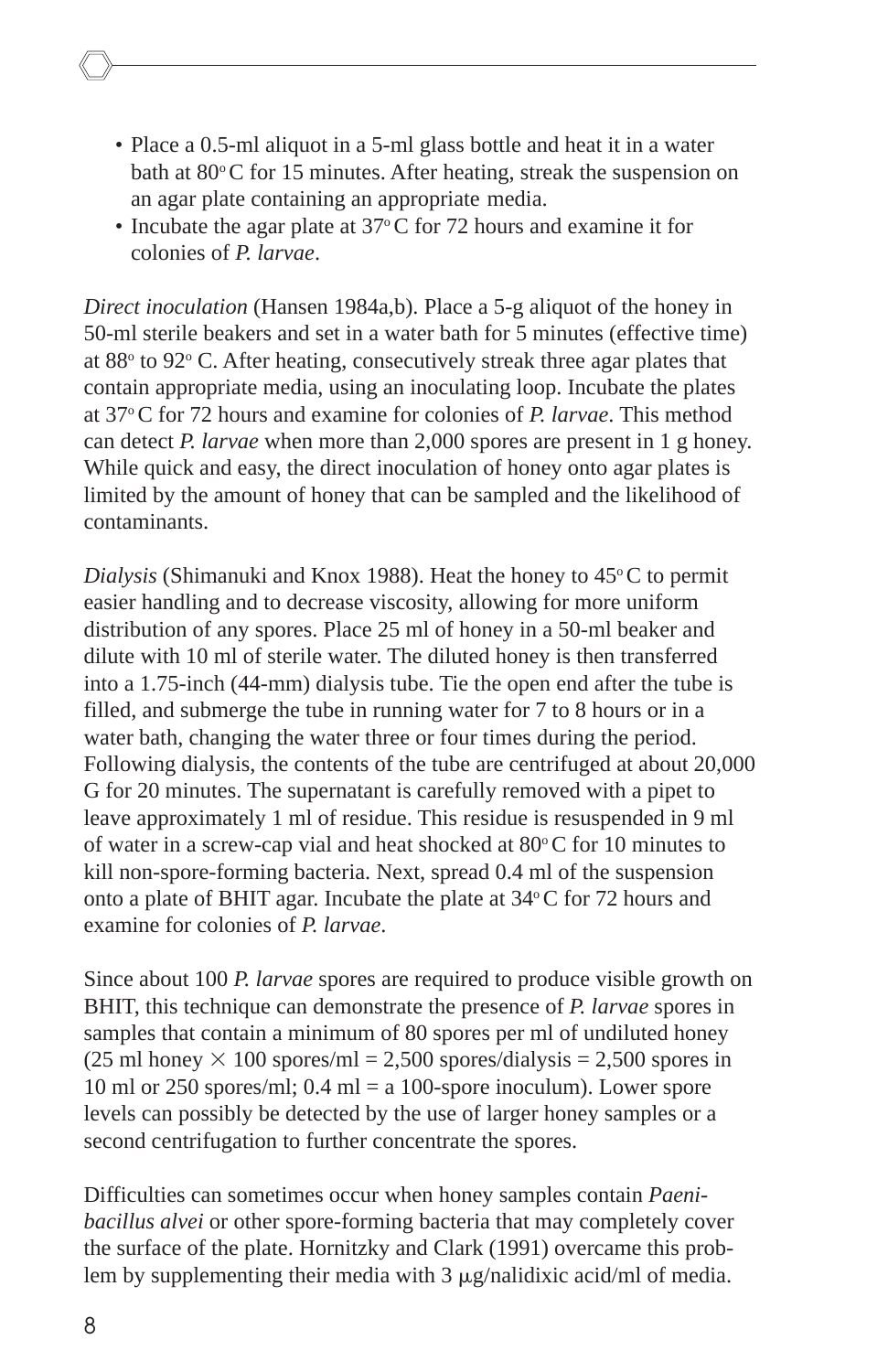**Pollen.** *Paenibacillus larvae* spores can also be recovered from beecollected pollen pellets by physically removing bits of AFB scale. A series of sieves of different sizes is helpful. If scales are not detected, one may pass a water-pollen suspension through No. 2 filter paper, centrifuge the filtrate, and culture the pellet as described in the dialysis method (Gochnauer and Corner 1974).

**Beeswax.** We have had some success in recovering spores which are morphologically similar to those of *P. larvae* by melting beeswax in boiling water, removing the beeswax cake after cooling, and centrifuging the water at 5,000 G for 20 minutes. The sediment is then examined microscopically for the presence of spores. Spores have also been recovered from contaminated beeswax by chloroform extraction (Kostecki 1969). However, in both cases, positive identification of the spores is not possible because the recovery techniques render the spores nonviable.

### **European Foulbrood**

The bacterium *Melissococcus pluton* (= *Streptococcus pluton*) causes the brood disease European foulbrood (EFB). *Streptococcus pluton* was reclassified into the new genus *Melissococcus* by Bailey and Collins (1982a,b). *M. pluton* is generally observed early in the infection cycle before the appearance of the varied microflora associated with this disease. The *M. pluton* cell is short, non-spore-forming, and lancet shaped. The cell measures  $0.5{\text -}0.7 \times 1.0 \mu$ m and occurs singly, in pairs, or in chains (fig. 2). When stained with carbol fuchsin, the organism appears dark purple against a lighter background. Some distortion occurs during the fixing and staining process; this can be reduced by negative staining. *M. pluton* can also be detected using enzyme-linked immunosorbent assays (Pinnock and Featherstone 1984), polyclonal antisera (Allen and Ball 1993), or polymerase chain reaction (Govan et al. 1998).

#### **Cultivation of Melissococcus pluton**

*M. pluton* can be isolated on a medium developed by Bailey (1959). The medium consists of 1 g yeast extract (Difco), 1 g glucose, 1.35 g potassium dihydrogen phosphate  $(KH_2PO_4)$ , 1 g soluble starch, 2 g agar, and distilled water to make 100 ml. The pH is adjusted to 6.6 with potassium hydroxide (KOH), and the mixture is autoclaved at 10 lb per inch<sup>2</sup> (116 $^{\circ}$ C) for 20 minutes. It has been found that the addition of cysteine (0.1 g/100 ml) improves the multiplication of *M. pluton* (Bailey and Collins 1982b).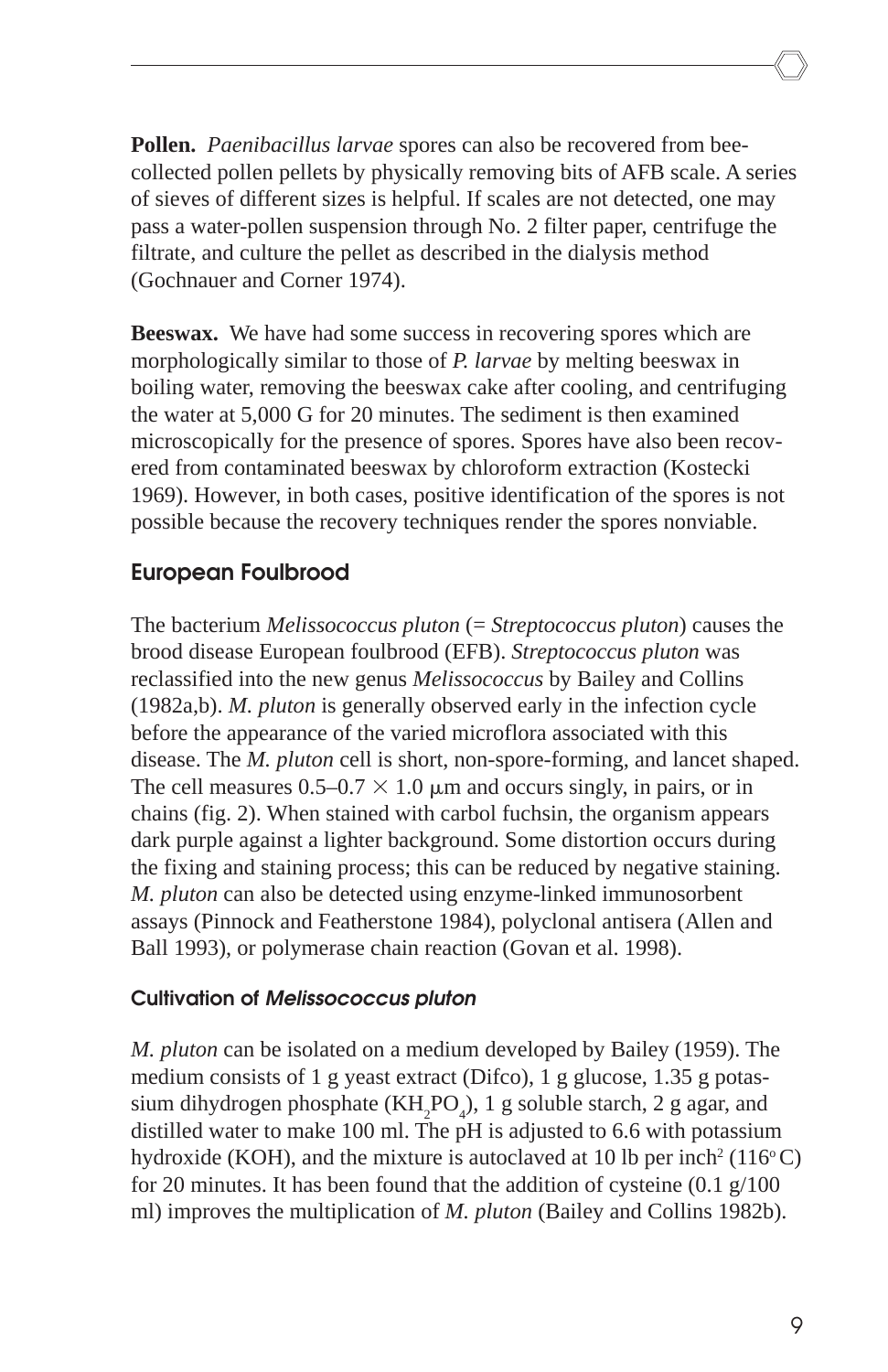

Figure 2. Melissococcus pluton and Paenibacillus alvei ( $\times$ 1,000).

It is difficult to isolate *M. pluton* on artificial media because of its growth requirements and competition from other bacteria. Once isolated, identification of *M. pluton* is also difficult due to its pleomorphic nature. *M. pluton* is best isolated when few, if any, other organisms are present. According to Bailey (1959), it is best to dry smears of diseased larval midguts on a slide. A water suspension of this material or a suspension prepared from larvae (apparently healthy, infected, or dead), cappings, and so forth can be streaked on freshly prepared Bailey's agar medium. Decimal dilutions of these suspensions can also be inoculated into molten Bailey's agar medium (45° C) and poured into plates (Bailey and Ball 1991). The plates are incubated anaerobically at 34° C. [We use the "Gas Pak" (BBL) Anaerobic System to obtain anaerobic conditions.] Small white colonies of *M. pluton* should appear after 4 days. See Allen and Ball (1993) for additional information.

#### **Organisms associated with European foulbrood**

Some organisms do not cause European foulbrood, but they influence the odor and consistency of the dead brood and can be helpful in diagnosis. These secondary invaders include the following:

*Paenibacillus alvei* (=*Bacillus alvei*). The bacterium *Paenibacillus alvei* is frequently present in cases of EFB. It is a rod 0.5–0.8  $\mu$ m wide  $\times$  2.0–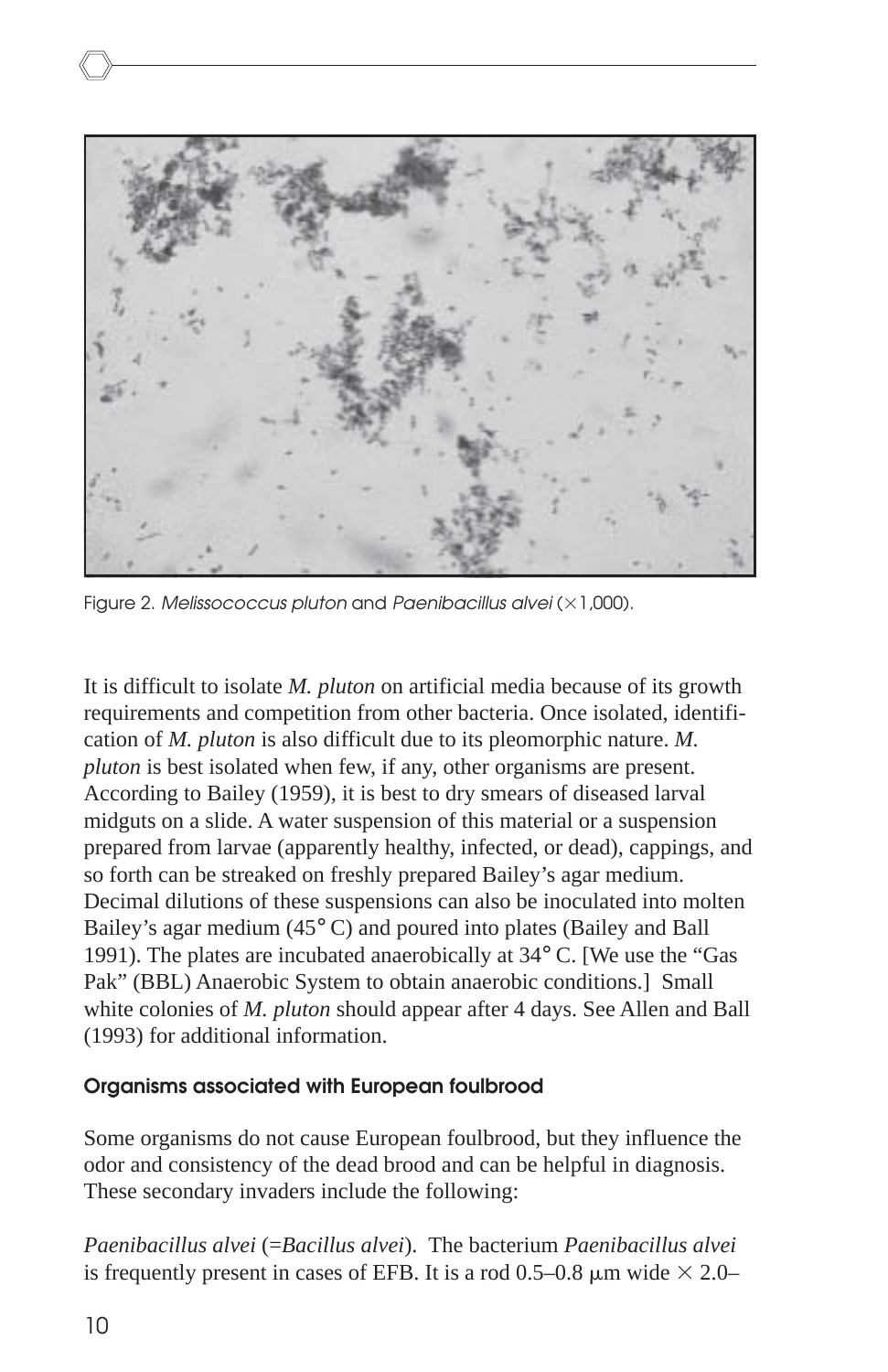

Figure 3. Bacteria associated with European foulbrood disease (not to scale). Top, Paenibacillus alvei. Middle, Brevibacillus laterosporus. Bottom, Enterococcus faecalis.

 $5.0 \mu m$  long (figs. 2 and 3). Spores measure  $0.8 \times 1.8$ -2.2 m. Like *P. larvae*, *P. alvei* spores may be clumped and appear stacked. The sporangium may be observed attached to the spore. Typical cultures of *P*. *alvei* spread vigorously on nutrient agar and may show motile colonies. The bacterium produces a sour odor as it grows.

*Brevibacillus laterosporus* (= *Bacillus laterosporus* = *Bacillus orpheus*). Rods of *Brevibacillus laterosporus* measure  $0.5{\text -}0.8$   $\times$  $2.0 - 5.0 \mu m$ , and the spores measure  $1.0 - 1.3 \times 1.2 - 1.5 \mu m$ (fig. 3). An important diagnostic feature is the production of a canoe-shaped parasporal body that stains very heavily along one side and the two ends and remains firmly adhered to the spore after lysis of the sporangium. The clear portion with the finely outlined wall is the spore. *B. laterosporus* grows moderately on nutrient agar, becoming dull and opaque, and spreads actively if the agar surface is moist. Growth on nutrient agar with 1-percent glucose added (glucose agar) is more luxuriant and may become wrinkled.

*Enterococcus faecalis* (= *Streptococcus faecalis* = *S. apis* = *S. liquefaciens*). Ovoid cells (elongated in the direction of chain) are  $0.5-1.0 \mu m$  in diameter and are usually in pairs or short chains (fig. 3). This organism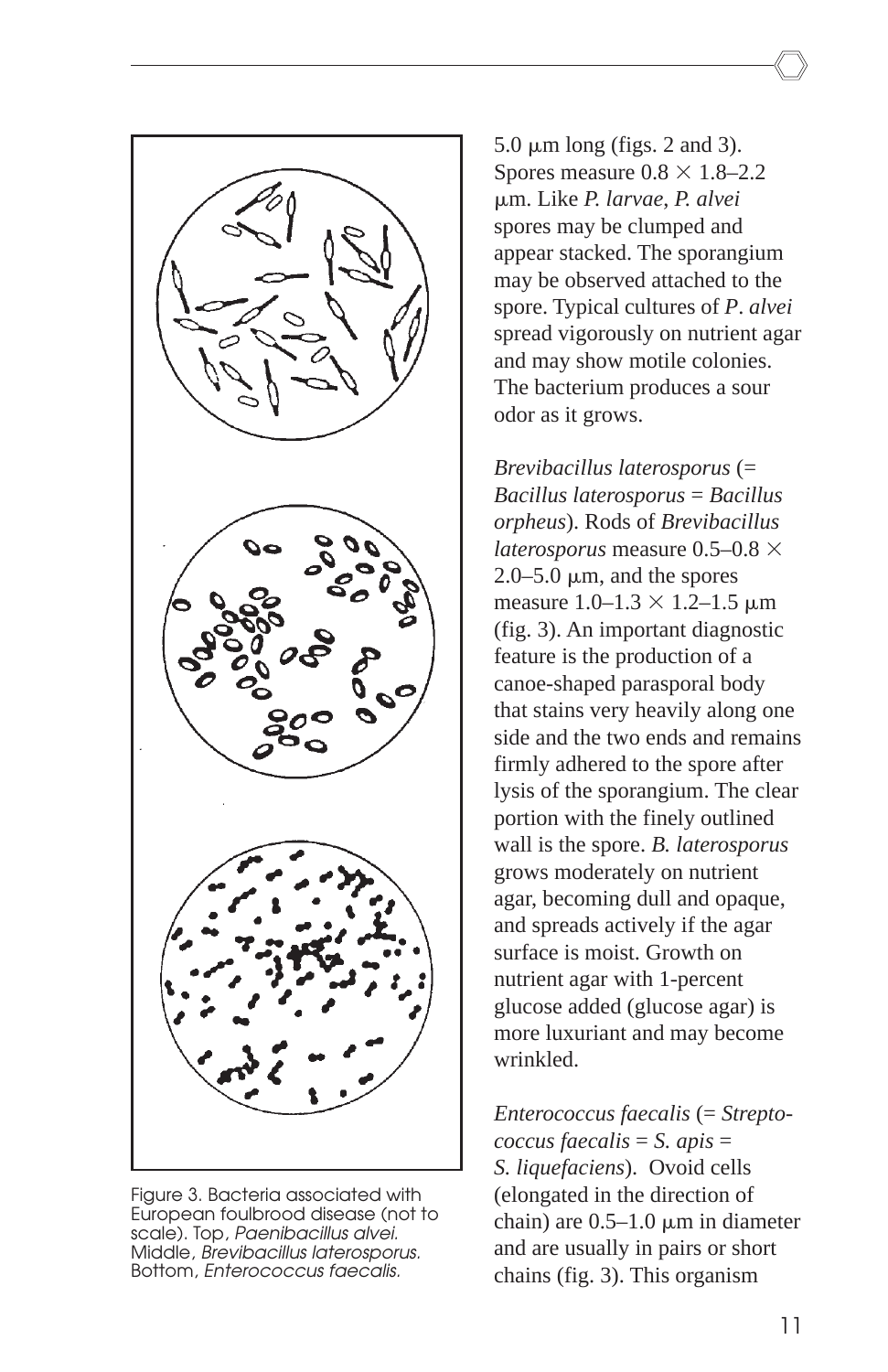resembles *Melissococcus pluton* and may exhibit Brownian movement when the modified hanging drop technique is used. Growth occurs on nutrient agar usually within 1 day. Colonies are generally smaller than 2 mm; they are smooth and convex, with a well-defined border. When magnified, the colonies appear light brown and granular.

*Bacterium eurydice* (= *Achromobacter eurydice*). There is no standard description of *Bacterium eurydice*. White (1912) described this organism as a small, slender, gram-negative rod with slightly rounded ends, occurring singly or in pairs, and measuring  $0.5-1.4 \mu m \log \times 0.4-0.7 \mu m$ wide. According to White (1920), *Bact. eurydice* is best isolated by plating the midgut contents of infected larvae on glucose agar and incubating at room temperature. Growth is slow and never luxuriant, and colonies are convex, smooth, and glistening. However, later researchers, who were unable to isolate *Bact. eurydice* as described by White, used the name *Bact. eurydice* for a gram-positive bacterium isolated from diseased larvae. Therefore, mention of the name in the literature causes confusion.

*Paenibacillus apiarius (= Bacillus apiarius*). The bacterium *Paenibacillus apiarius* is rarely encountered and may or may not be legitimately associated with EFB. Rods are  $0.6-0.8 \mu m$  in diameter and often smaller at the poles. Special diagnostic features include the ridged, thick, rectangular spore coat and the stainable remnants of the sporangium, which remain attached for a considerable time. Growth can occur on Sabouraud dextrose medium.

### **Powdery Scale**

*Paenibacillus larvae* subsp. *pulvifaciens* (*= Bacillus pulvifaciens*) (see appendix E) is the bacterium suspected of causing powdery scale disease. This disease is seldom reported because the incidence is low or, perhaps, because the average beekeeper is unable to identify it. A useful diagnostic characteristic is the scale that results from the dead larva. The scale is light brown to yellow and extends from the base to the top of the cell. The scale is powdery; when handled it crumbles into a dust.

*P. pulvifaciens* vegetative cells measure  $0.3{\text -}0.6 \times 1.5{\text -}3.0 \text{ }\mu\text{m}$ . The spores are  $1.0 \times 1.3$ –1.5 µm. The bacterium can be isolated on nutrient agar, but growth is more luxuriant on glucose agar. When first isolated, the organism produces a reddish-brown pigment that can be lost by subculturing. *P. pulvifaciens* closely resembles *P. larvae*, but the spores do not exhibit Brownian movement in the modified hanging drop technique. Also,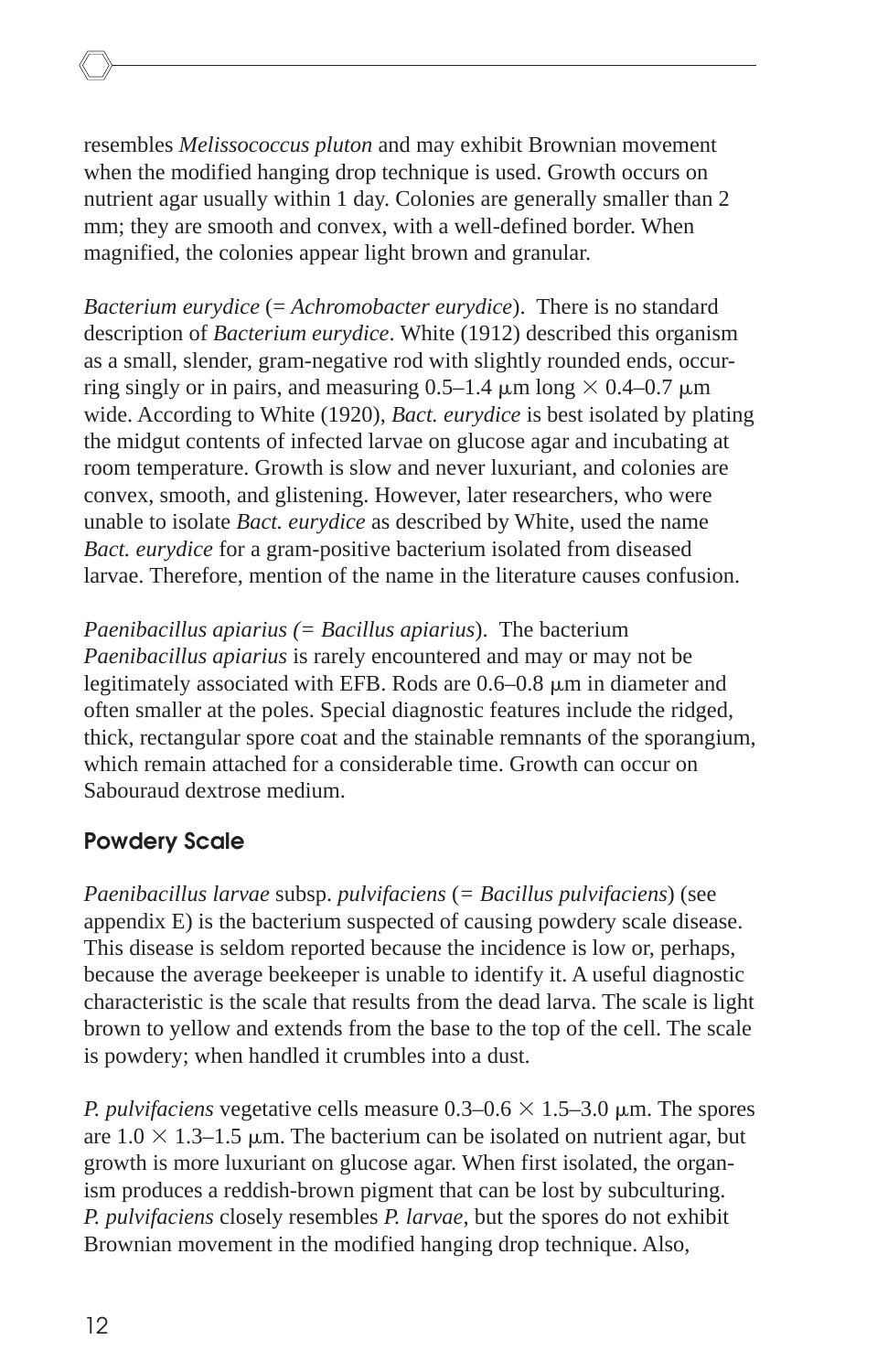*P. pulvifaciens* is distinguished by its ability to grow at 20° C on nutrient agar (see table 2).

### **Septicemia**

*Pseudomonas aeruginosa* (= *Pseudomonas apiseptica*) is the bacterium that causes septicemia in adult honey bees. This disease results in the destruction of connective tissues of the thorax, legs, wings, and antennae. Consequently, the affected bees fall apart when handled. Dead or dying bees may have a putrid odor.

*P. aeruginosa* rods measure  $0.5{\text -}0.8 \times 1.5{\text -}3.0$   $\mu$ m. They are gramnegative and occur singly, in pairs, or in short chains. A bacterial smear and Gram stain (appendix A) can easily be prepared after removing a wing from the thorax and dipping the wing base in a drop of water on a microscope slide. To isolate this organism, streak the base of a wing across Difco *Pseudomonas* isolation agar or *Pseudomonas* agar F. The optimum temperature for growth is 37<sup>o</sup>C. *P. aeruginosa* in culture is characterized by the excretion of diffusible yellow-green pigments that fluoresce in ultraviolet light (wavelength below 260 nanometers).

Septicemia can also be diagnosed by reproducing the disease symptoms in healthy, caged bees. This is accomplished by preparing a water extract (macerate the equivalent of one suspect bee per ml of water) and inoculating healthy bees in the thorax (see appendix B) or dipping them in the water extract. Bees with septicemia die within 24 hours; they exhibit the typical odor and "break apart" symptom after about 48 hours.

### **Spiroplasmosis**

*Spiroplasma* species is the bacterium that causes spiroplasmosis in adult honey bees. *Spiroplasma* is a helical, motile, cell-wall-free prokaryote that is found in the hemolymph of infected adult honey bees. The organism is a tiny, coiled, and sometimes branched filament  $0.7-1.2 \mu m$  in diameter. Its length increases with age and ranges from 2  $\mu$ m to more than 10  $\mu$ m (Clark 1977, 1978a).

*Spiroplasma* can best be seen in the hemolymph, using dark-field microscopy (appendix A). They can also be seen by using the oil-immersion objective of a phase-contrast microscope. Hemolymph can be taken from adult bees by puncturing the intersegmental membrane directly behind the first coxae, using a fine capillary tube made from the tip of a Pasteur pipet. This organism can be cultured in standard mycoplasma broth medium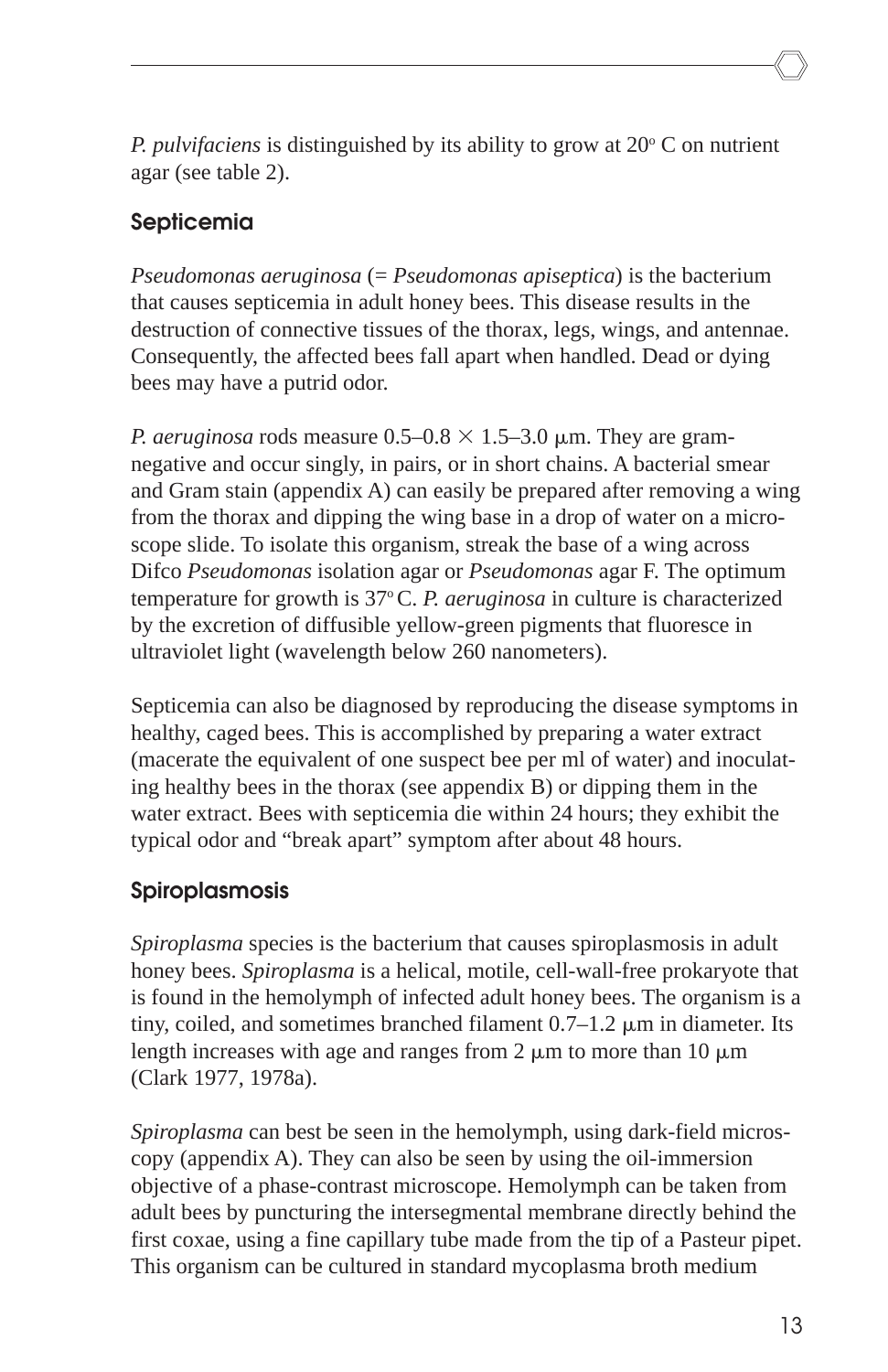(GIBCO) and in Singh's mosquito tissue culture medium with 20-percent fetal calf serum.

### **Fungal Diseases**

### **Chalkbrood**

The fungus *Ascosphaera apis* causes chalkbrood disease. It is a heterothallic organism and develops a characteristic spore cyst when opposite thalli (+ and –) fuse (fig. 4). Spore cysts measure  $47-140 \mu m$  in diameter. Spore balls enclosed within the cyst are  $9-19 \mu m$  in diameter, and individual spores are  $3.0 - 4.0 \times 1.4 - 2.0 \mu m$ .

Chalkbrood disease can be easily identified by its gross symptoms. An affected larva becomes overgrown by fluffy, cottonlike mycelia and swells to the size of the brood cell. If



Figure 4. Spore cyst of Ascosphaera apis containing spore balls, which in turn contain spores.

only one thallic strain  $(+ or -)$  is present, the larva dries into a hard, shrunken, white, chalklike mummy—thus the name *chalkbrood*. When the + and – thalli are present in a larva, spore cysts can form, and the resulting mummies appear either mottled (black on white) or completely black. In hives with large numbers of infected larvae, mummies can be found at the hive entrances or on the bottom boards. Mummies can sometimes be removed from brood cells by tapping the comb against a solid surface. This easy removal of larval remains also differentiates chalkbrood from other brood diseases.

*Ascosphaera apis* grows luxuriantly on potato dextrose agar fortified with 4 g yeast extract per liter. Growth and sporulation also occur on malt agar but less profusely and with no aerial hyphae; these characteristics facilitate subculturing and microscopic examination. Cultures have a characteristic fruity odor similar to that of fermenting peaches. The optimum temperature for growth is  $30^{\circ}$ C.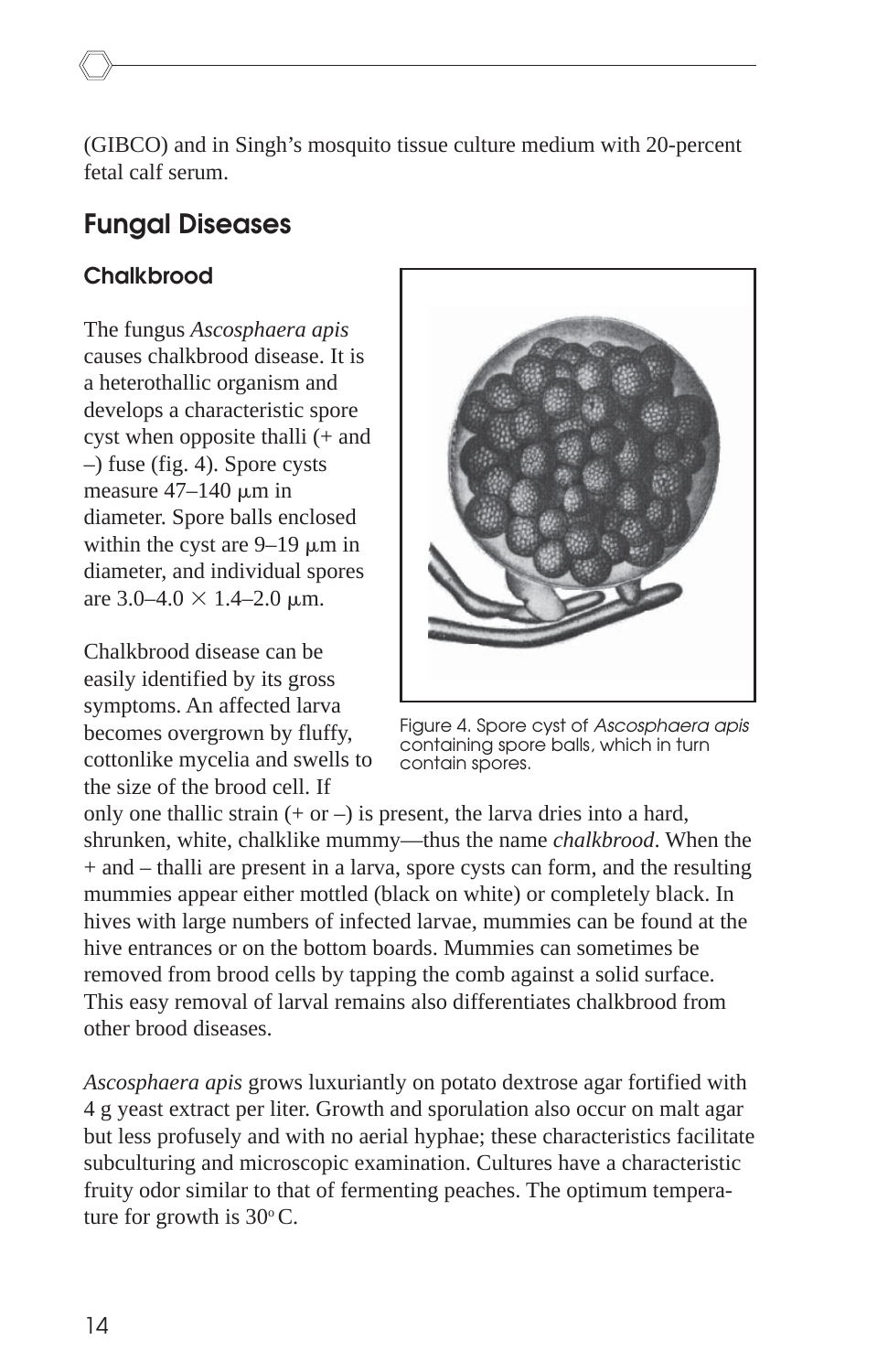*A. apis* can be easily isolated from newly infected larvae or "soft" mummies. Place the larvae or mummies directly on the medium and incubate them. New mycelial growth is usually visible within 24 hours. Small blocks of agar containing mycelia can be transferred to new plates to obtain pure cultures and isolates of the + and – thalli. *A. apis* can be isolated from old mummies by placing the mummies on water agar (agar with no added nutrients), incubating them, and transferring the new mycelial growth to a nutrient medium. Difficulties sometimes occur because *A. apis* may fail to grow or may be overgrown by other fungi, which can contaminate old mummies.

If only one thallus  $(+ or -)$  is isolated, a fluffy cottonlike growth will eventually cover the plate. When both the + and – thalli are present, fruiting bodies form throughout the culture. The  $+$  and  $-$  thalli are morphologically identical. They can be distinguished by inoculating isolates on opposing sides of a plate. When opposite thalli grow together, a line of spore cysts forms at the juncture.

### **Stonebrood**

Stonebrood is a larval disease usually caused by *Aspergillus flavus. Aspergillus fumigatus, A*. *niger*, and sometimes other *Aspergillus* species are associated with the disease. These fungi are common soil inhabitants that are also pathogenic to adult bees, other insects, mammals, and birds. The disease is difficult to identify in its early stages of infection. The fungus grows rapidly and forms a characteristic whitish-yellow collarlike ring near the head end of the infected larva. A wet mount prepared from the larva shows mycelia penetrating throughout the insect. After death, the infected larva becomes hardened and quite difficult to crush—hence the name *stonebrood*. Eventually, the fungus erupts from the integument of the insect and forms a false skin. At this stage, the larva may be covered with green, powdery fungal spores. The spores of *A. flavus* are yellow green, those of *A. fumigatus* are gray green, and those of *A. niger*, black. These spores can become so numerous that they fill the comb cells containing the affected larvae.

Stonebrood can usually be diagnosed from gross symptoms, but positive identification of the fungus requires its cultivation in the laboratory and subsequent examination of its conidial heads (fig. 5). *Aspergillus* spp. can be grown on potato dextrose or Sabouraud dextrose agars. **Caution**: These fungi can cause respiratory diseases in humans and other animals.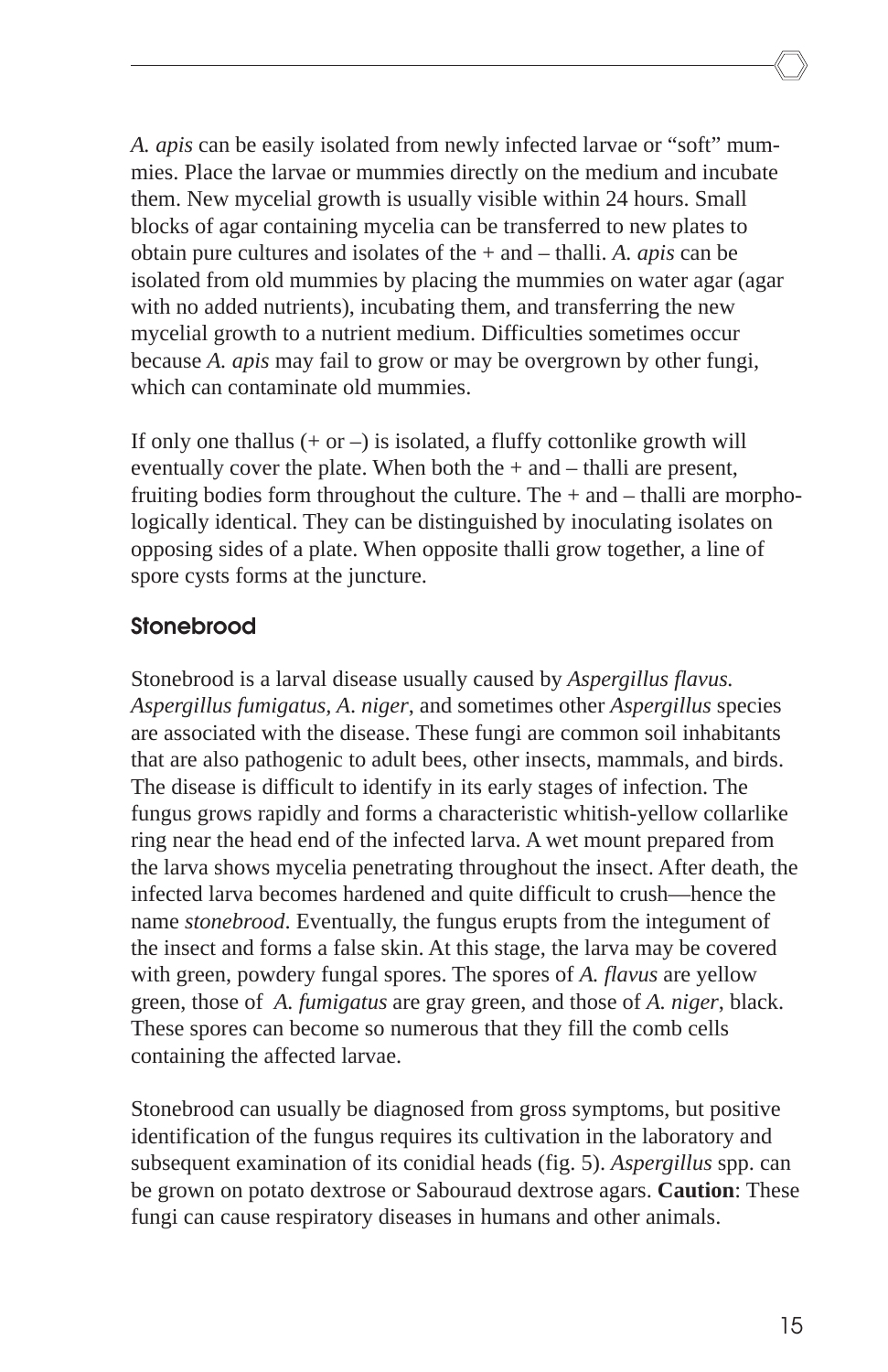### **Protozoan Diseases**

Protozoa are predominately microscopic and usually occur as single cells. No protozoa are commonly found in association with the brood of honey bees.

#### **Nosema Disease**

The protozoan *Nosema apis* causes nosema disease in adult honey bees. *N. apis* spores are large, oval bodies,  $4-6 \mu m \text{ long} \times 2-4 \mu m \text{ wide}$ (fig. 6). The spores develop exclusively within the epithelial cells of the ventriculus of the adult honey bee. The disease usually manifests itself in bees that are confined, so the heaviest infections are found in winter bees, package bees, bees from hives used for pollination in greenhouses, and so on.

No single symptom typifies the disease. Differences between healthy bees and heavily infected bees can be seen by removing the digestive tract and examining the ventriculus. The ventriculus of a healthy bee is straw brown, and the individual circular constrictions can be clearly seen (fig. 7). In a heavily



Figure 5. Conidial heads of Aspergillus flavus.



Figure 6. Nosema spores as they appear in a wet mount ( $\times$ 400).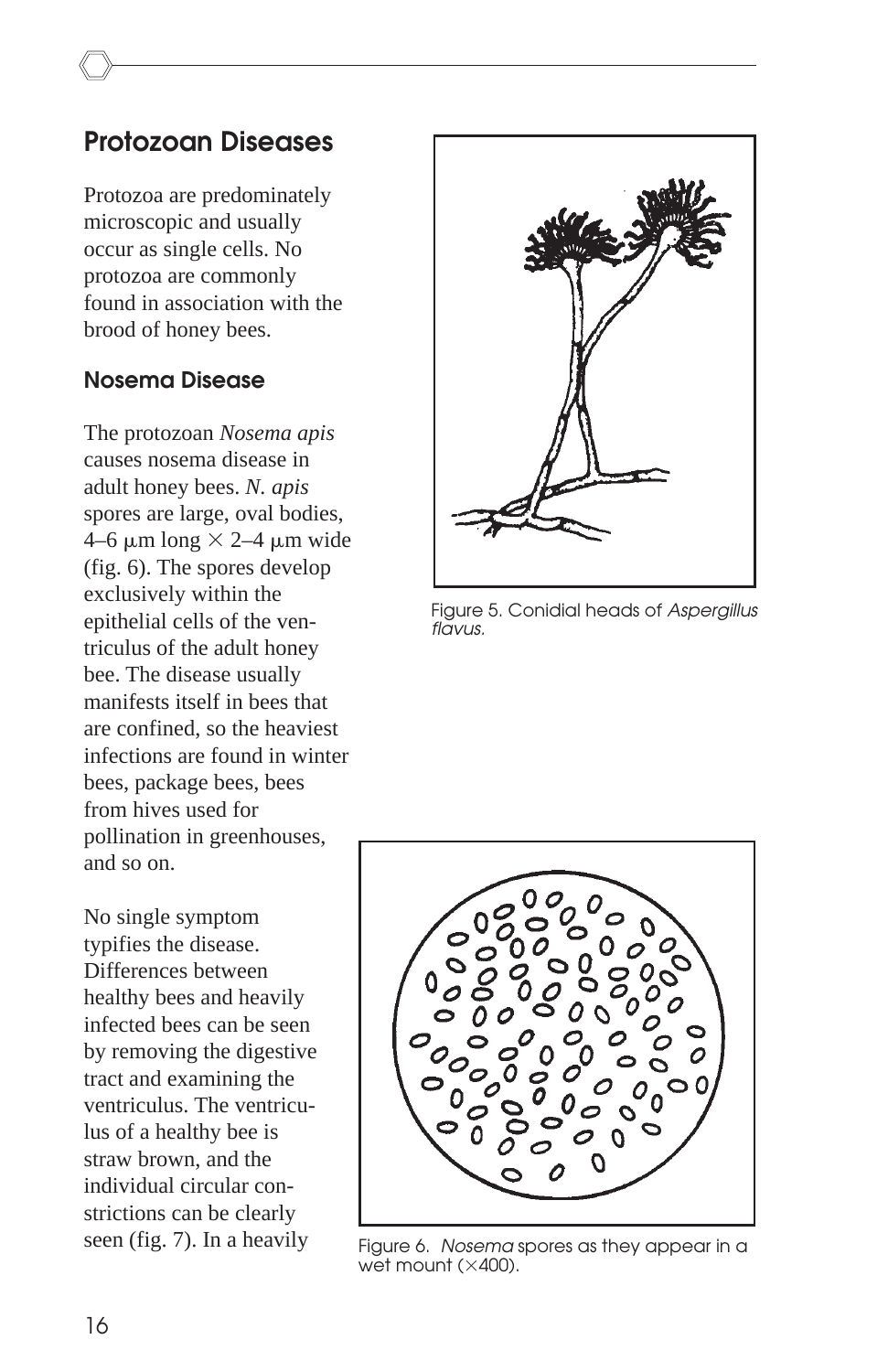

Figure 7. Honey bee digestive tracts. Top, from a healthy honey bee. Note the individual circular constrictions on the ventriculus. Bottom, from a honey bee with nosema disease.

infected bee, the ventriculus is white, soft, and swollen, and the constrictions are obscured (White 1918). However, positive diagnosis can be made only by microscopic examination of suspect bees or their fecal material for the presence of *N. apis* spores (appendix A). Samples of bees to be examined can be dried or preserved in alcohol. In a partially decomposed sample, the presence of yeasts and molds resembling *N. apis* may make accurate diagnosis difficult.

For quick, routine examinations, the abdomens from 10 or more bees are removed, placed in a dish with 1.0 ml water per bee abdomen, and ground with a pestle or the rounded end of a clean test tube. A cleaner preparation can be obtained by grinding digestive tracts removed from the abdomens. A wet mount is prepared from the resulting suspension and examined under the high dry objective of a compound microscope. Alternatively, individual bees can be examined to obtain the approximate percentage of infected bees in a colony.

#### **Coprological examination**

By examining fecal material, *Nosema* can also be detected without sacrificing workers or queens. On glass plates collect feces of worker bees near the hive entrance, scrape off a deposit, mix it with water, and prepare a wet mount from the resulting suspension (Wilson and Ellis 1966). Suspect queens can be confined in small petri dishes or in glass tubes and allowed to walk freely. They usually defecate within 1 hour. Queen feces appear as drops of clear, colorless liquid, which can then be transferred to a microscope slide with a pipet or capillary tube. Place a cover glass over the feces before examination with a high, dry objective (L'Arrivee and Hrytsak 1964).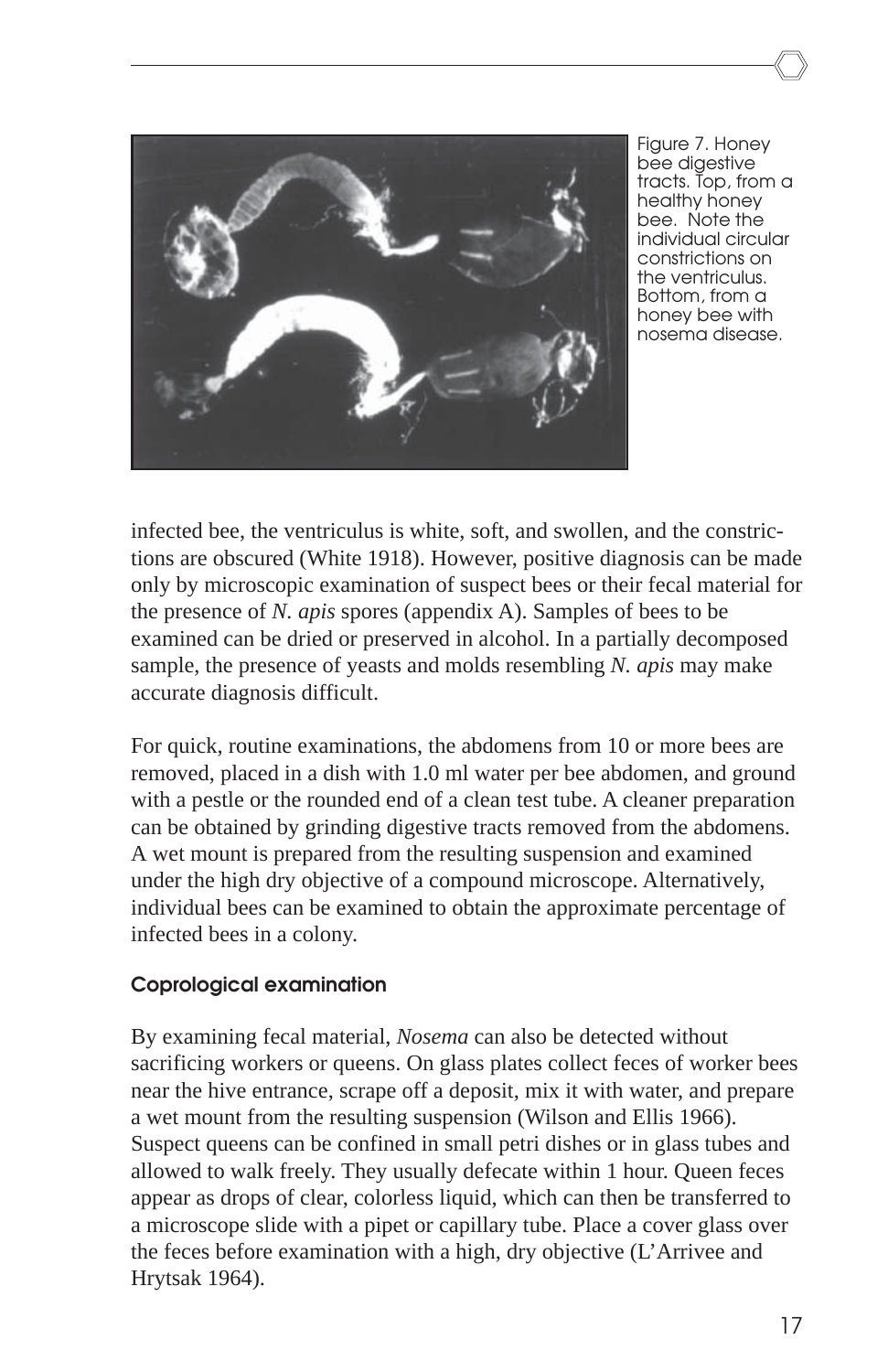#### **Counting Nosema spores**

A quantitative measure of levels of *Nosema* can be obtained using a hemocytometer, an instrument used to count human blood cells. It consists of a special cover glass and a ruled chamber that holds a specific volume of fluid. These chambers cost about \$100 and are available from scientific supply houses. Remove a sample of the spore suspension made from the abdomens, preferably with a loop, and place it under the cover glass. When the droplet touches the chamber and cover glass, it will flow under the cover glass, thereby filling the chamber and ensuring the correct volume. Allow about 3 minutes for the spores to settle, but count them before the sample begins to dry in the chamber.

To count, find the ruled area and focus the microscope on the spores so they are sharply defined. The squares are arranged in groups of 16, with each group bounded by double lines. Count all the spores in the block bounded by the double lines. Score the spores that cross the double lines if they are on the upper or right side but not if they are on the lower or left side. A hand tally counter is convenient to count the cells within a square. To obtain a good average, count five blocks of 16 small squares.

Since each small square in the chamber has dimensions of  $0.05 \times 0.05 \times$ 0.1 mm, the total volume is  $0.00025$  mm<sup>3</sup>, that is,  $1/4000$  of 1 mm<sup>3</sup>. Find the average number of spores per square and multiply this figure by 4,000 to obtain the number of spores per cubic millimeter. To determine the number per cubic centimeter (milliliter), multiply the number per cubic millimeter by 1,000. If you started with the equivalent of 1 ml of water for each ground-up bee, you can use the following equation to determine the number of spores per bee, which is equal to the number of spores per cubic centimeter:

(total number of spores counted)  $(4 \times 10^6)$ /number of squares counted = number of spores per bee.

The suspension must be diluted if the spores are so numerous that accurate counts cannot be made. Usually, accurate counts can be obtained with a dilution of 1 part spore suspension to either 1 or 9 parts water (which gives a dilution factor of 2 or 10, respectively). This factor must then be incorporated into the equation. For more detail see Cantwell (1970).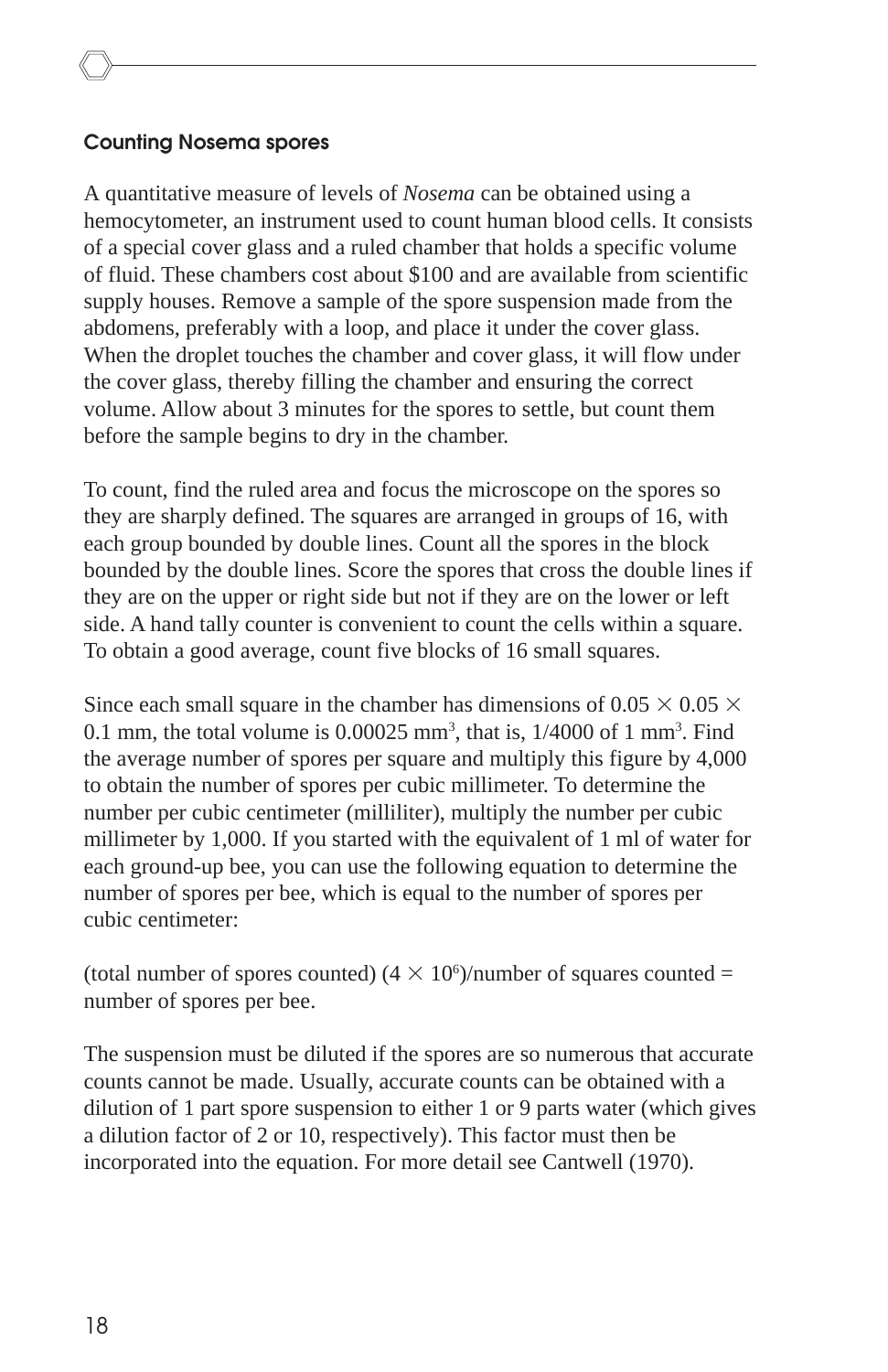#### **Removal of digestive tract**

Intact digestive tracts that have been removed from adult honey bees are very useful for the detection of protozoan diseases (refer to fig. 7). The digestive tracts can be obtained easily by removing the bee's head to free the digestive tract, grasping as much of the stinger as possible with a pair of fine tweezers, and then with a steady, gentle pull withdrawing the entire digestive tract.

### **Amoeba Disease**

*Malpighamoeba mellificae* causes amoeba disease. Since this protozoan is found in the Malpighian tubules of adult bees, diagnosis can be made only by removing and microscopically examining the tubules for the presence of amoeba cysts. The cysts measure  $5-8 \mu m$  in diameter (fig. 8).

Malpighian tubules are long, threadlike projections originating at the junction of the midgut and the



Figure 8. Cross sections of Malpighian tubules. Top, healthy tubule. Bottom, tubule containing cysts of Malpighamoeba mellificae.

hindgut. They can be teased away from the digestive tract with a pair of fine tweezers. Once this is done, place them in a drop of water on a microscope slide and position a cover glass over them, applying uniform pressure to obtain a flat surface for microscopic examination*. M. mellificae* can be discerned using a high, dry objective and then changing to the oil immersion objective for more detail.

### **Other Protozoa**

### **Gregarines**

Four gregarines (protozoans of the order Gregarinida) are associated with honey bees: *Monoica apis*, *Apigregarina stammeri*, *Acuta rousseaui*, and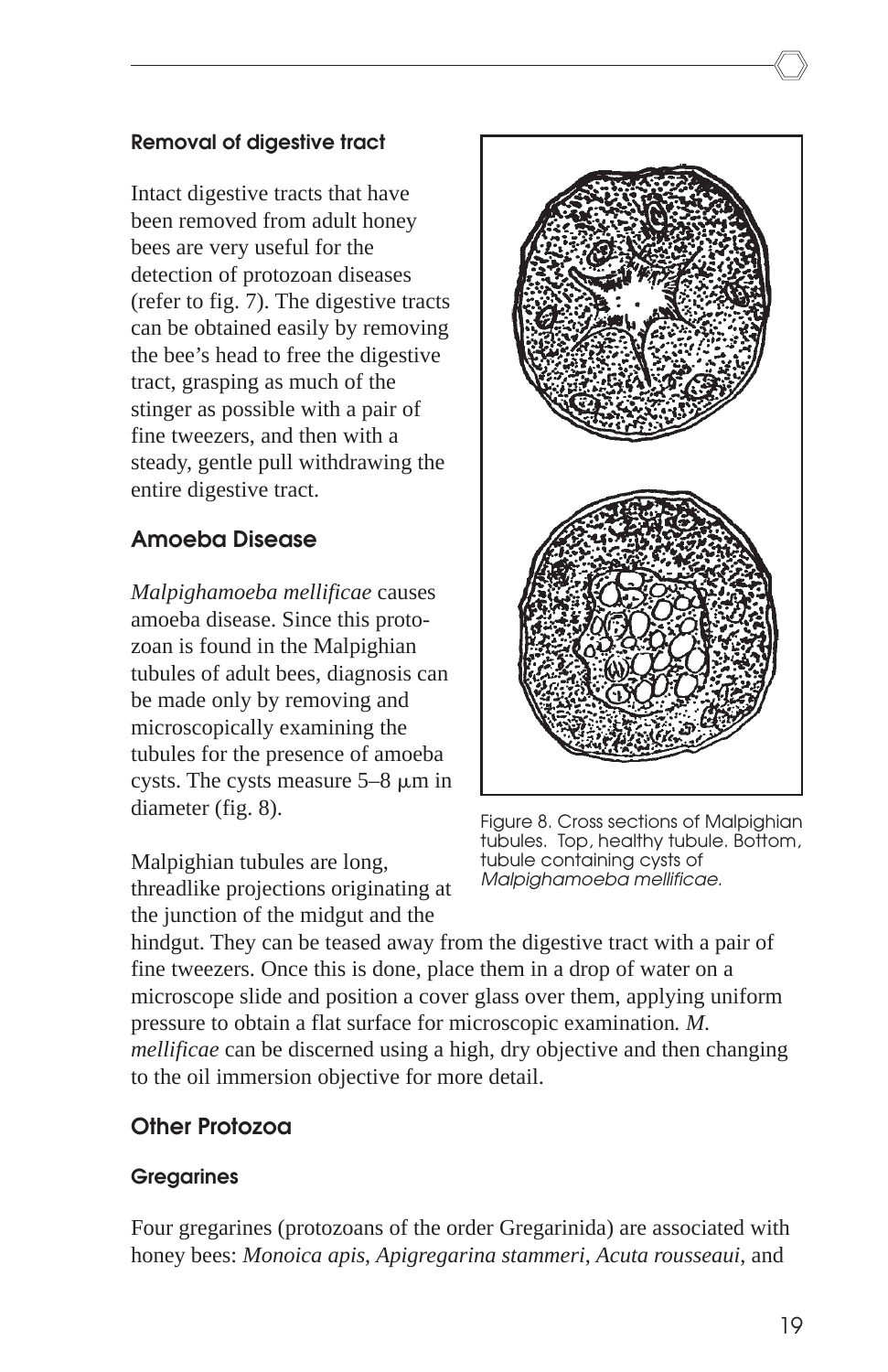Leidyana apis. The immature stages, or cephalonts, average about  $16 \times 44$  $\mu$ m. Cephalonts are oval and consist of two distinct body segments; the posterior segment is larger. The mature stages, or sporonts, average about  $35 \times 85$  µm and have a reduced anterior segment.

Gregarines are found attached to the epithelium of the midgut of adult honey bees. To view gregarines, gently remove the midgut from the digestive tract of a suspect bee and place it on a microscope slide in a drop of water. The midgut can be separated from the digestive tract at the point of attachment with the proventriculus (honey stomach) and hindgut, using fine tweezers and a scalpel. Gently break open the midgut with fine tweezers and a probe, and place a cover glass over the resulting suspension. Gregarines can be seen using the low-power objective of a compound microscope.

#### **Flagellates**

The flagellates associated with honey bees are *Crithidia* (= *Leptomonas*) species. Flagellates have been found either free in the lumen or attached to the epithelium of the hindgut and rectum of adult honey bees (Fyg 1954). Flagellates vary in size from 5 to 30  $\mu$ m. Some appear as pearlike bodies with flagella; others are long threadlike forms or are round without flagellae (Lotmar 1946).

To look for flagellates, remove the digestive tract of a suspect bee as described and place it in a drop of water on a microscope slide. Then, using fine tweezers and a scalpel, separate the hindgut and rectum at the point of attachment with the midgut. Macerate the hindgut and rectum, using the tweezers and a probe. Place a cover glass on the resulting suspension and observe under the high, dry objective of the microscope.

### **Viral Diseases**

### **Sacbrood**

Sacbrood is the only common brood disease caused by a virus. Since sacbrood-diseased larvae are relatively free from bacteria, laboratory verification is usually based on gross symptoms and the absence of bacteria. Positive diagnosis requires the use of a special antiserum or molecular techniques. Affected larvae change from pearly white to gray and finally black. Death occurs when the larvae are upright, just before pupation. Consequently, affected larvae are usually found in capped cells. Head development of diseased larvae is typically retarded. The head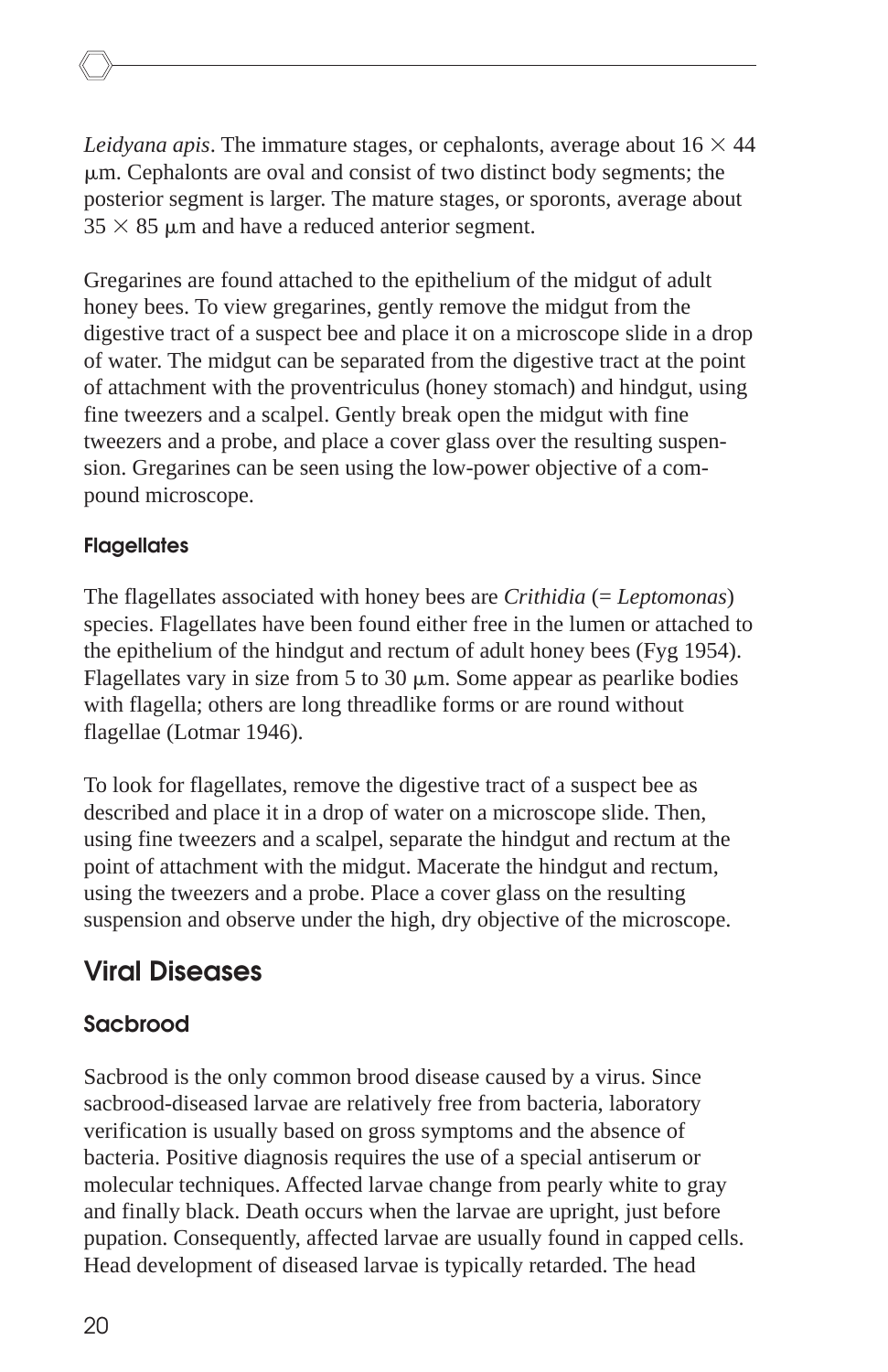region is usually darker than the rest of the body and may lean toward the center of the cell. When affected larvae are carefully removed from their cells, they appear to be a sac filled with water. Typically the scales are brittle but easy to remove. Sacbrood-diseased larvae have no characteristic odor.

### **Chronic Bee Paralysis**

Adult bees affected by chronic bee paralysis are usually found on the top bars of the combs. They appear to tremble uncontrollably and are unable to fly. In severe cases, large numbers of bees are found crawling out the hive entrance. Individual bees are frequently black, hairless, and shiny. In some cases, paralysislike symptoms can be caused by toxic chemicals.

Ideally, the diagnosis of this disease is made using serological techniques. Since this is beyond the capability of most laboratories, diagnosis is usually made by observing symptoms in individual bees and, when possible, colony behavior. Chronic paralysis can be diagnosed by reproducing the disease symptoms in caged bees. This can be done by spraying, feeding, or injecting a water extract made from suspect bees. The extract is prepared by macerating the equivalent of one suspect bee in 1 ml water. This is then centrifuged to eliminate large suspended matter and passed through a  $0.45$ - $\mu$ m filter to remove bacteria. To feed up to 20 caged bees, mix 2 ml of the extract with an equal volume of sugar syrup. For inoculation, each bee receives  $1.0 \mu$  of the extract through a dorsal abdominal intersegmental membrane (see appendix B). The symptoms of paralysis should be visible after 6 days. Control bees should be treated with extracts made from healthy bees.

### **Filamentous Virus**

Filamentous virus is also known as F-virus and bee rickettsiosis. This disease, previously thought to be of rickettsial origin, can be diagnosed by examining the hemolymph of infected adult bees using dark-field or phase-contrast microscopy. The hemolymph of infected honey bees is milky white and contains many spherical to rod-shaped viral particles of a size close to the limit of resolution for light microscopy. The viral particles consist of a folded nucleocapsid within a viral envelope and are  $0.4 \times 0.1$ m (Clark 1978b).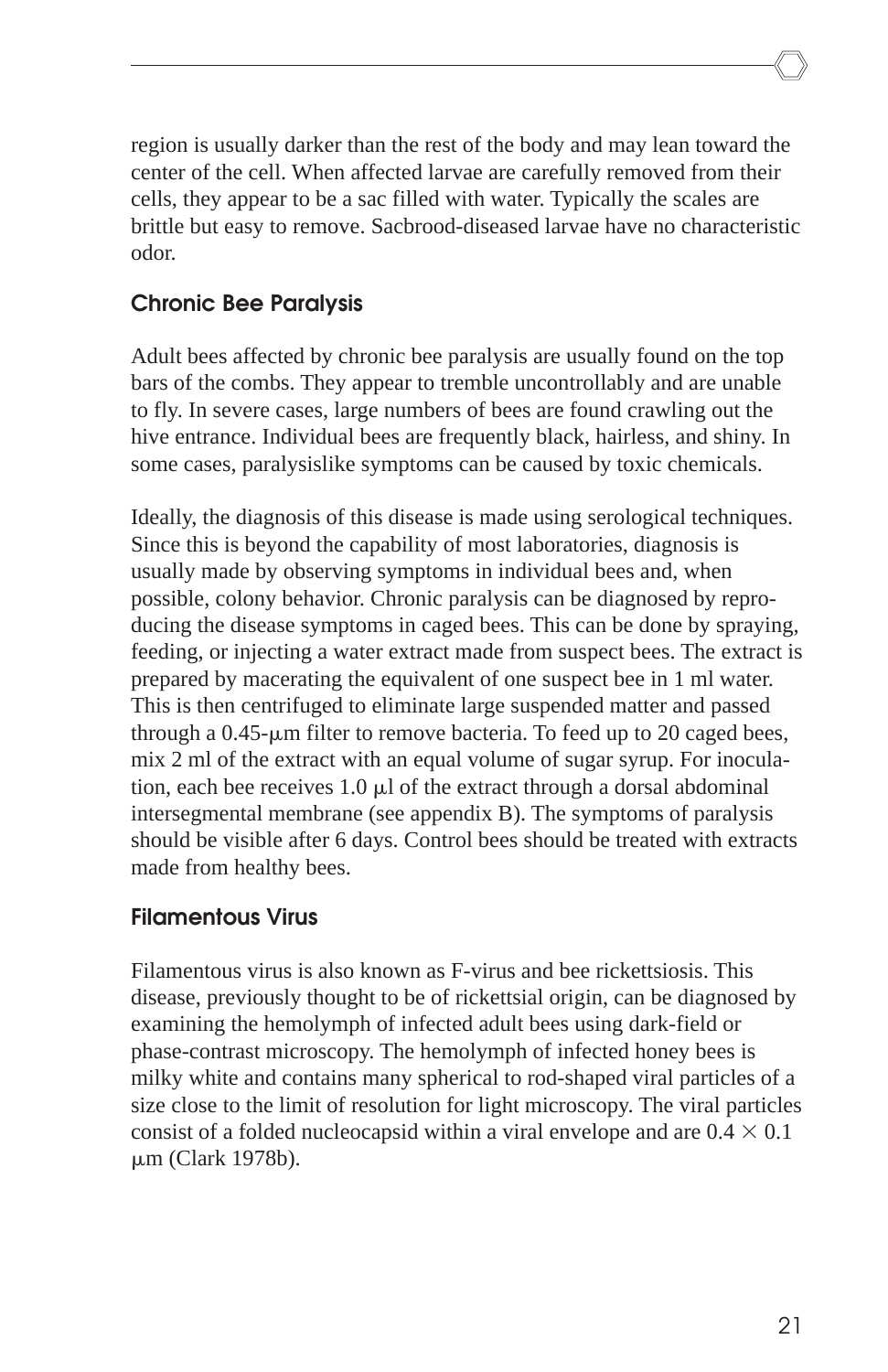### **Acute Paralysis Bee Virus and Kashmir Bee Virus**

Acute paralysis bee virus (APBV) and Kashmir bee virus (KBV) are two serlogically related viruses, and the antiserum produced from one virus will cross-react with the other virus (Hung et al. 1996). These viruses commonly occur in apparently healthy adult bees. No specific gross symptoms have been attributed to either virus. Whereas APBV is a disease of adults, KBV is reported to cause mortality in brood and adult honey bees. APBV and KBV diseases can be diagnosed using immunodiffusion tests. Recently, molecular methods were developed for detecting both diseases. However, immunodiffusion and molecular methods are not routinely used in our laboratory.

### **Disease Interactions**

*Paenibacillus larvae* produces a potent antibiotic that eliminates competition from other bacteria typically associated with honey bee larvae. For this reason, American foulbrood (AFB) and European foulbrood (EFB) are rarely found in the same colony, except in cases where AFB is just becoming established in colonies that already have EFB.

*Ascosphaera apis* produces linoleic acid, which inhibits the growth of *Paenibacillus larvae* and *Melissococcus pluton*. Since the introduction of chalkbrood into the United States, the incidence of EFB has fallen dramatically. However, the incidence of AFB appears to have remained constant. It is not unusual to find chalkbrood and sacbrood on the same comb or on a comb with larvae infected with AFB, although no single larva has been found to be infected with more than one disease. This is an important point to remember when selecting a sample for disease diagnosis.

Mixed infections in adult bees are more common. Adult bees could be infected with *N. apis* and also be infected with viruses or spiroplasma. It is also possible for adult bees to be infested with one or more species of mites.

### **Parasitic Honey Bee Mites**

### **Varroa jacobsoni**

The mite *Varroa jacobsoni* can be found on adult bees, on the brood, and in hive debris. The adult female mite is oval and flat, about 1.1 mm long  $\times$  1.5 mm wide, and pale to reddish brown; it can easily be seen with the unaided eye. Because the mites attach to the adult bee between the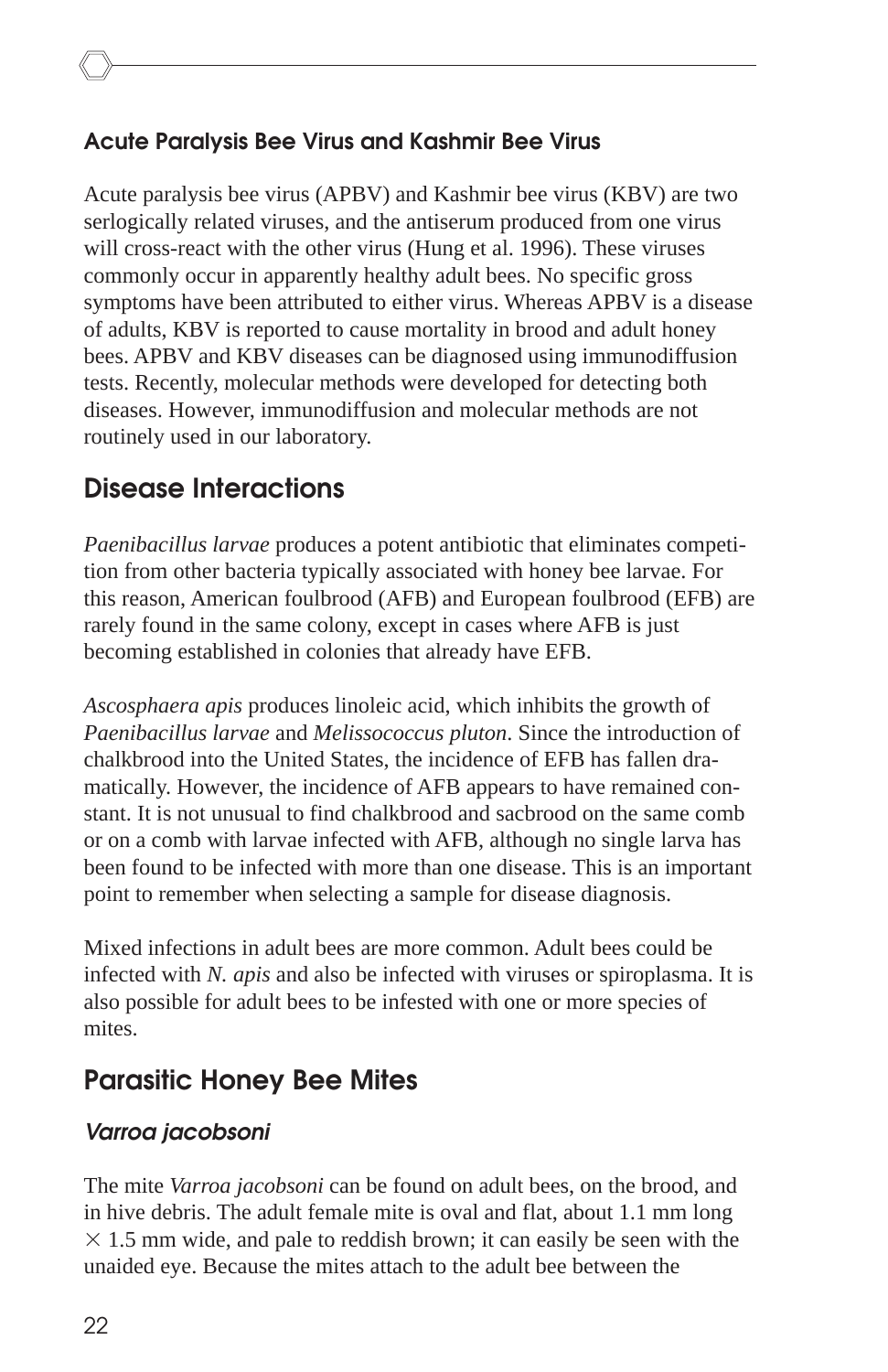abdominal segments or between body regions (head, thorax, abdomen), they are difficult to detect. However, they can be easily seen against the white surface of pupae. Male mites are considerably smaller, are pale to light tan, and are rarely encountered (Delfinado-Baker 1984).

The life cycle of *V. jacobsoni* is summarized in figure 9. It is important to note that the bee-louse, *Braula coeca*, resembles *V. jacobsoni* in size and color. However, being an insect, *Braula* has six legs that extend to the side (fig. 10). *Varroa*, an arachnid, has eight legs that extend forward (fig. 11). The most severe parasitism occurs on older bee larvae and pupae, with the mite preferring drone brood to worker brood (Ritter and Ruttner 1980). In heavy infestations, pupae may not develop into adult bees. Adults that do emerge may have shortened abdomens, misshapen wings, and deformed legs and may weigh less than healthy bees (De Jong et al. 1982b). The misshaped wings are believed to be caused by deformed wing virus. *V. jacobsoni* may act as a vector of the virus, introducing it to the pupae during feeding.

#### **Sampling techniques**

When sampling, remember that the number and location of *V. jacobsoni* in a colony vary according to time of year. The number of mites is lowest in spring, increases during summer, and peaks in fall. During spring and summer, most mites are found on the brood (especially drone brood). In late fall and winter, most mites are attached to adult worker bees.

To examine adults, collect 200 to 300 bees. This can be done by brushing the bees off the comb through a large-mouthed funnel (paper or cardboard, for example) or directly into a container. Individual honey bees can be examined with or without the aid of a hand lens or dissecting microscope. When the mites are moving about on a bee, they are fairly easy to detect; but once they attach themselves between abdominal segments, they may be difficult to find. Mites can be collected from adult bees as follows:

**Shaking.** *Varroa jacobsoni* can be dislodged by shaking the bees in liquids such as hot water, alcohol, or detergent solution. We recommend 70-percent alcohol (ethyl, methyl, or isopropyl); the alcohol kills the bees and preserves them for use for other purposes, such as examination for *Acarapis woodi*. De Jong et al. (1982a) found that hand-shaking bees in alcohol for 1 minute dislodged about 90 percent of the mites. The mites are collected by passing the bees and alcohol through a wire screen (8- to 12-mesh) to remove the bees and then sieving the alcohol through cotton cloth. The cloth is then examined for mites.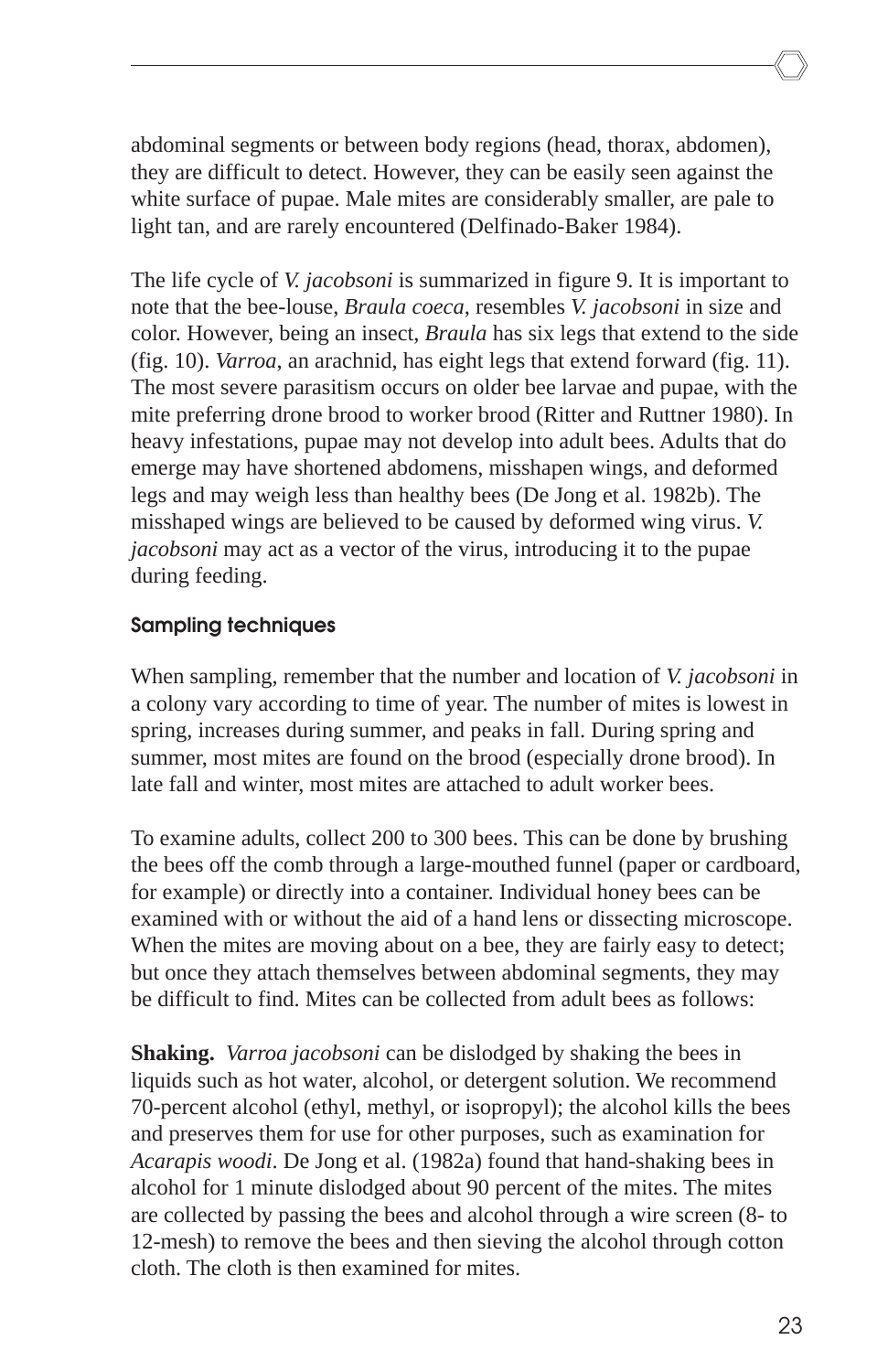

### **10**

**9**

stay in cell.

**8**

Mite transfer through close contact between bees



5-6 days adult male

Mating within cell

7-8 days adult female

protonymph to deutonymph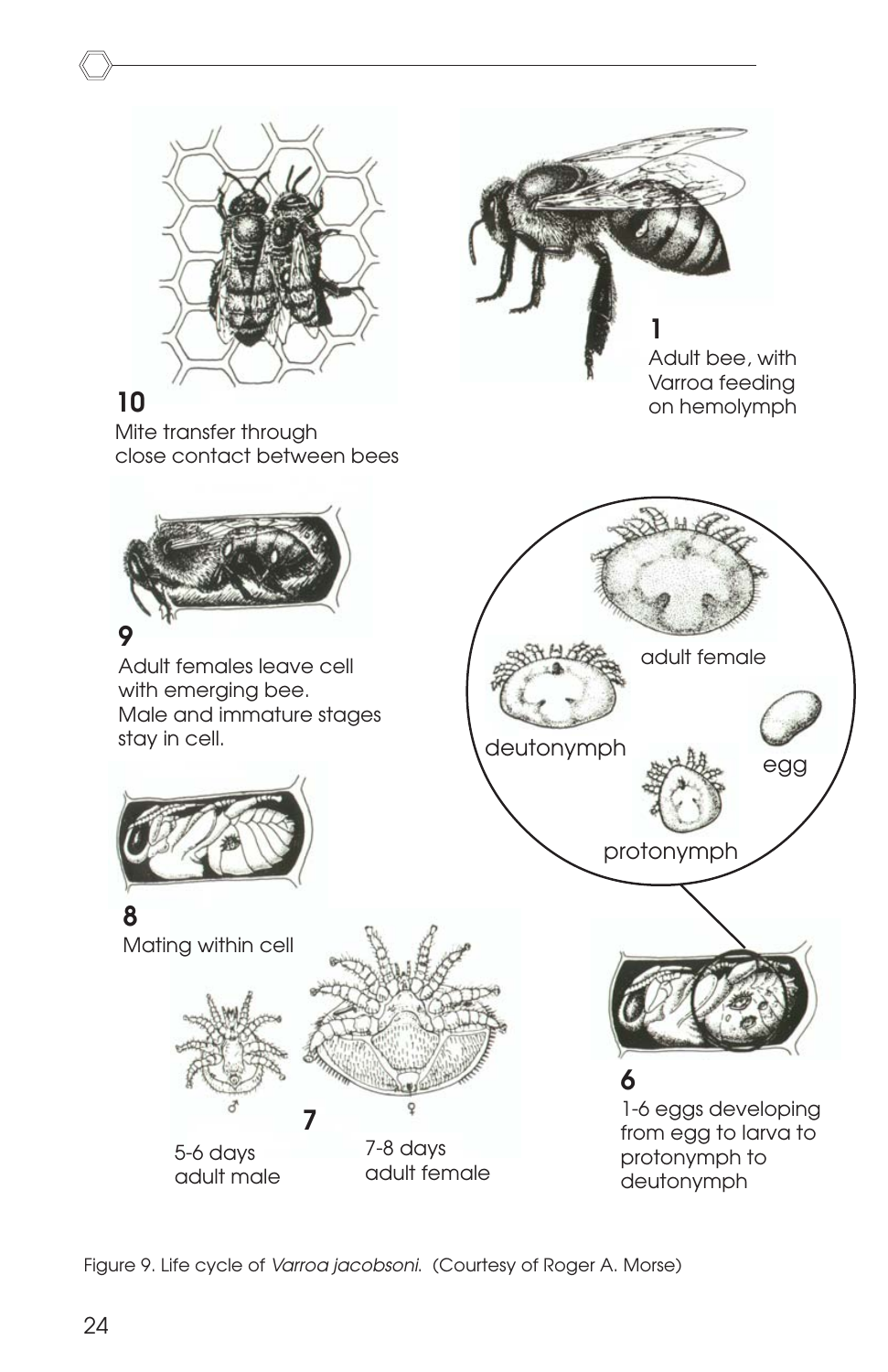

### **2**

Mite enters cell with larva of 5 to 5-1/2 days



**3** Mite in bee food



### **4**

Mite feeds on prepupa.



### **5**

Female lays first egg 60 hours after cell capping. Female lays subsequent eggs at 30 hour intervals.

**Ether roll.** This technique is a rapid and efficient detection method in the field and minimizes the handling, shipping, and timeconsuming procedures associated with shaking adult bees in alcohol or other solvents that best require a laboratory. Collect 200 to 300 bees in a jar and anesthetize them with ether delivered from an aerosol can (this aerosol product is sold in auto-parts stores as an aid to start engines). A 1- to 2-second burst of aerosol is adequate. Roll the jars lengthwise for about 10 seconds. The majority of mites dislodge from their hosts and adhere to the inside wall of the jar. To complete the process, deposit the bee sample on a white surface and spread it around. This should cause any remaining mites to fall onto the white substrate. The bees should be immediately emptied from the jar because the mites tend to stick to them if left in the jar for more than a few minutes. The bees can be washed (see shaking method above) if a more precise count is desired.

#### **Powdered sugar method.**

Reported to be more efficient than the ether roll method, this method does not require bees to be killed. Use a wide-mouth, pint or quart canning jar. Set aside the metal ring from the two-piece lid; discard the center portion. Cut a circle of #8-mesh hardware cloth to fit inside the ring. Collect 200 to 300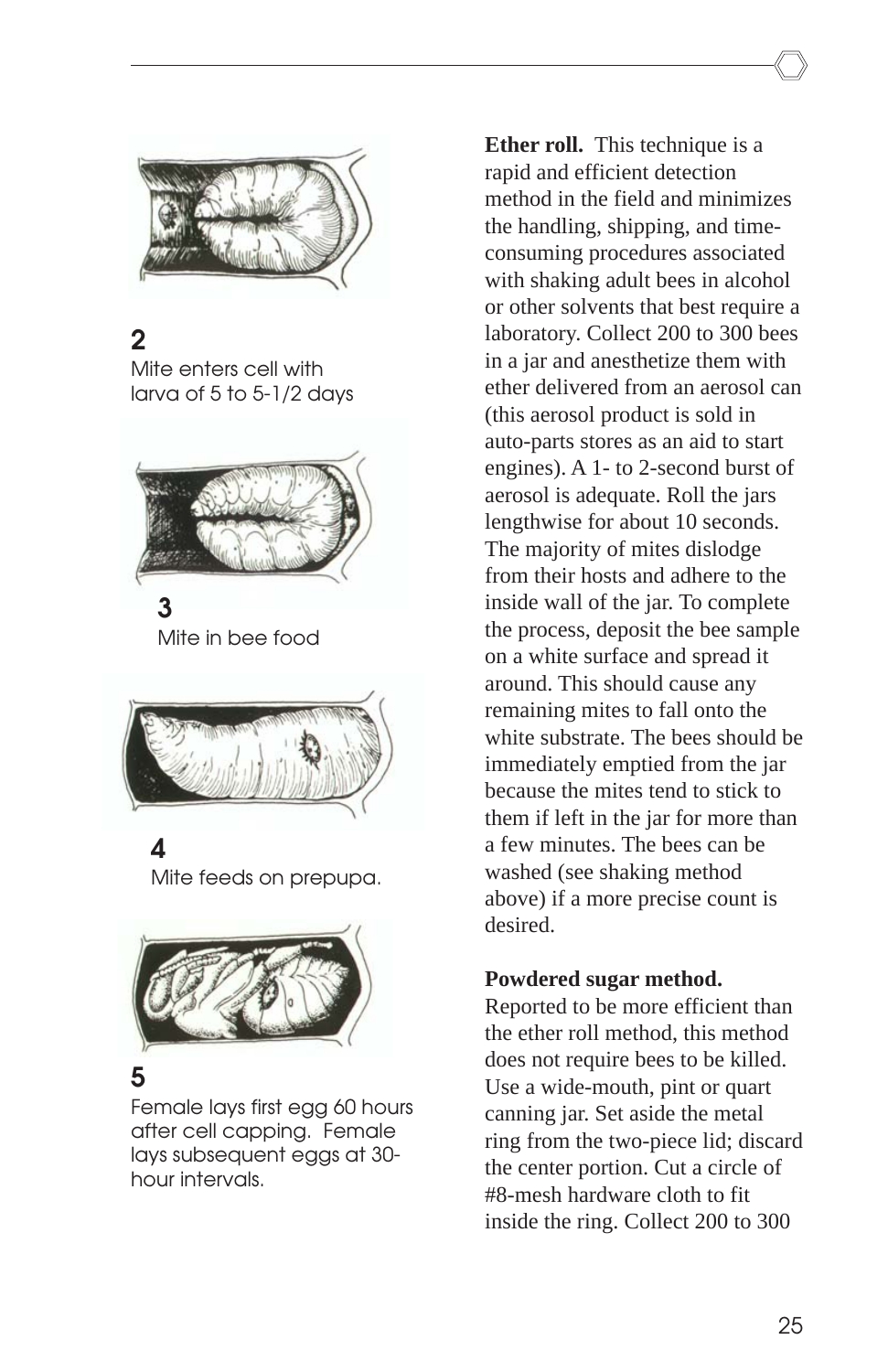

bees in the jar. Through the #8-mesh lid, add enough powdered sugar to the jar to coat the bees, about 1 teaspoon to 1 tablespoon. Roll the jar around to distribute the sugar, allow the jar to sit for a few minutes, then invert it, and shake it over a piece of paper to recover the mites. The mites and sugar will pass through the mesh to the paper. Pour the sugar and mites into another jar fitted with a fine-mesh lid and shake, allowing the sugar to escape. Then dump the mites on a clean sheet of paper and count them. A brief shaking will usually recover 70 percent of the mites; if you persist a little longer, 90 percent can be recovered (Ellis 2000).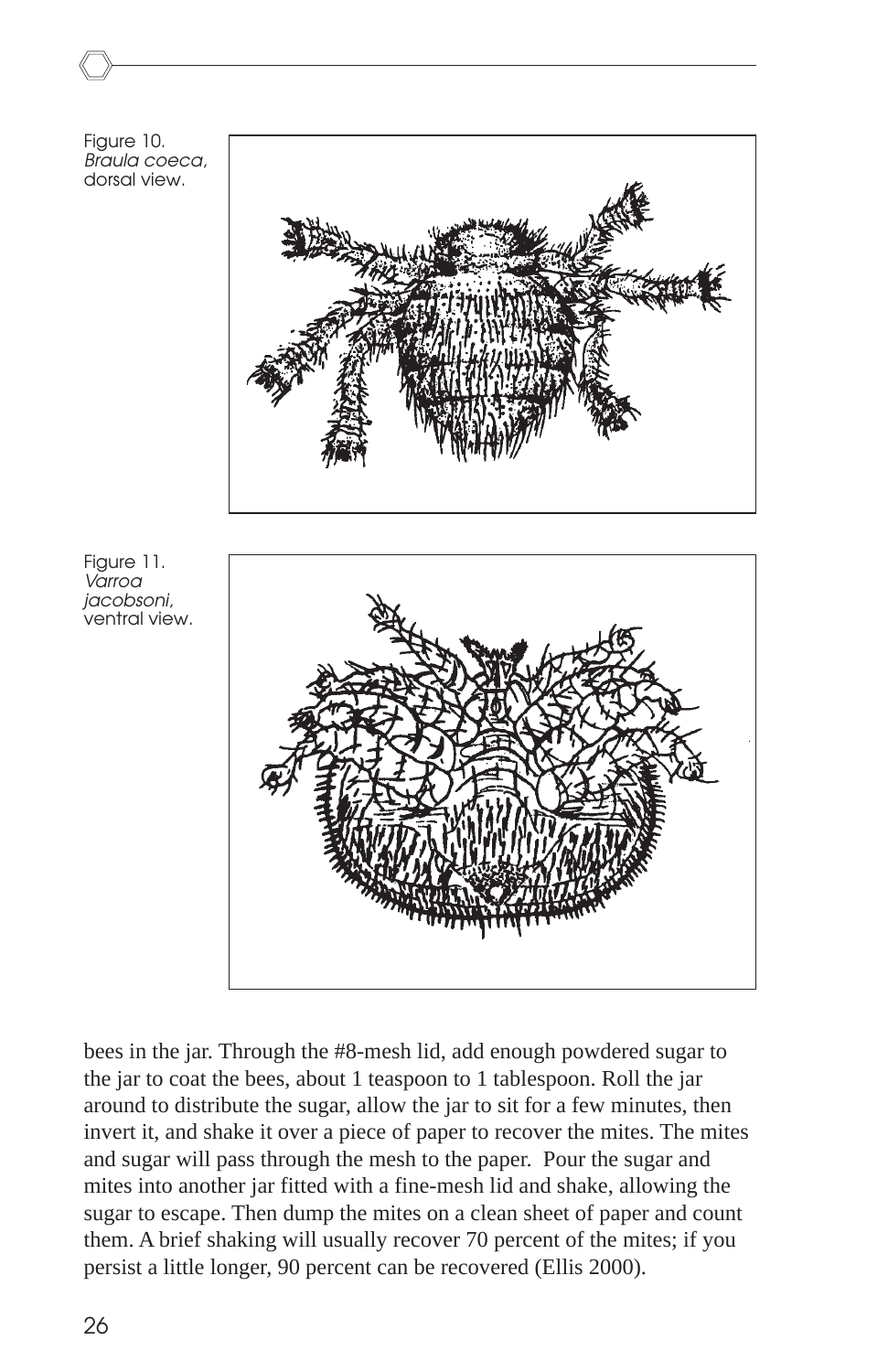**Heating method.** Live adult honey bees can be shaken into a wire-based cage and placed in an oven over white paper. The bees are heated for 10 to 15 minutes at 46° or 47° C. The *Varroa*, if present, fall off the bees and can be observed on the white paper (Crane 1978).

To look for mites on brood, examine the pupae (preferably drone) individually. *V. jacobsoni* can be easily seen against the white surface of worker or drone pupae after they are removed from their cells. Remember to also examine the bottom of the cells. It is suggested that a minimum of 100 drone pupae per colony be examined.

The classic method of pupal collection is to uncap each cell and remove the pupa with forceps. Groups of pupae can be quickly and easily removed by inserting a capping scratcher at an angle through the cappings and lifting the brood and cappings upward (Szabo 1989). Alternatively, the brood comb can be incubated at  $37^{\circ}$ C, followed by examination of all the emerged bees and remaining brood.

Debris in a hive, such as wax particles, pollen, dead bees and brood, and mites, normally falls to the hive floor and is removed by housecleaning bees during warm weather. The collection and examination of hive debris for mites can be facilitated by placing white construction paper on the hive floor. Staple the paper under a wire frame constructed with a 1/4-inch wood frame and 8- to 12-mesh wire and keeping a 1/4-inch separation between paper and wire. The wire protects the paper and debris from the bees. Examine the paper for mites, which can easily be seen against the white background. A magnifying glass or dissecting microscope may be helpful in locating the mites in the debris. Sticky boards or shelf paper (with the adhesive surface exposed) help hold the mites. Substances such as petroleum jelly, cooking sprays, oils, and tanglefoot have been used for preparation of sticky boards.

The acaricides used to treat mite infestations can also be used in combination with the paper method to detect *V. jacobsoni*. Apistan is currently approved and available for this purpose. After treatment, the mites drop to the paper and are easily detected. It is important that the paper have a sticky surface to hold any recovering mites.

A flotation method can be used to examine debris for *V. jacobsoni*. Place hive debris in a jar or pan and cover with 98-percent alcohol. The mites float to the surface while the heavier debris sinks (Ritter and Ruttner 1980).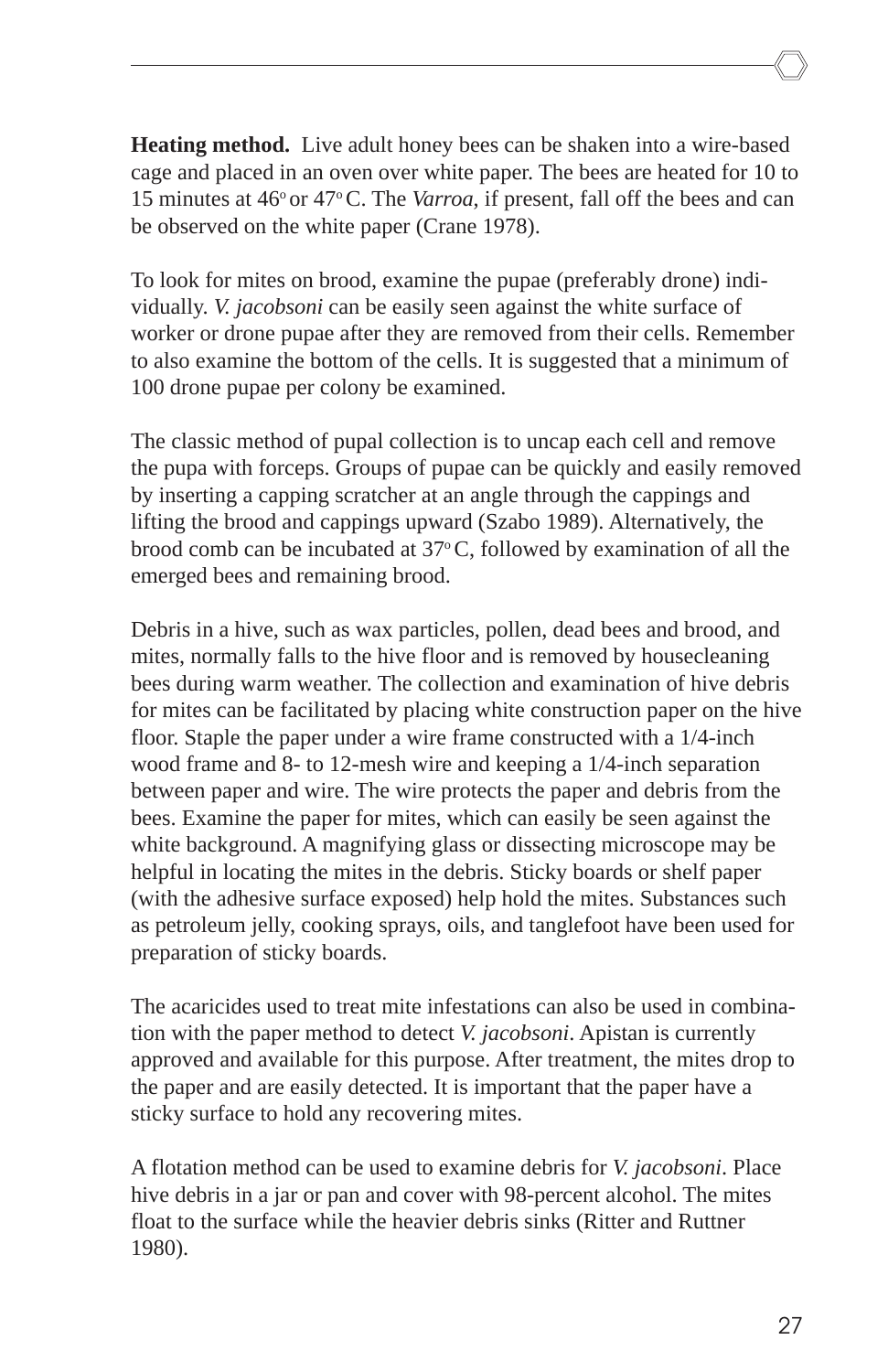#### **Parasitic mite syndrome**

Colonies infested with parasitic mites can display an array of symptoms referred to as the parasitic mite syndrome. The syndrome affects both adult bees and brood. It is quite likely this syndrome is similar to that reported by Ball (1988) who refers to the condition as a "secondary infection" in colonies infested with *V. jacobsoni*. Some of the symptoms are listed below. Not all symptoms may be evident in a colony at a given time:

- 1. Presence of *V. jacobsoni*
- 2. Reduction in adult bee population
- 3. Evacuation of hive by crawling adult bees
- 4. Queen supersedure
- 5*.* Spotty brood pattern
- 6. Affected brood can vary from C-stage larva to prepupa
- 7. Individual larva may appear
	- twisted in the cell
	- "molten" in the bottom of the cell
	- light brown, gray to black in color
	- watery to pasty consistency, resembling EFB, AFB, and sacbrood
- 8. Scales are not brittle and are easy to remove
- 9. No typical odor
- 10. No characteristic microflora

#### **Honey Bee Tracheal Mite (Acarapis woodi)**

Three *Acarapis* species are associated with adult honey bees: *Acarapis woodi*, *A. externus*, and *A. dorsalis*. Only *A. woodi* is known to be harmful. All three species are difficult to detect and identify because of their small size and similarity, so they are frequently identified by location on the bee instead of by morphological characters. *A. woodi* can be diagnosed solely on habitat; the position of other species on the host is a useful but not an infallible characteristic. *A. woodi* lives exclusively in the prothoracic tracheae. *A. externus* inhabits the membranous area between the posterior region of the head and thorax or the ventral neck region and the posterior tentorial pits. *A. dorsalis* is usually found in the dorsal groove between the mesoscutum and mesocutellum and the wing bases. Morphological characters differentiating these species are shown in figure 12. For complete descriptions and illustrations see Delfinado-Baker and Baker (1982).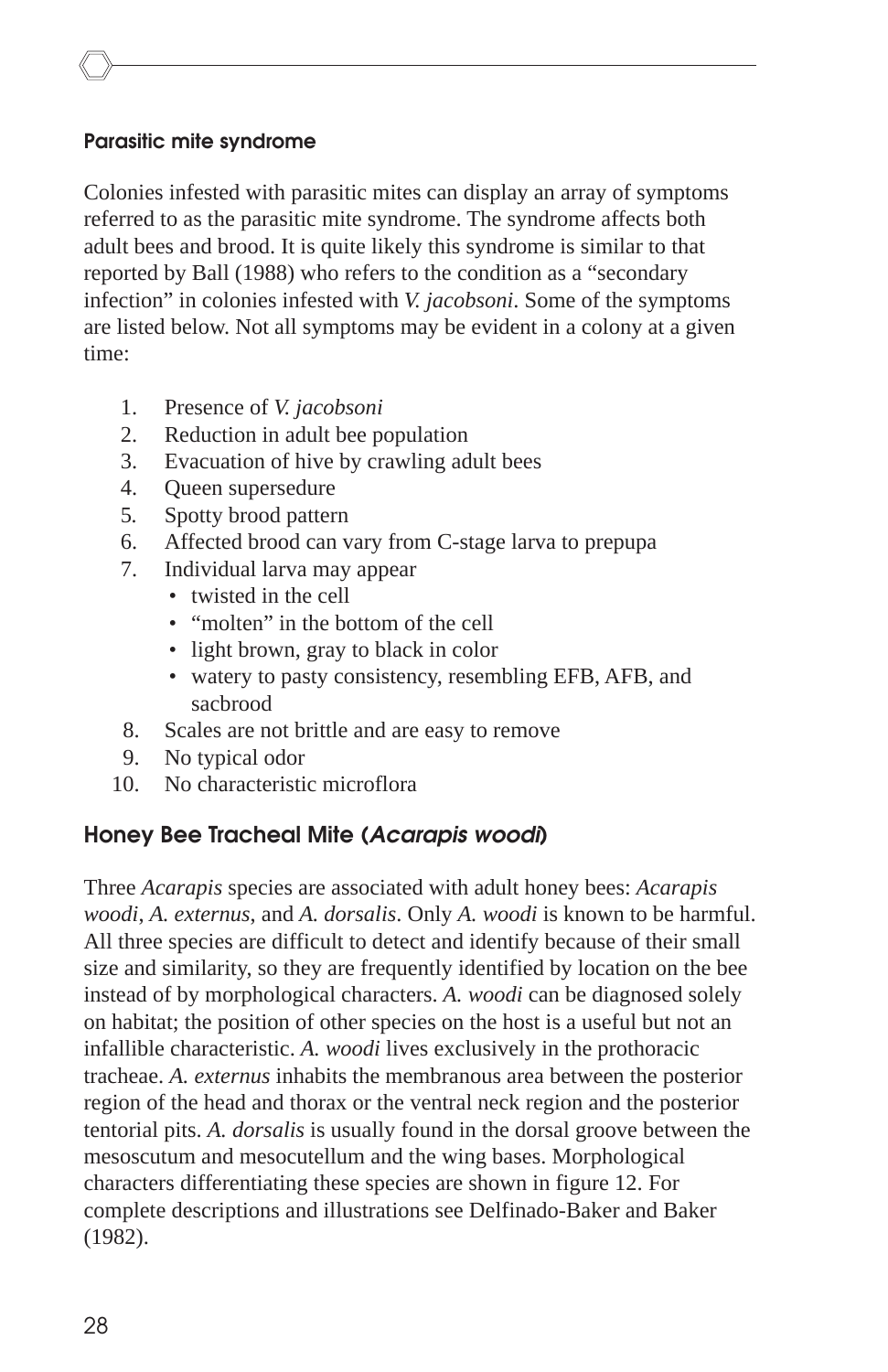

Figure 12. Morphological characters separating Acarapis species.

The female *A. woodi*, or honey bee tracheal mite, is 143–174  $\mu$ m long and the male  $125-136 \mu m$ . The body is oval, widest between the second and third pair of legs, and whitish or pearly white with shining, smooth cuticle. A few long hairs are present on the body and legs. This mite has an elongate, beaklike gnathosoma with long, bladelike styles (mouthparts) for feeding on the host.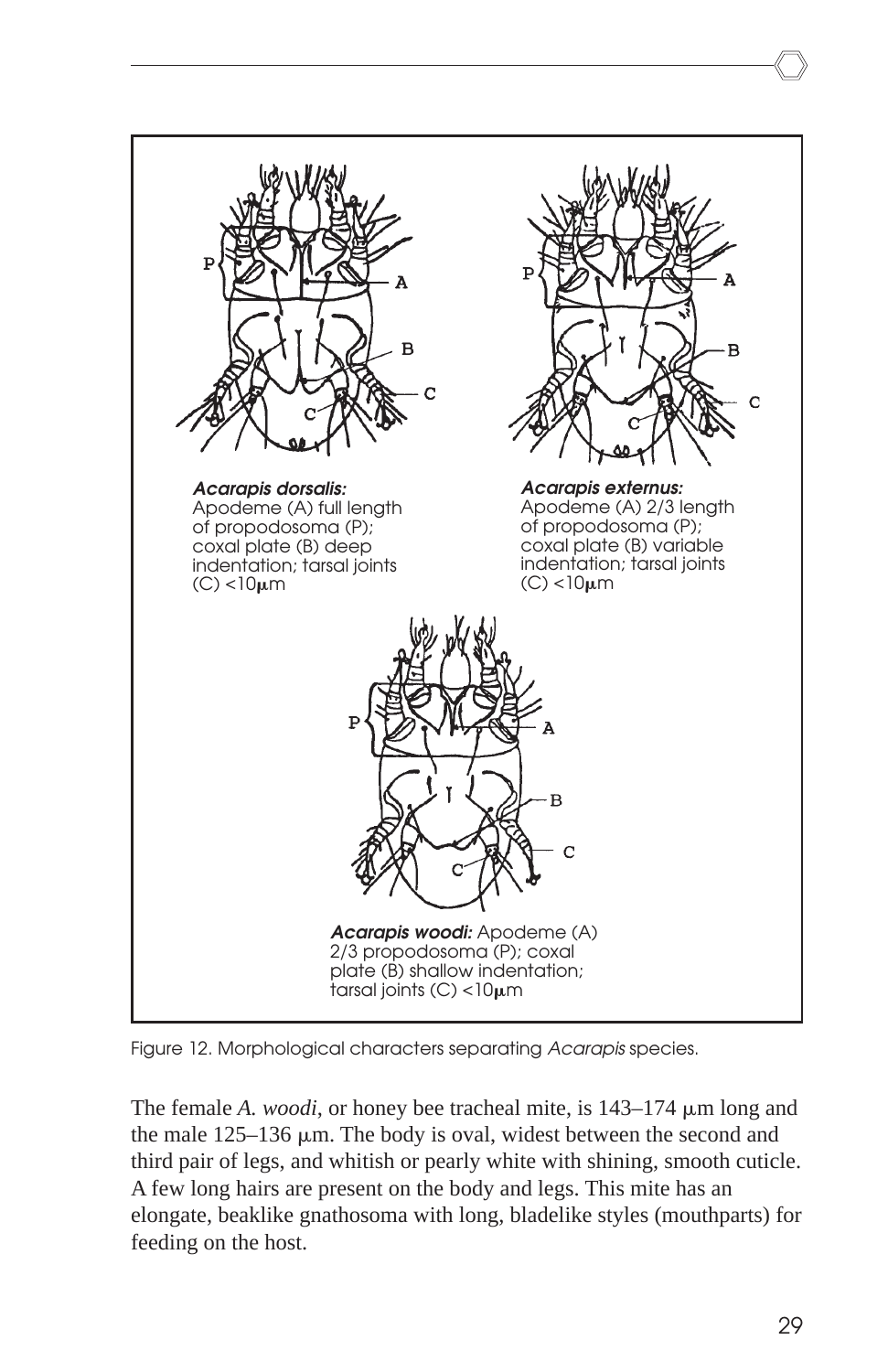

Figure 13. Honey bee trachea containing mites ( $\times$ 100).

No one symptom characterizes this disease. An affected bee could have disjointed wings and be unable to fly, have a distended abdomen, or both. Absence of these symptoms does not necessarily indicate freedom from mites. Positive diagnosis can be made only by microscopic examination of the tracheae. *A. woodi* is the only mite found in the bee tracheae, so this is an important diagnostic feature.

The trachea must be examined carefully for the presence of mites. The trachea of a severely infested bee may have brown or black blotches with crustlike lesions and be obstructed by many mites in different stages of development (fig. 13). However, the trachea may not be discolored when mites are present, and a cloudy or discolored trachea does not always contain mites.

#### **Sample collection and preservation**

The population of *A. woodi* may vary seasonally. During the period of highest bee population, the number of bees with mites is reduced. The likelihood of detecting tracheal mites is highest in the fall and winter. In sampling, one should try to collect either moribund bees that may be crawling near the hive entrance or bees at the entrance as they leave or return to the hive (older bees). These bees should be killed and preserved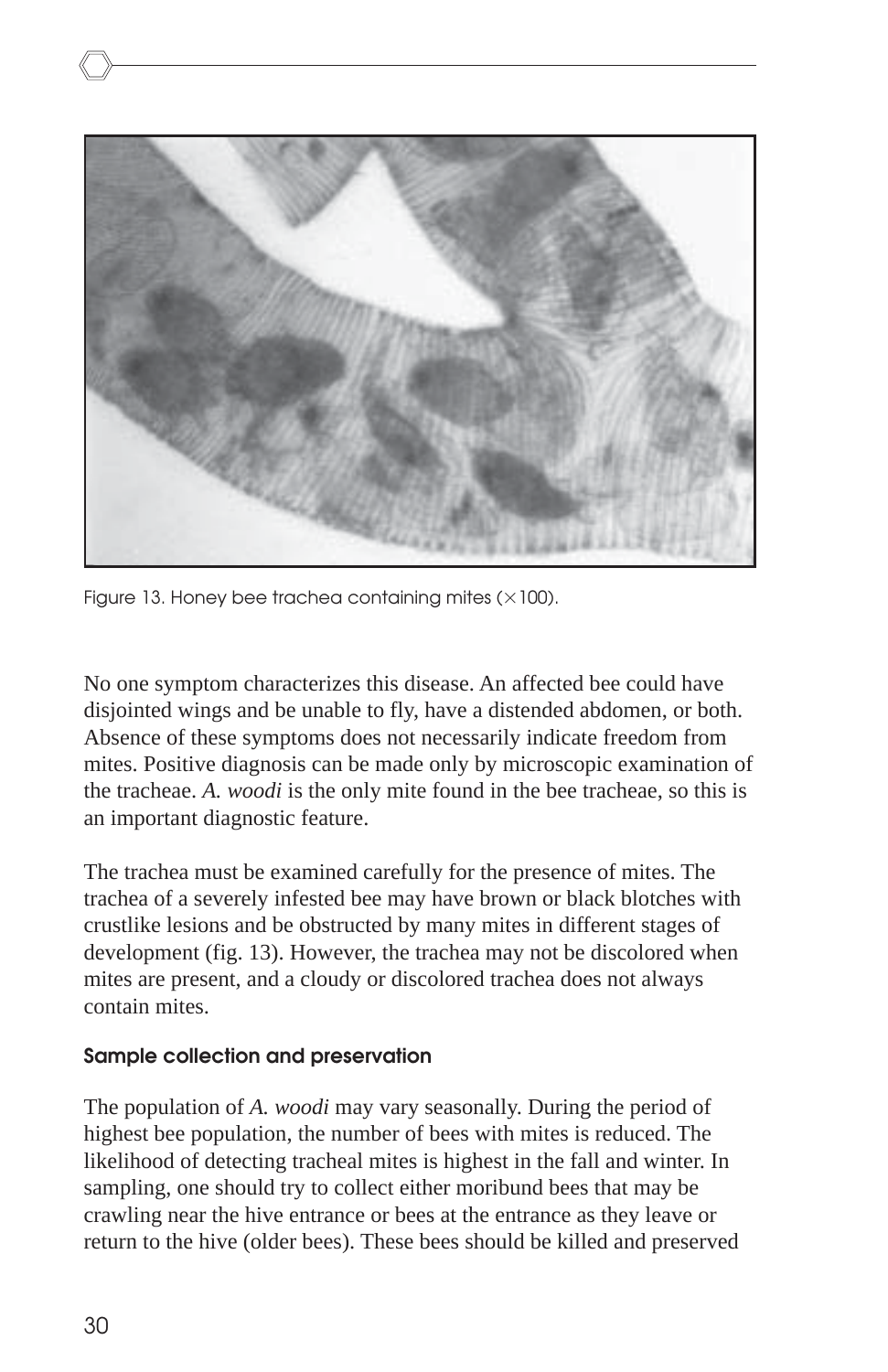

Figure 14. Positioning a bee for dissection.

in 70-percent ethyl, methyl, or isopropyl alcohol as soon as they are collected.

#### **Methods for detecting A. woodi**

**Classic technique.** Pin the bee on its back and remove the head and first pair of legs by pushing them off with a scalpel or razor blade in a downward and forward motion (fig. 14). Using a dissecting microscope, remove the first ring of the

thorax (tergite of prothorax) with forceps. This exposes the tracheal trunks in the mesothorax (fig. 15). When the infestation is light, it is necessary to remove the trachea. Place the trachea in a drop of 85-percent lactic acid on a glass slide, and cover with a cover glass for examination at  $40\times$  to  $100\times$ 



on a compound microscope.

**Quick examination of a few bees.** Put the bee on its back, grasp it with forceps or between your thumb and forefinger, and remove the head and first pair of legs by pushing them off with a

Figure 15. Location of the trachea in the thorax.

scalpel or razor blade in a downward and forward motion. Then with a scalpel, razor blade, or fine pair of scissors, cut a thin transverse section from the anterior face of the thorax in such a way as to obtain a disk. Place the disk on a microscope slide and add a few drops of lactic acid. This makes the material more transparent and helps to separate the muscle. With the aid of a dissecting microscope, carefully separate the muscles and examine the trachea. Suspicious trachea should be removed and examined as in the classic technique above.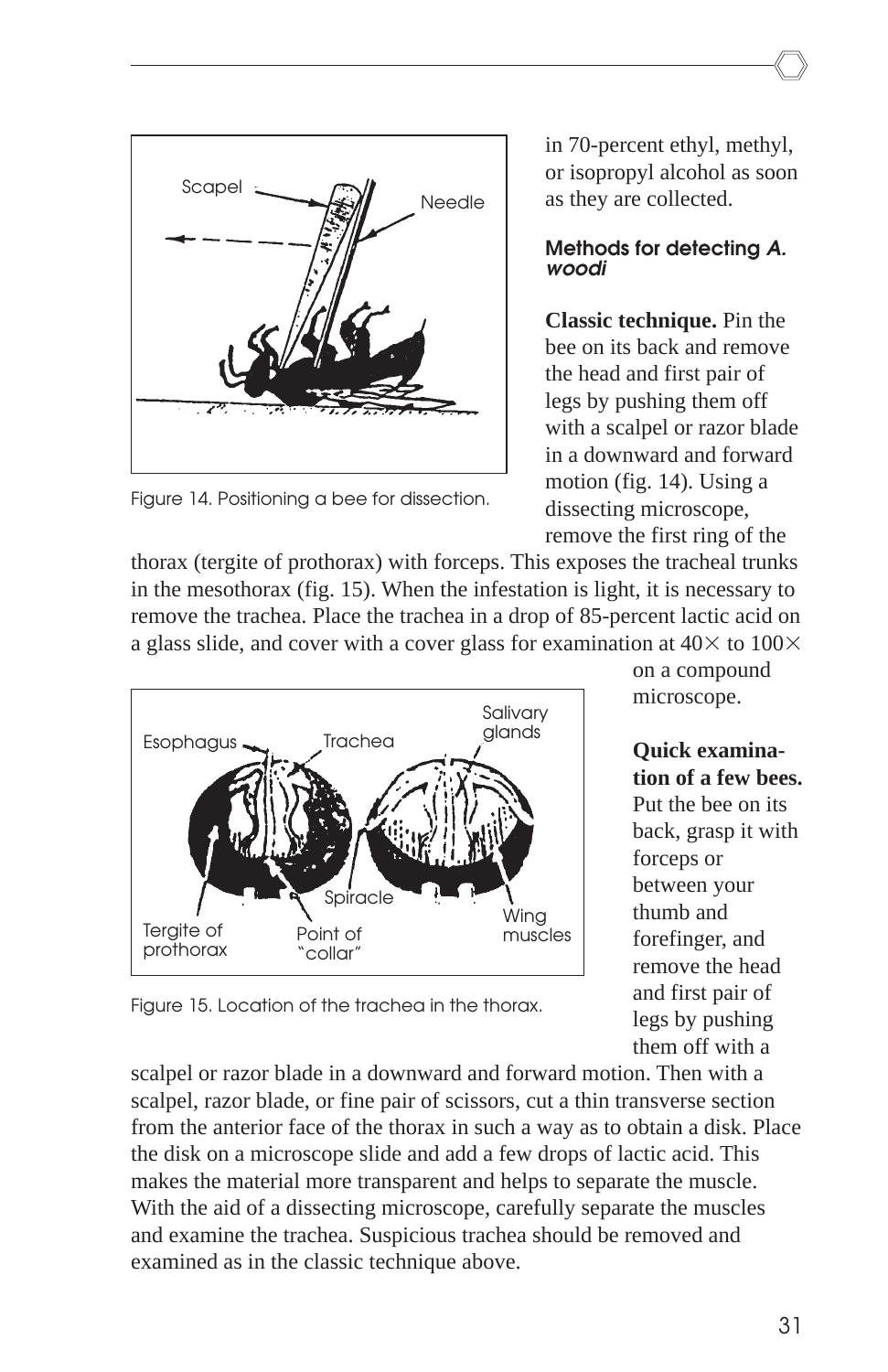**Examination of large numbers of bees.** Slice transverse-section thoracic disks as described directly above, place them in a small dish containing 5 to 10-percent potassium hydroxide (KOH), and incubate at about  $37^{\circ}$ C for 16 to 24 hours. The KOH dissolves the muscle and fat tissue, leaving the trachea exposed. Examine the disk-trachea suspension under a dissecting microscope. Suspect trachea should be removed and examined as in the classic technique.

**Examination of unpreserved, dry bees.** Cut a few thoracic disks as described in the quick method above, place them on a slide, and add a few drops of 10-percent potassium hydroxide. Heat the slide gently for 1 to 2 minutes (do not boil), cover with a cover glass, crush the disks lightly, and examine microscopically.

**Methylene blue staining technique** (Peng and Nasr 1985). Prepare transverse-section disks from the thoraxes of 50 bees as described in the quick method. Place the disks in a beaker of 8-percent potassium hydroxide solution, and heat to boiling while gently stirring continuously. Remove the solution from the heat and continue stirring until the soft tissues inside the disks are dissolved and cleared (about 10 minutes). Excessive stirring and heating will damage the specimens and subsequently reduce the color intensity of the mites. Recover the disks from the KOH by filtration through a perforated Tissue-Tek processing capsule.

After filtration, cover the processing capsule with a lid, place in a beaker, and wash with tap water to remove the remaining KOH. Transfer the processing capsule to a modified methylene blue staining solution (prepared by first dissolving 1-percent aqueous methylene blue and then adding sodium chloride to make a 0.85-percent sodium chloride solution). Immerse the capsule in that solution for 5 minutes and then in distilled water for 2 to 5 minutes. Finally, rinse the capsule with 70-percent ethyl alcohol. Examine the disks for stained mites within the tracheae under a dissecting microscope.

**Differentiation of live mites from dead mites** (Eischen et al. 1986). Anesthetize live bees with carbon dioxide and remove the abdomens with a scalpel to prevent being stung during examination. Remove the head and first pair of legs by holding each bee on its back and gently pushing this section off with a downward and forward motion. Holding the bee in this position, place each under a dissecting microscope and remove the first ring of the thorax with fine forceps. This exposes the tracheal attachment to the thoracic wall, which is often the only location of mites in a light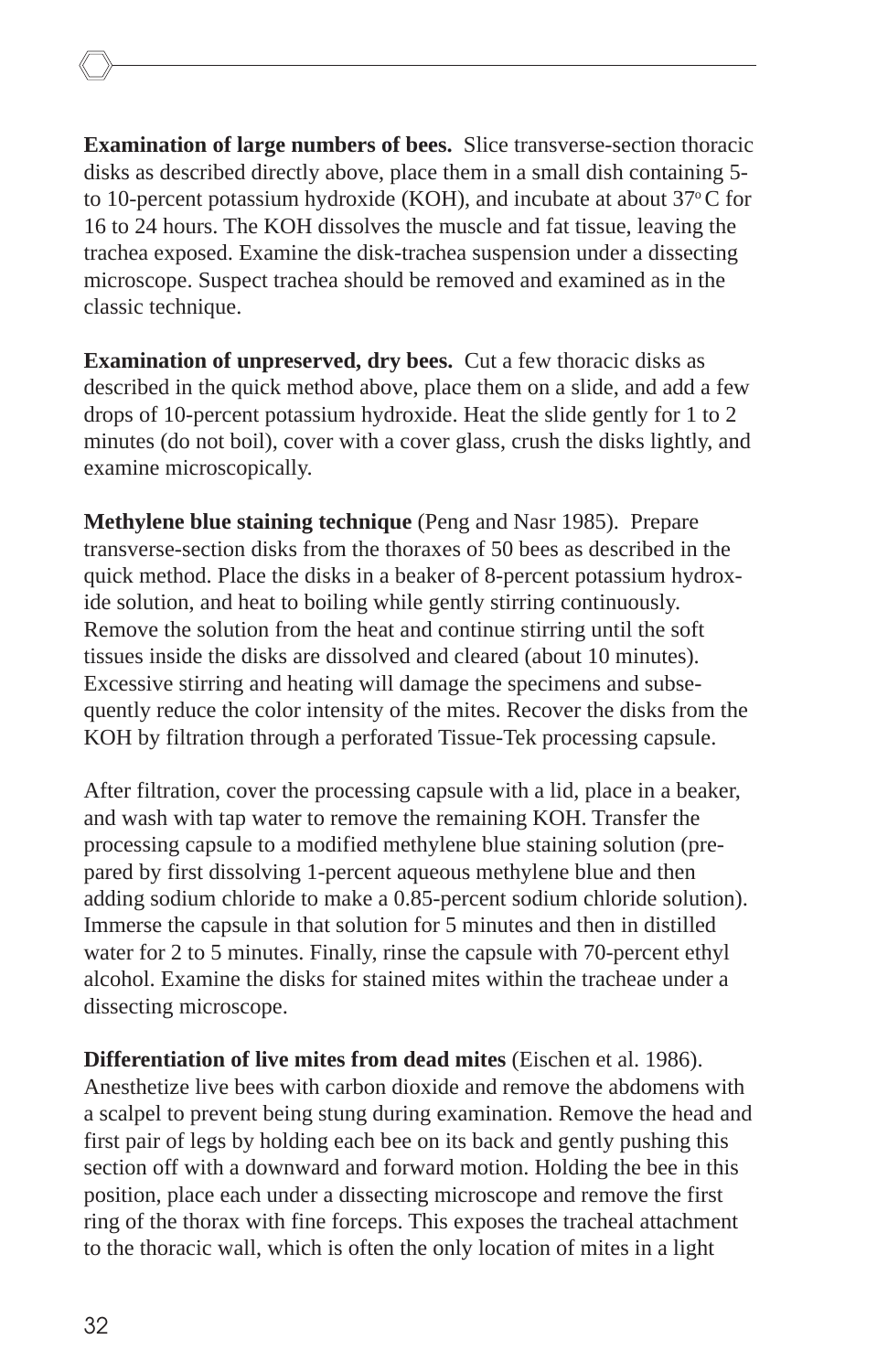infestation. With tweezers, remove tracheae that appear abnormal and transfer them to a glass slide; as the moist tracheae dry, they will adhere to the slide. Then dissect the tracheae using a pair of fine needle probes. Mites are considered dead if they do not move. Dead mites often appear discolored and desiccated; living mites have a translucent gray or pearl color and move when prodded with a probe. This is the method of choice for evaluating chemicals used to control tracheal mites.

**Serodiagnosis.** Ragsdale and Furgala (1987) produced an antiserum against extracts of *Acarapis woodi*-infested tracheae to be used as the primary antibody in a direct enzyme-linked immunosorbent assay (ELISA). Ragsdale and Kjer (1989) improved the ELISA technique, making it reliable for the detection of *A. woodi*. Grant et al. (1993) developed a practical ELISA for tracheal mite detection. Their technique consists primarily of the following:

- Salt preservation. Alcohol preservatives destroy the mite components detected by ELISA. Saturated salt preservative is made by dissolving sodium chloride in boiling water until no more will dissolve (>30 percent weight by volume).
- A desalting step in an ELISA buffer solution is required before the bees are homogenized.
- Whole, desalted bee samples (100 bees) are homogenized in ELISA buffer for 60 seconds using a blender.
- A small, filtered sample is used in the ELISA analysis.
- The final steps involve a yellow color reaction and reading this color intensity in an ELISA reader.

This technique is reliable for samples with a greater than 5-percent infestation. For detecting lower infestations, one should analyze larger number of bees in a sample or analyze the thorax or slices of thorax instead of whole bees.

### **Tropilaelaps clareae**

The distribution of *Tropilaelaps clareae* (fig. 16) is still restricted to Asia. These mites parasitize brood. They have also been reported to infest colonies with *Varroa jacobsoni* (Delfinado-Baker and Aggarwal 1987). Female mites are about 1 mm long and 0.6 mm wide; the male is slightly smaller. The mites are difficult to detect because of their small size and their brownish color, but they can be seen under a magnifying glass or by using a dissecting microscope to examine a brood comb suspected of being infested. In the field, when the comb is jarred on a light-colored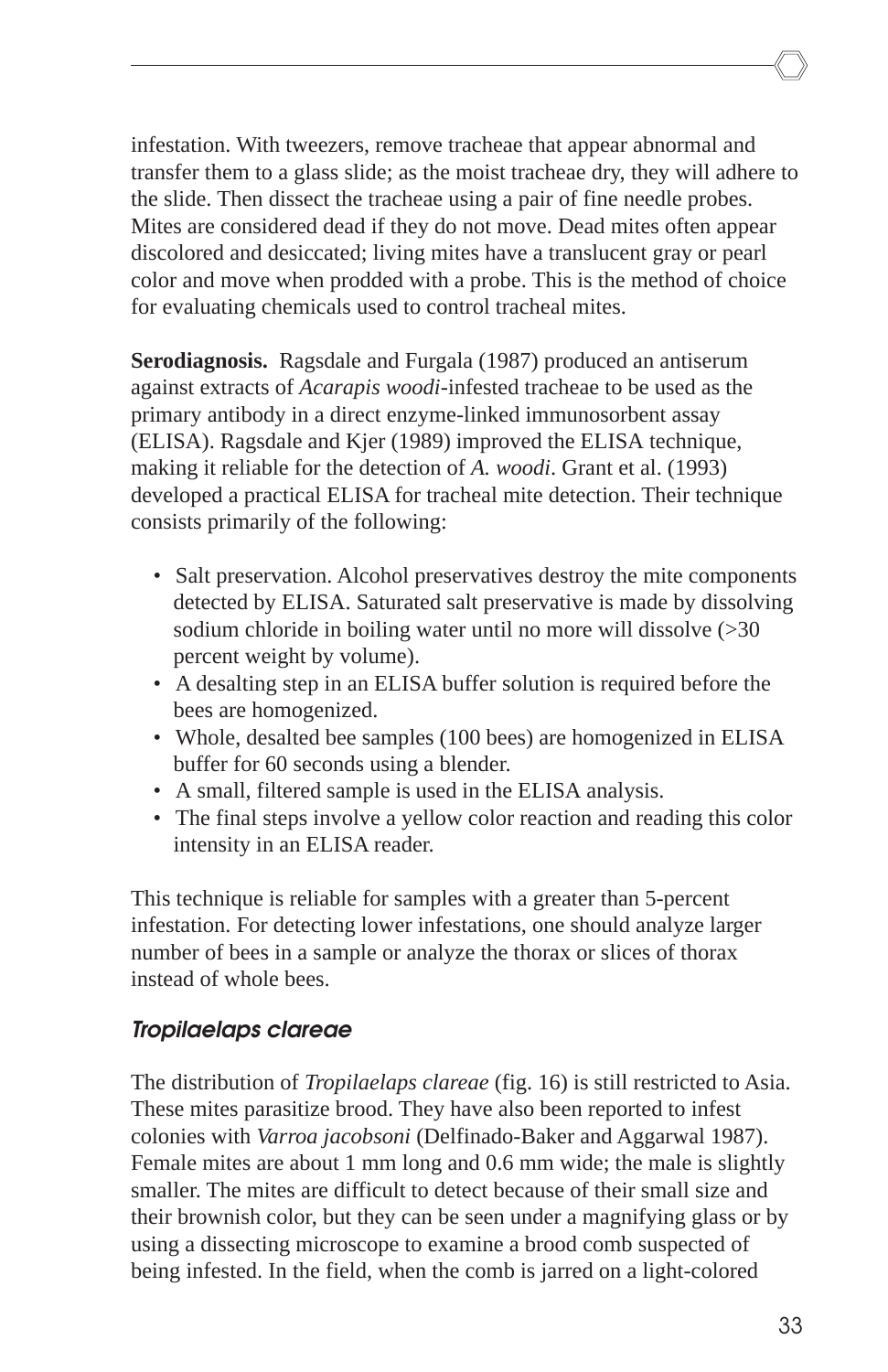Figure 16. Tropilaelaps clareae, ventral view.



surface, dislodged mites may be seen moving on that surface. The mites can be picked up with a fine brush moistened with alcohol.

### **Pests**

### **Wax Moths**

The greater wax moth, *Galleria mellonella* (fig. 17), is the most serious pest of honeycombs. Comb damage can also be caused by the lesser wax moth, *Achroia grisella* (fig. 17), and the Mediterranean flour moth, *Anagasta kuehniella*. These moths are an especially serious problem in tropical and subtropical climates, where warm temperatures favor their rapid development. Female greater wax moths lay their eggs in a cluster, usually in the cracks or between the wooden parts of the hive. The larvae are the destructive stage. They actually obtain nutrients from honey, castoff pupal skins, pollen, and other impurities found in beeswax, but not from the beeswax itself. Consequently, older combs are more likely to be damaged than new combs or foundation.

### **Small Hive Beetle**

*Aethina tumida*, the small hive beetle (SHB), was recently discovered in the Southeastern and Mid-Atlantic states. In South Africa, where it was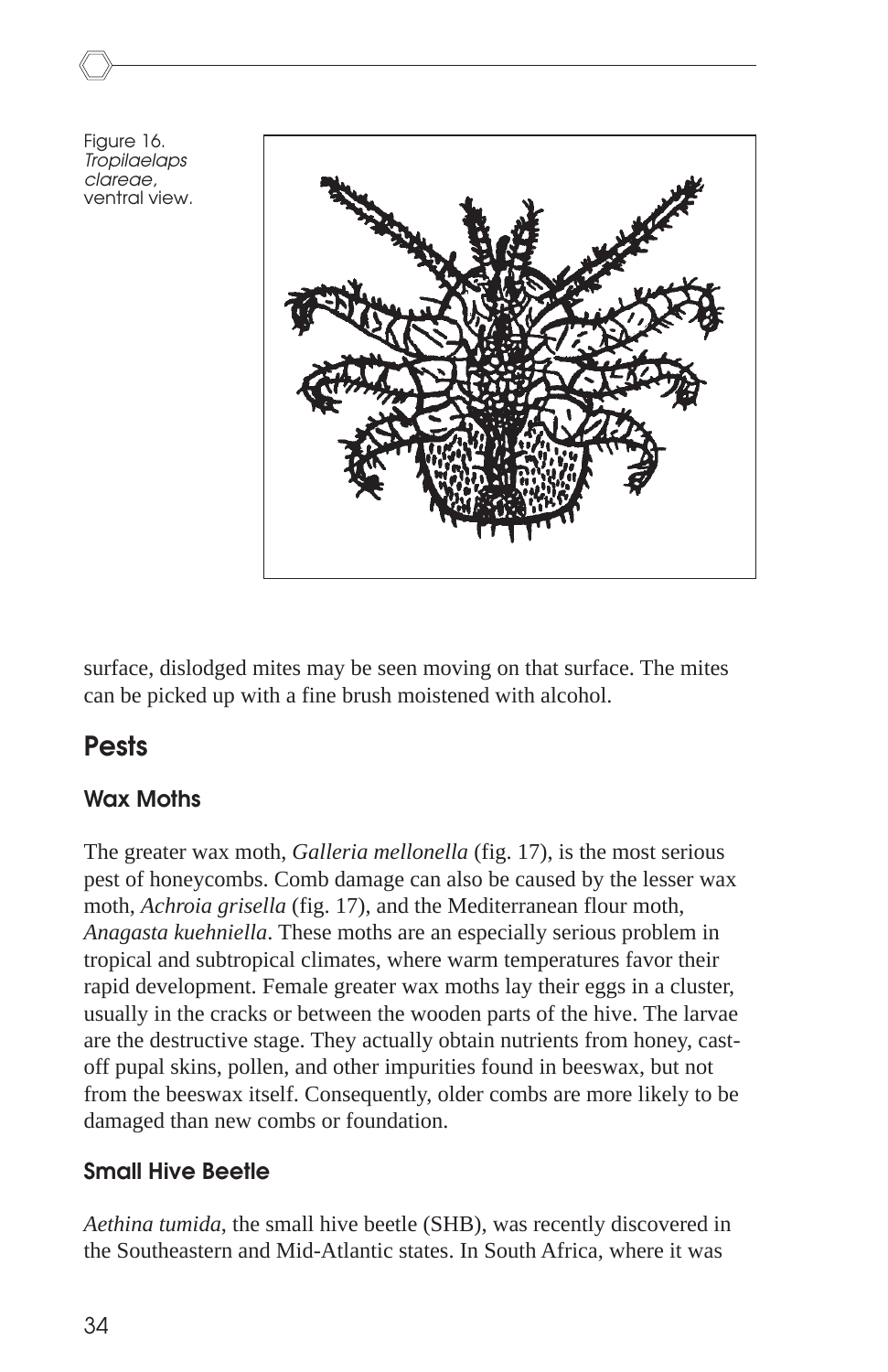

Figure 17. Top, greater wax moth, Galleria mellonella. Bottom, lesser wax moth, Achroia grisella (not to scale). These species are easily distinguished from each other by the shape of the wings and their comparative sizes. The greater wax moth is about two times larger than the lesser wax moth.

first discovered in association with honey bee hives, the beetle is rarely an economic pest. In the southern United States, it has caused thousands of colonies to abscond, destroyed the marketability of honey, and rendered combs useless.

Adult SHB are reddish brown and about 1/4 inch long, roughly one-third the length of an adult worker honey bee (fig. 18). Adult beetles can be found in brood cells, on the bottom board, or on the inner cover. The eggs are laid in empty cells and are about half the size of honey bee eggs. The larvae can get as large as 1/2 inch (fig. 19). They feed on brood, pollen, and honey, then leave the hive, and pupate in the soil close by. Honey that the larvae have fed upon becomes discolored and frothy and smells like fermented fruit. If you have trouble identifying the insect, contact your state apiary inspector or extension specialist for help. If help is not available, send your sample in 70-percent alcohol to the Bee Research Lab (see appendix C for address).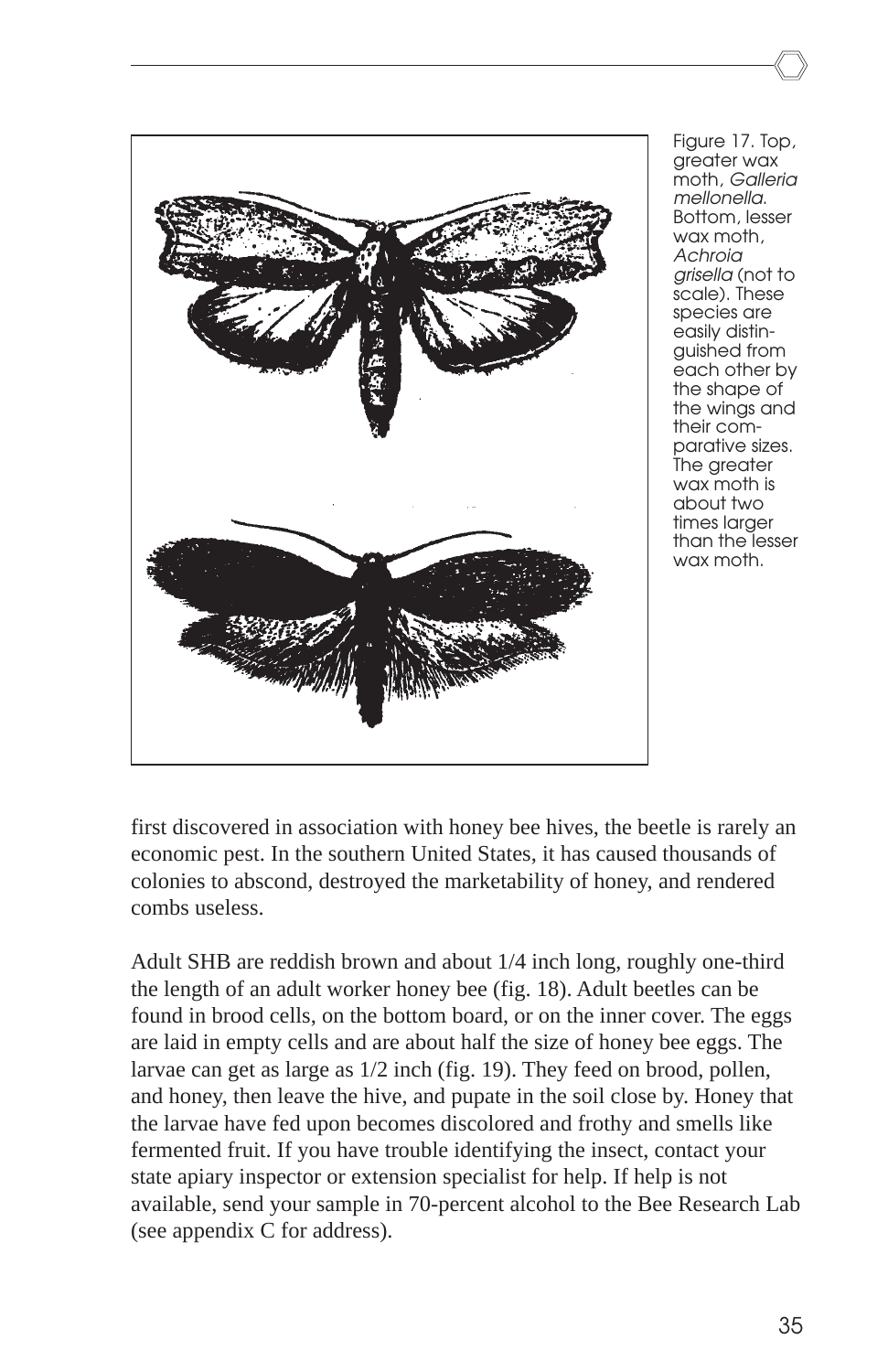Figure 18. Small hive beetle, adults.





Figure 19. Small hive beetle, larvae.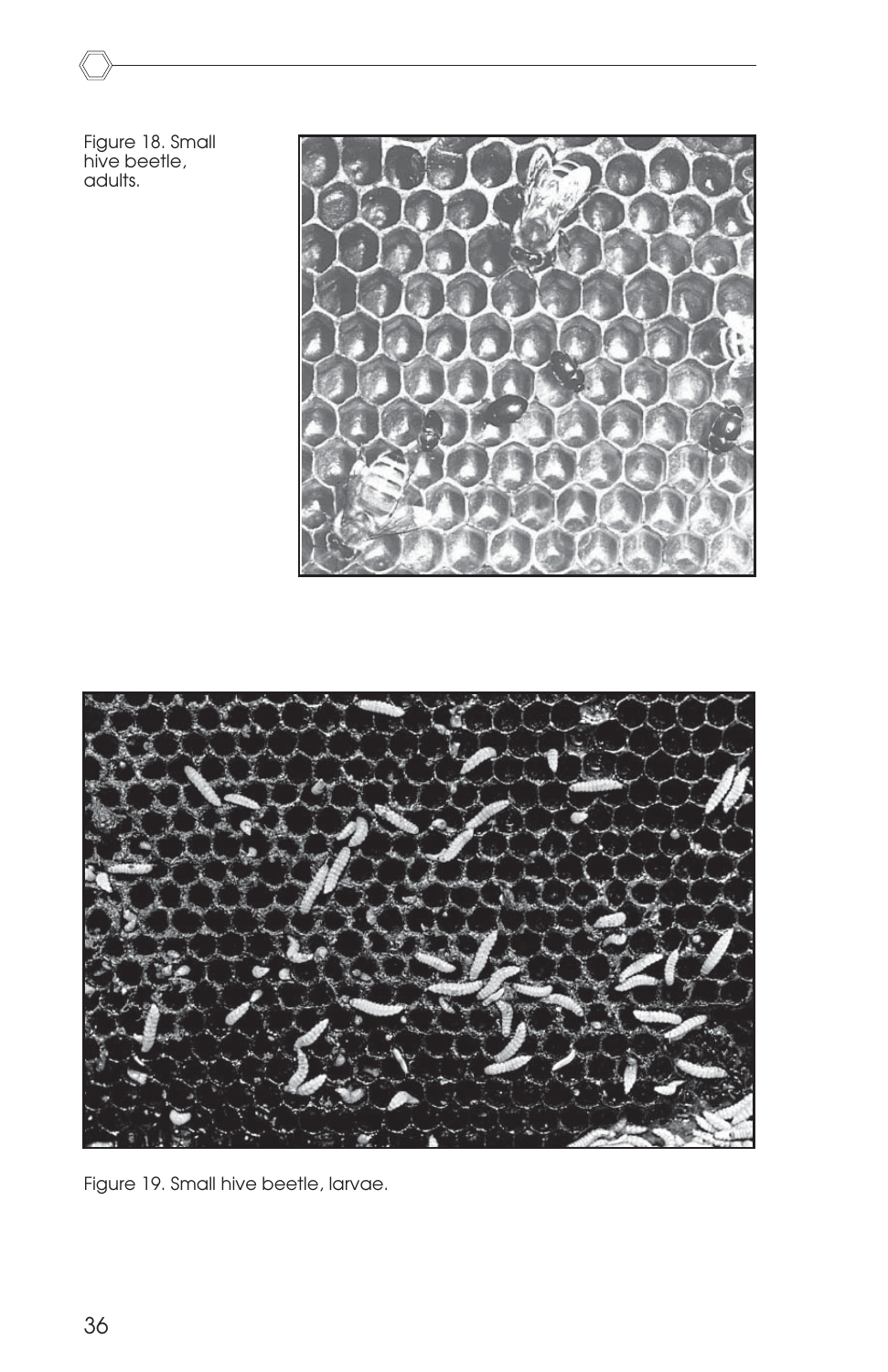#### **Bee-louse**

*Braula coeca*, or bee-louse (fig. 10), is actually not a louse but a wingless fly that feeds on honey. No detrimental effect on adult bees has been attributed to the bee-louse, but its larvae can damage the appearance of comb honey. Adult *B. coeca* can be found on adult workers and queens. It is important to note that *B. coeca* resembles *Varroa jacobsoni* in size and color. However, *Braula*, being an insect, has six legs that extend to the side. *Varroa*, an arachnid, has eight legs that extend forward.

#### **Melittiphis alvearius**

*Melittiphis alvearius* is a little-known mite that is associated with adult honey bees but is not considered to be a pest. It is unlikely that *M. alvearius* would be confused with other mites found in honey bee colonies. The adult female mite is ovate, flattened dorsoventrally, 0.79 mm long  $\times$  0.68 mm wide, brown, and well sclerotized with numerous stout and spinelike setae. It is included here because it was found in California during a survey for *Varroa* and because of increasing reports of its distribution (Delfinado-Baker 1988).

### **Noninfectious Disorders**

Noninfectious disorders can be the result of neglect, lethal genes, pollen or nectar from poisonous plants, toxic chemicals (pesticides), and the like. Most often, dead or discolored pupae result from a noninfectious condition. For a good review of noninfectious diseases, see Calderone and Tucker (1997).

### **Neglected Brood**

Normally, nurse bees feed and protect the brood. However, if there is a sudden shortage of adult bees, the larvae and pupae suffer and may die of chilling, overheating, or starvation.

#### **Chilled brood**

Chilling usually occurs in early spring when brood nests expand rapidly, there is a shortage of adult bees to cover all the brood, and the weather suddenly turns cold. Chilled brood are found most often on the fringes of the brood area, and healthy brood remain at the center. Chilling can also happen during cold weather following any sudden reduction of the worker bee population. Chilled larvae and pupae are often yellowish, tinged with black on segmental margins. They may also be brownish or black,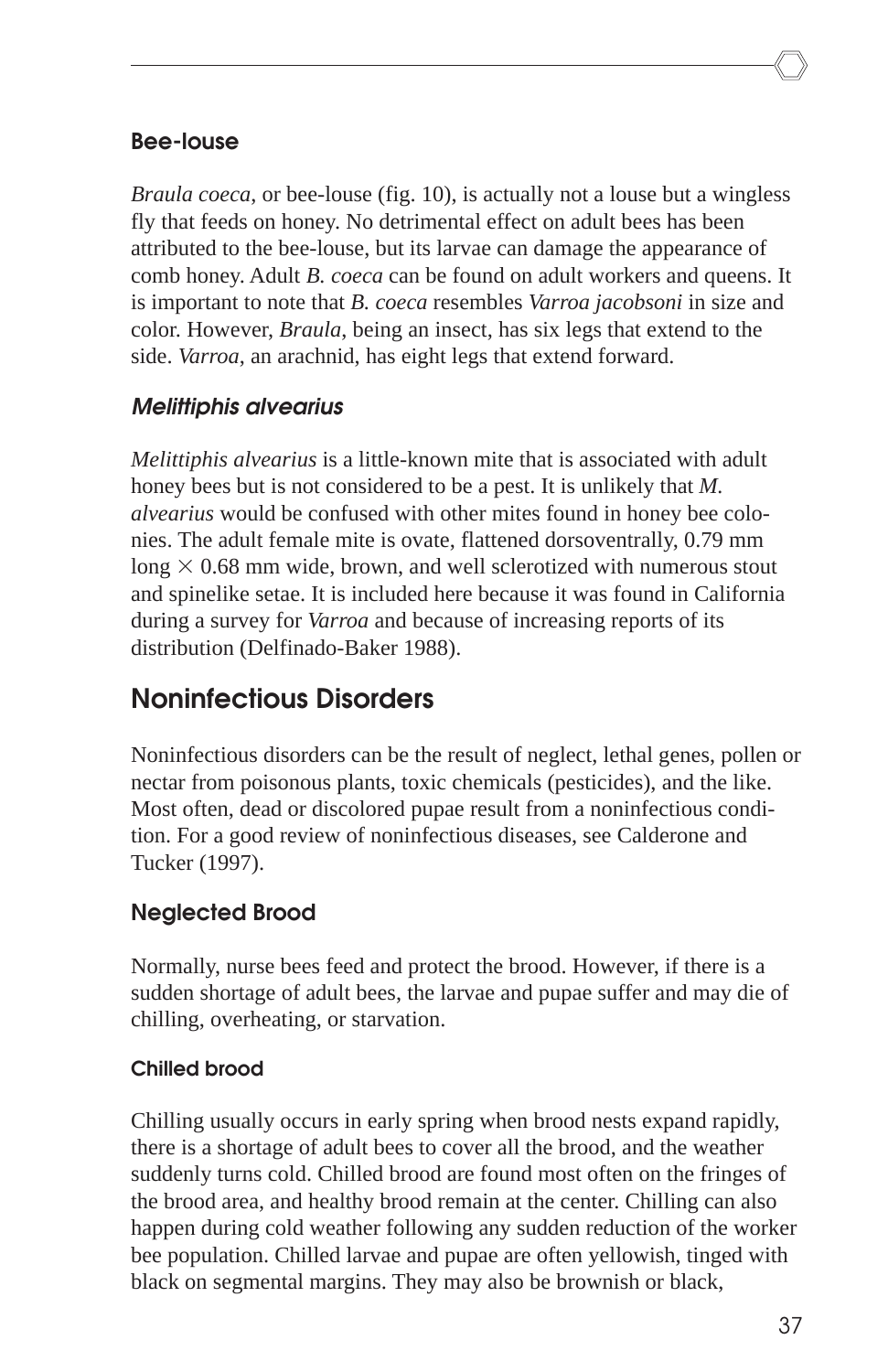crumbly, pasty, or watery. In extreme cases, brood cells are punctured and uncapped, and pupae are decapitated by the adult bees. It should be remembered that decapitation can also be caused by the larvae of the lesser wax moth.

#### **Starved brood**

Normally when there is a shortage of food in a colony, brood are removed or consumed by the adult bees or both. However, when there is a sudden shortage of adult bees to feed the larvae, the larvae starve. Affected larvae are not restricted to the periphery of brood combs. The most striking feature of starved brood is larvae crawling out of the brood cells in search of food. Starved brood is almost always restricted to the larval stage. However, emerging bees may starve if they were stressed as pupae by chilling or overheating and if there are too few nurse bees to feed them soon after they have chewed through their cappings. In these cases, emerging adult bees usually die with only their heads out of the cells and their tongues extended.

### **Overheating**

The overheating of brood develops when there is a sudden loss of worker bees to cool the colony during hot weather. Larvae that died from overheating become brownish or black and are watery; pupae have a black, greasy appearance. Newly emerged adult bees may be wingless. Cappings of brood cells can appear melted, darkened, sunken, and punctured.

Worker bees can overheat if they are confined in their hives during hot weather without proper ventilation or access to water. Adult bees dying from overheating crawl about rapidly while fanning their wings. They are often wet, and their wings appear hazy. In some cases, an abnormally large accumulation of dead bees may be seen at the hive entrance.

### **Genetic Lethality**

Bees can also die from genetic faults during all stages of development, usually without exhibiting symptoms of known diseases. However, drone brood from laying workers and drone-laying queens often die with symptoms resembling EFB but in the absence of known pathogenic agents. Genetic lethality is the suspected cause of this condition.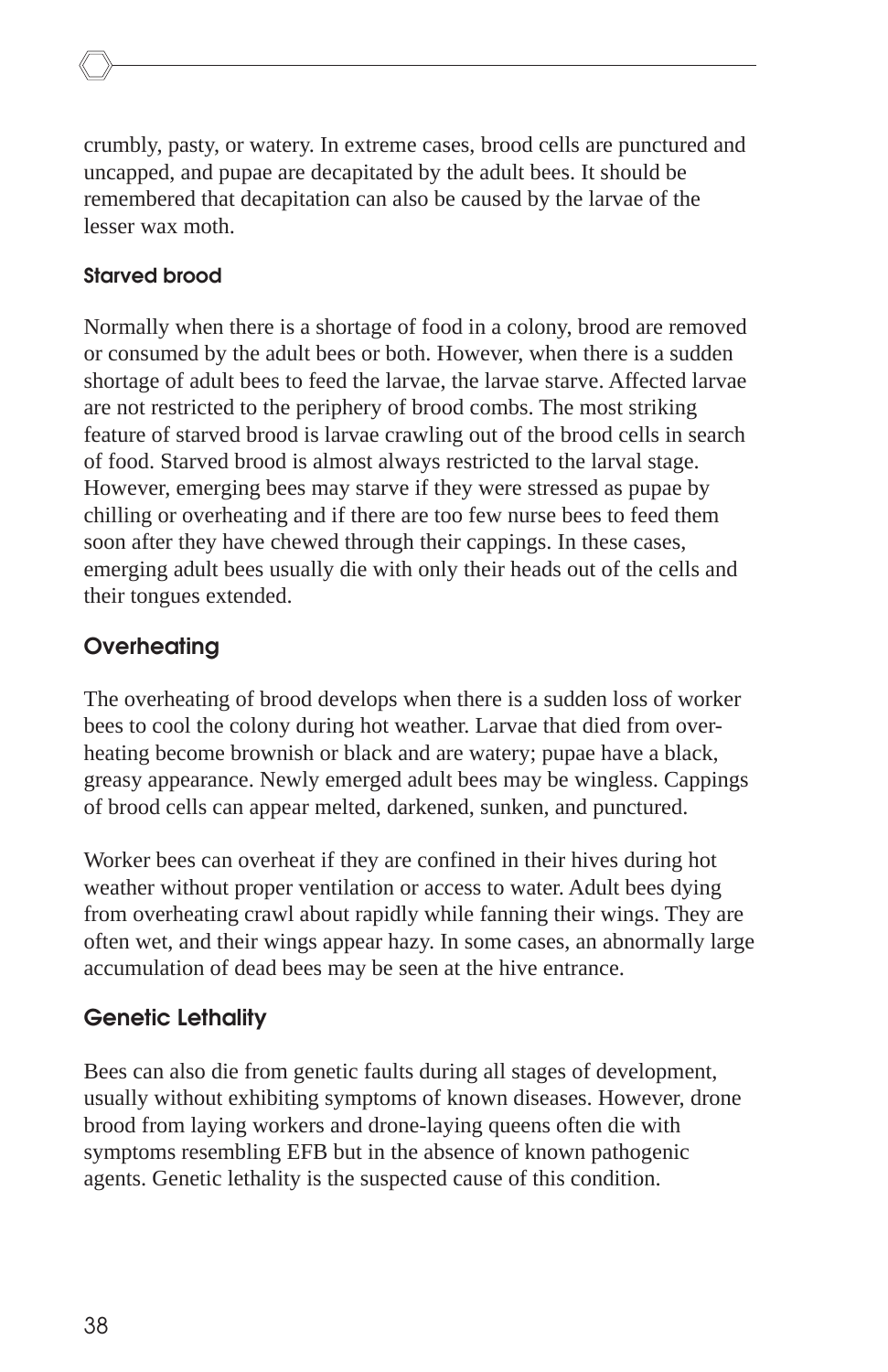### **Plant Poisoning**

Poisonous plants can be a problem under certain conditions in limited areas. If a plant's nectar is poisonous, the symptoms of plant poisoning are limited to the blooming period. If the poison is in the pollen, the symptoms may linger as long as the pollen remains in the combs. There is no clear-cut method for differentiating between plant poisoning and pesticide poisoning. The effects of plant poisoning are usually more gradual and last longer than the effects of pesticide poisoning. Plant poisoning usually occurs in the same geographical area at the same time each year, whereas pesticide poisoning is indiscriminate. Some examples of plant poisoning are listed below and in table 3. For a good review of poisonous plants, see Skinner (1997).

#### **Purple brood**

Purple brood occurs when adult bees collect and use the pollen and nectar from *Cyrilla racemiflora* (titi, southern leatherwood). This "disease" is characterized by the blue or purple color of the affected larvae.

#### **Paralysis**

*Aesculus californica* (California buckeye) is probably the best known of the poisonous plants in the United States. Field bees exhibit symptoms similar to those of chronic bee paralysis; specifically, the bees are black and shiny from loss of hair and they tremble. Also, either the eggs do not hatch or the larvae die soon after hatching.

#### **Milkweed pollinia**

The pollen of milkweed (*Asclepias* spp.) is produced in pollinia (coherent pollen grains) that are attached in pairs by a slender filament. When removed from a flower, the pollinia resemble a wishbone with pollen masses hanging from the ends. Honey bees become ensnared in the thin pollinia attachment and free themselves by pulling the pollinia from the flower. Honey bees often become seriously encumbered and cannot remove themselves from the flower, or they may have difficulty flying and crawl back to their hives with the pollinia still attached to their body parts.

### **Pesticide Poisoning**

The most apparent indication of serious pesticide poisoning is the sudden loss of adult bees. This loss is characterized by the appearance of many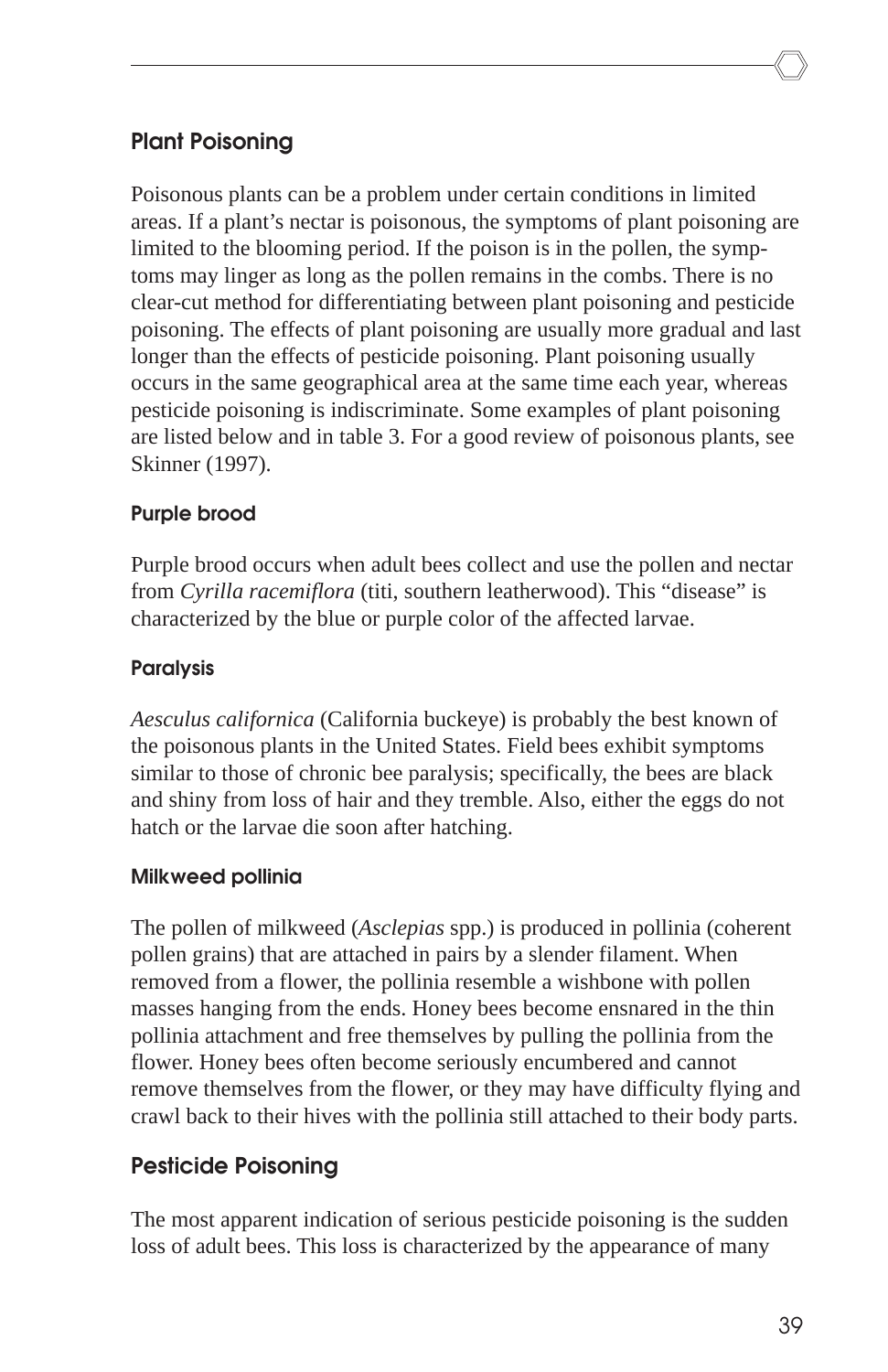| 40 | Source of poison                                   | Stages most<br>affected            | Effect on adult                                                                                                                                        | Effect on brood                                                                                                                                                                     | Effect on<br>colony                                                                                    |
|----|----------------------------------------------------|------------------------------------|--------------------------------------------------------------------------------------------------------------------------------------------------------|-------------------------------------------------------------------------------------------------------------------------------------------------------------------------------------|--------------------------------------------------------------------------------------------------------|
|    | Toxic chemicals                                    | Adult                              | Field bees die in or near<br>hive or in field. Nurse<br>Queens usually not<br>bees may also die.<br>affected                                           | Usually few larvae killed.<br>may be evident if adult<br>Symptoms of starvation<br>population reduced<br>severely                                                                   | dead bees near<br>Weakened or<br>killed. Many<br>hive.                                                 |
|    | California buckeye<br>californica)<br>(Aesculus    | Young<br>brood                     | Some hairless and tremble.<br>Emerging young workers<br>reduced rate, cease, or<br>often deformed, pale.<br>become drone layers.<br>Queens lay eggs at | are drone eggs. Larvae<br>and disappear. Little or<br>die soon after hatching<br>later fail to hatch or all<br>Eggs normal at outset;<br>no capped brood; if<br>present, scattered. | many dead bees<br>queen may fail.<br>Supersedure of<br>near entrance.<br>killed. May be<br>Weakened or |
|    | Yellow jessamine<br>(Gelsemium<br>sempervirens)    | young adult<br>pupa, and<br>Larva, | and soon die. Old adults<br>Young workers affected<br>appear normal                                                                                    | Pupae die in cells and<br>become mummified.                                                                                                                                         | weakened.<br>to severely<br>Slightly to                                                                |
|    | Loco plants<br>(As <i>tragalu</i> s spp.           | Adult and<br>pand                  | come black and tremble<br>Field bees die. Some be-<br>Queen may die                                                                                    | Many cells contain<br>dried pupae                                                                                                                                                   | Colony may die.<br>Population<br>dwindles.                                                             |
|    | False hellebore<br>californicum)<br>(Veratrum      | Adult                              | between plants and hive.<br>Adults die in curled state.<br>Queens not affected.<br>Many field bees die                                                 | No effect.                                                                                                                                                                          | Field population<br>lost.                                                                              |
|    | Southern leather-<br>wood (Cyrilla<br>racemiflora) | Larva                              | No effect.                                                                                                                                             | larvae. Larvae die in cells<br>when nearly mature.<br>Many blue or purple                                                                                                           | Slight to severe<br>weakening.                                                                         |

Source: Modified from Burnside and Vansell (1936).

Source: Modified from Burnside and Vansell (1936).

Table 3. Comparative symptoms in honey bees poisoned by toxic chemicals and selected plants **Table 3. Comparative symptoms in honey bees poisoned by toxic chemicals and selected plants**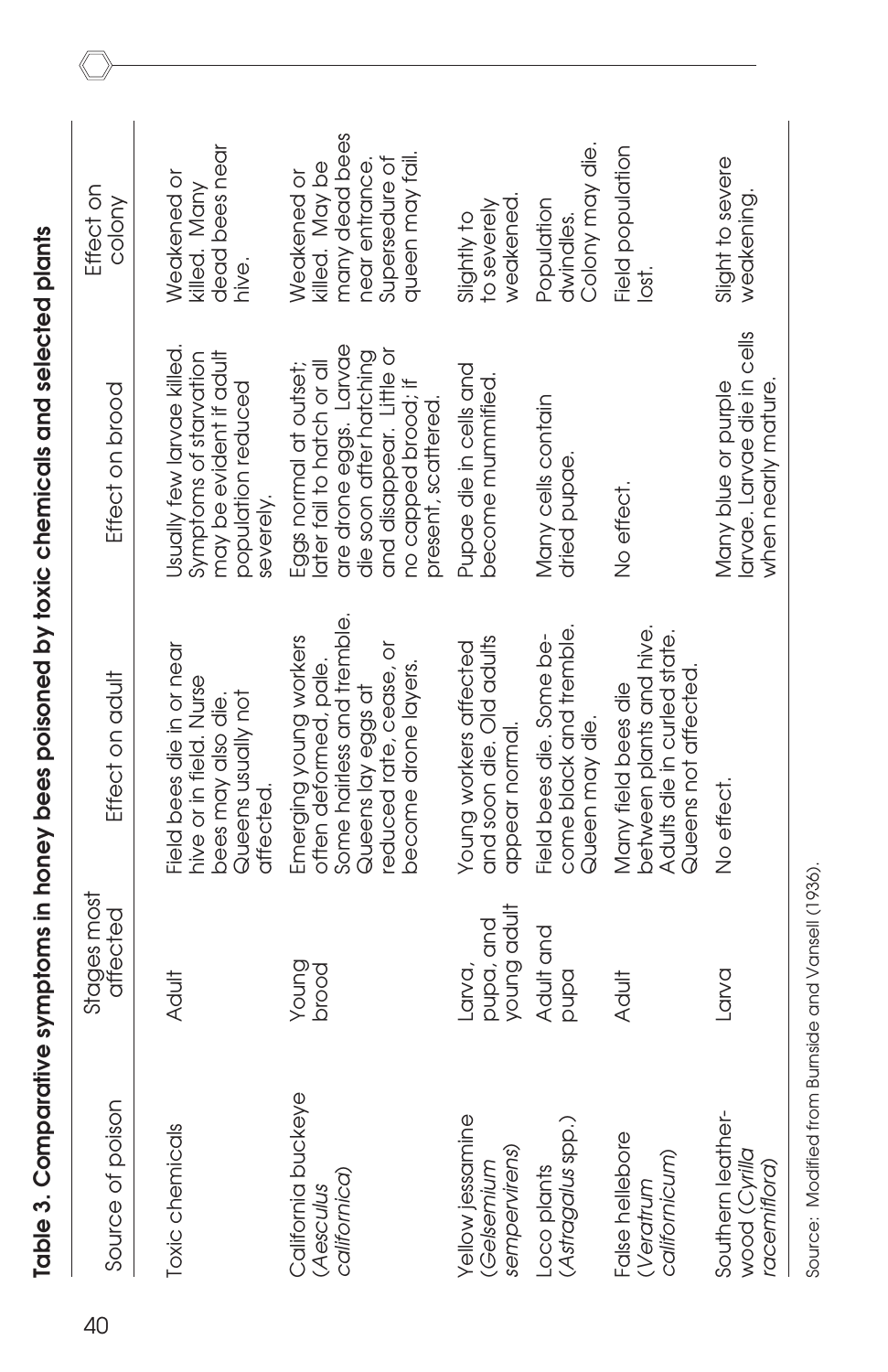dead and dying adult bees and sometimes pupae at the colony entrances. In many instances, however, the bees are lost in the field before returning to the colony. If the pesticide is brought back to the hive by the foragers, the nurse bees die from feeding on contaminated honey or pollen and the brood exhibits symptoms of neglect or poisoning. The symptoms of poisoned honey bees often depend on the class of pesticide involved. For a good review of poisoning from pesticides, see Atkins (1992).

#### **Sample collection and preservation**

Sampling must be done in a way that protects the sample from decomposition and further contamination. In the case of suspected pesticide poisoning, a sample of dying bees (at least 100) is placed in a clean, dry, preferably glass container. For comb containing pollen, honey, or brood, an ounce or two can be placed in the same sort of container. Be sure to include the date and time, location of hive, and name of beekeeper. Samples can be stored for a few hours on ice but should be moved as soon as possible to the freezer (the colder the better) until analysis. Leaving samples unrefrigerated will render them useless. Check with your state bee specialist or department of agriculture about laboratories capable of doing pesticide analyses. The ARS Bee Research Laboratory does not do pesticide analyses.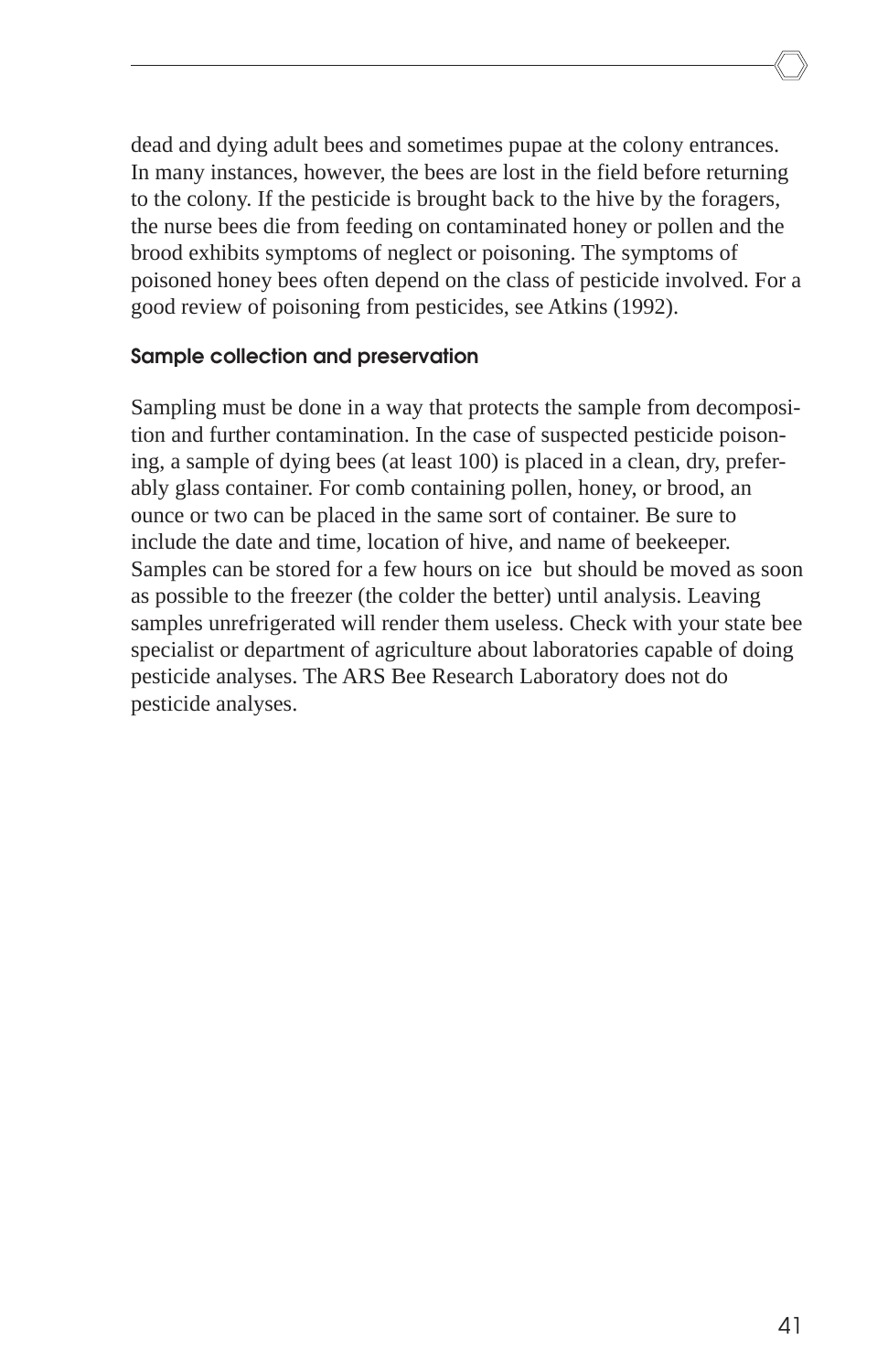## **Appendix A. Microscopy**

Most bee diseases can be diagnosed by observing the associated pathogens or parasites with a compound light microscope. A stereoscopic (dissecting) microscope is useful in identifying large parasites and pests.

### **Types of Microscopy**

The following types of microscopy are referred to in this handbook:

- Bright-field. In bright-field microscopy, the microscopic field is brightly lighted and the objects being studied appear dark. The microscope should be equipped with two dry objectives  $(10\times$  and  $40\times$ ), an achromatic oil-immersion objective (100 $\times$ ), and a good light source. The bright-field microscope is used for most routine microscopic procedures.
- Dark-field. The effect produced by the dark-field technique is a black background against which objects are brilliantly illuminated. This is accomplished by equipping the light microscope with a dark-field condenser. Dark-field microscopy is particularly valuable for examination of unstained microorganisms suspended in fluid.
- Phase-contrast. The phase-contrast technique employs controlled illumination, which is obtained by special phase-contrast objectives and a condenser assembly attached to a conventional light microscope. This system of controlled illumination reveals differences in cells not discernible by other microscopic methods.
- Fluorescence. If a mixture of bacteria is treated with a solution of fluorescent stain, the organisms that combine with or otherwise take up this substance become fluorescent and can be detected in a microscopic field illuminated with ultraviolet light.
- Electron. The electron microscope employs waves of electrons and magnetic fields to produce the image, whereas the light microscope uses waves of light and lenses.

### **Preparations for Microscopic Examination**

**Simple stain**. Morphological studies of bacteria are generally done on fixed and stained preparations. When a single dye is used, the process is referred to as simple staining. Residue from a suspected cell is first mixed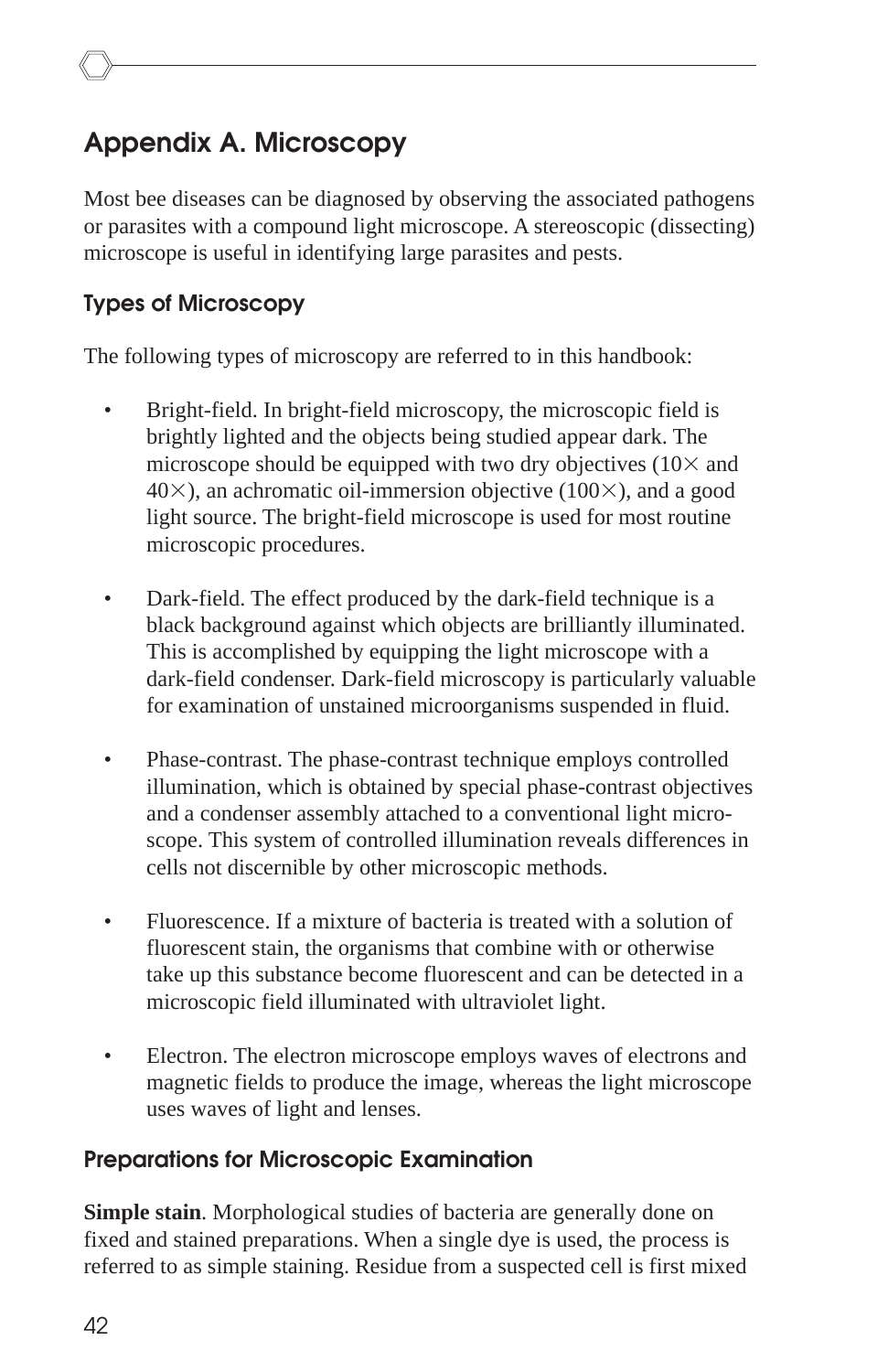with water. Then a drop of this suspension (smear) is spread on a glass microscope slide over an area of about  $2c^2$ .

The smear is dried and fixed under a heat lamp, or the smear can first be air-dried and then heat-fixed by passing it, smear side up, several times over a bunsen burner flame. The fixed smear is stained with a suitable spore stain for 10 seconds. Carbol fuchsin, methylene blue, and safranin are examples of stains that can be used. Enough stain should be placed on the slide to cover the entire smear. The excess stain is then washed off with water. Air-dry or gently blot the stained smear. Place a drop of immersion oil directly on the smear. No cover glass is necessary. Examine the slide, using the oil immersion objective. Results: Organisms are uniformly stained and easily distinguished.

**Gram stain.** The gram stain is a standard microbiological method that can be substituted for the simple stain. Briefly, the procedure involves a fixed smear that is stained with crystal violet, immersed in iodine solution, decolorized in ethyl alcohol, and counterstained with safranin. Results: gram-positive organisms are blue; gram-negative organisms are red.

**Modified hanging drop.** The modified hanging drop technique (Michael 1957) can be very useful for differentiating brood diseases. Residue from a suspected cell is first mixed with water. Then a drop of this suspension (smear) is placed on a cover glass. The suspension used should always be dilute and only slightly turbid. The smear is dried and fixed under a heat lamp, or the smear can be air-dried and then heat-fixed by passing it, smear side up, several times over a bunsen burner flame.

The fixed smear is stained with carbol fuchsin<sup>3</sup> or a suitable spore stain for 10 seconds. Enough stain should be placed on the cover glass to cover the entire smear. The excess stain is then washed off with water. While the smear is still wet, the cover glass is placed smear side down onto a standard microscope slide previously coated with a very thin layer of immersion oil. The slide is gently blotted dry and examined with a microscope, using the oil immersion objective. Results: Organisms that are not heat-fixed are caught in areas where pockets of water formed in the oil, and the organisms usually exhibit Brownian movement (see American foulbrood, p. 4).

<sup>&</sup>lt;sup>3</sup>Solution A: 0.3 g basic fuchsin (90% dye content), 10 mL ethyl alcohol (95%); solution B: 5 g phenol, 95 mL distilled water. Mix solutions A and B.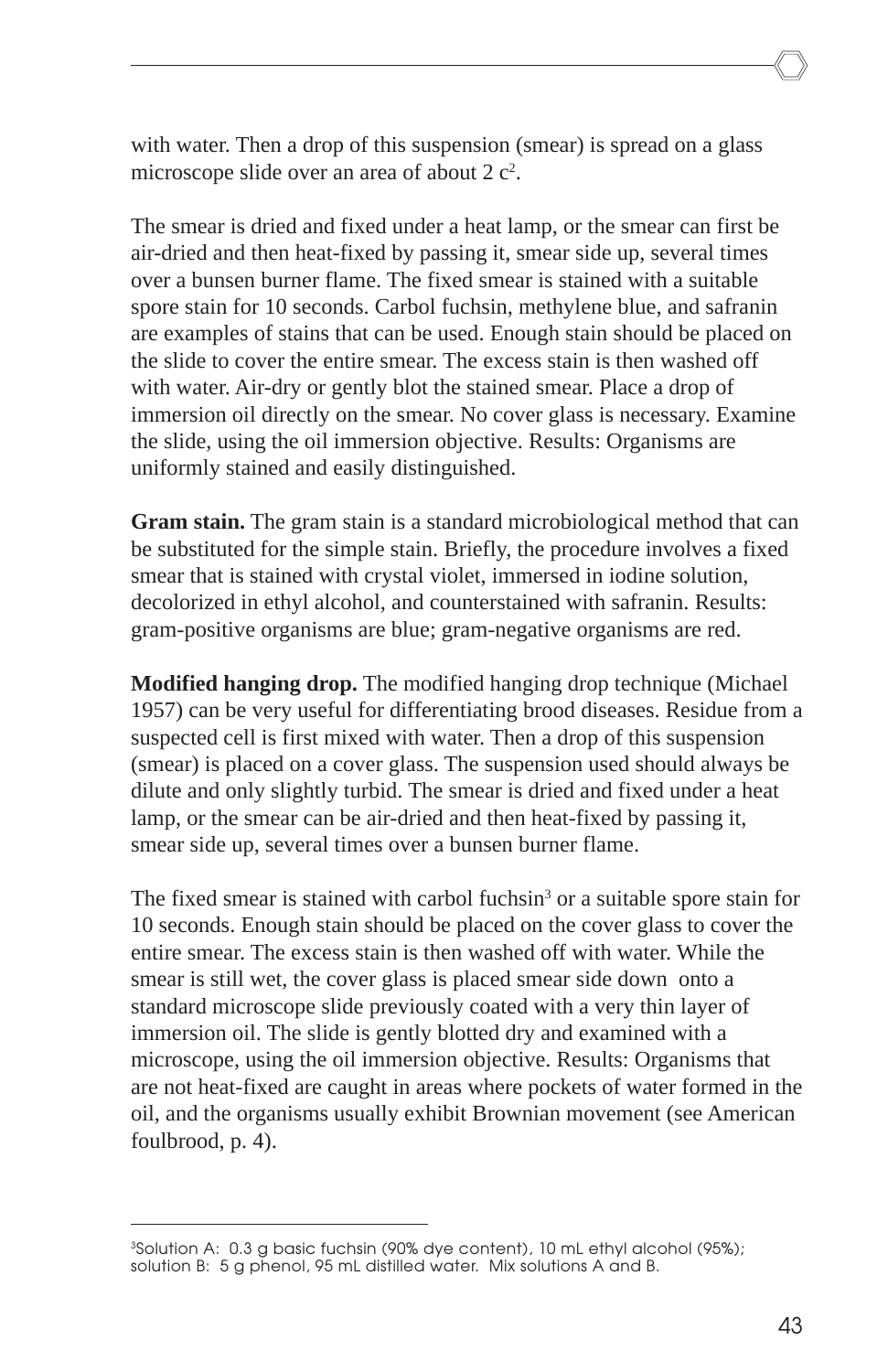**Negative staining.** This is a technique by which, without staining, cells are made readily visible in an otherwise dark film. The advantage of this procedure is that the bacterial cells do not receive vigorous physical and chemical treatment, which could result in distortion of some cells. Residue from a suspected larva is thoroughly mixed with a drop of 5-percent (wt/ vol) aqueous nigrosin (India ink and Congo red are alternatives). This suspension is then spread in a thin film across a glass microscope slide and allowed to dry. Results: Bacteria appear transparent and outlined by the dark background (see European foulbrood, p. 9).

**Wet mount.** The wet mount is especially useful for examining fungi or protozoa. Macerate a portion of the sample in water. Place a drop of the suspension on a microscope slide, and carefully drop the cover glass on it to minimize air pockets. No stain is required. The wet mount is usually examined with the dry objectives of a microscope. Phase microscopy is recommended for examining wet mounts, especially if an oil immersion objective is required. Results: Organisms refract light and are therefore visible on the slide.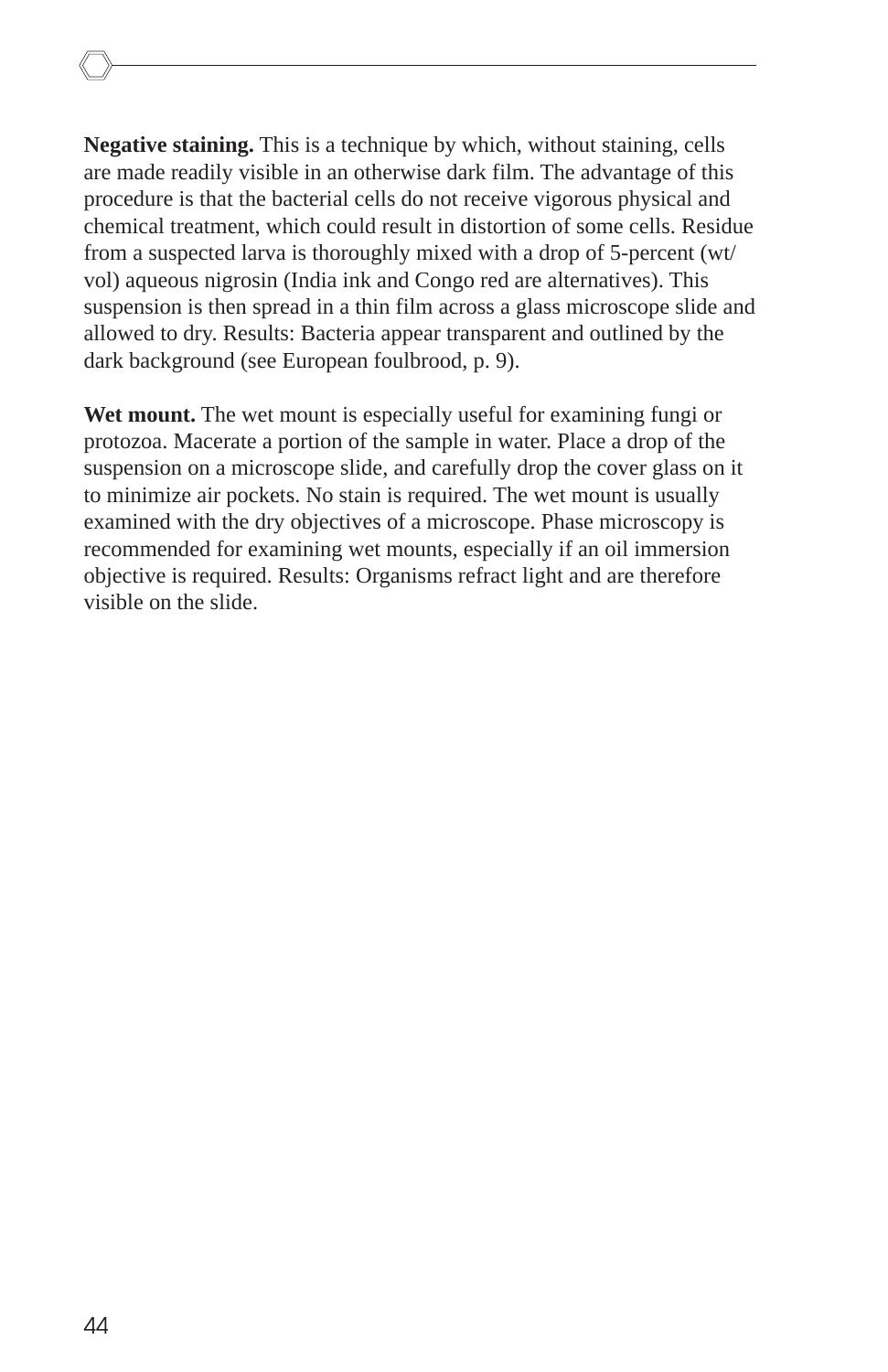## **Appendix B. Microinjection Techniques**

To diagnose some diseases or determine toxic levels of sample materials, it may be necessary to force-feed or inoculate larvae, pupae, or adult honey bees. Michael (1960) developed a technique using a microinjector equipped with a syringe and a 30-gauge needle. The microinjector can be calibrated to repeatedly deliver uniform volumes as small as 1 microliter  $(\mu L)$ .

### **Force-feeding**

The microinjector can be used to introduce material orally into the midgut (ventriculus) of larvae or to force-feed individual adult honey bees.

**Larvae.** Honey bee larvae as young as 3 days and weighing as little as 25 mg can be force-fed by carefully inserting the needle through the mouthparts and into the esophagus (fig. 20). When the actuating lever is depressed, a predetermined volume of material is pushed through the esophagus and into the midgut, without physically damaging the larva. After feeding, the larvae are placed in petri dishes lined with filter paper and incubated at 34o C.



Figure 20. Force-feeding a honey bee larva.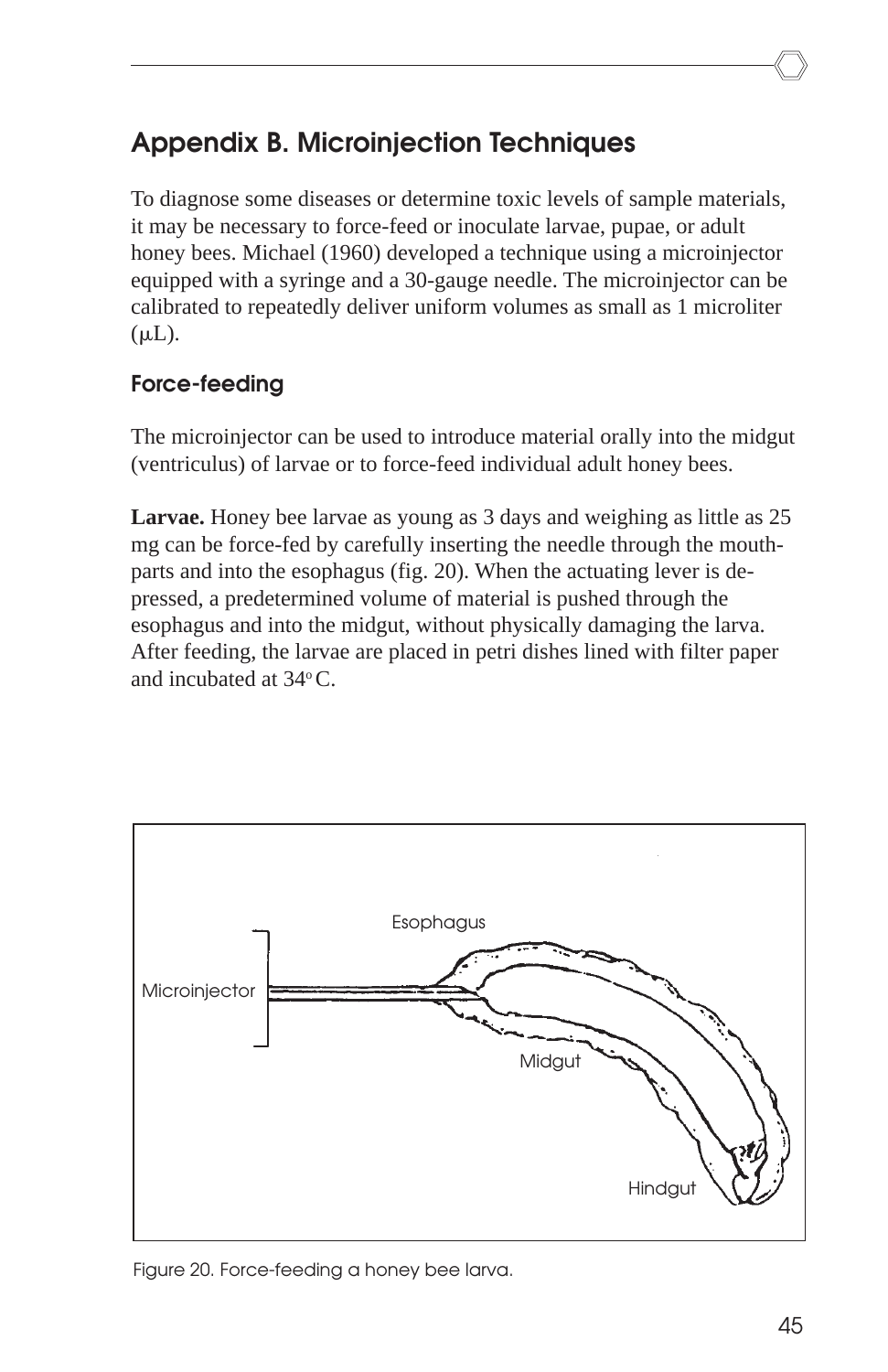**Adults.** Individual adult honey bees can also be fed specific volumes with the microinjector. The bees to be fed are held in a cage for about 4 hours without food. The desired concentration of the substance to be fed should be mixed into a sucrose solution to make it attractive to the bees. The microinjector is first actuated to produce a known volume of liquid at the tip of the needle. Then a bee from the cage is grasped by the wings or thorax, held up to the drop of liquid, and allowed to feed. Cold temperatures can be used to slow the bees and make them easier to handle. Avoid the use of carbon dioxide as an anesthetic to aid in handling the bees; the gas makes the bees reluctant to feed and reduces their longevity. After feeding, the bees are placed in small cages with a supply of 50-percent sugar syrup and held in an incubator at 34°C.

#### **Direct Injections**

The microinjection technique can also be adapted for direct injections into the body cavity of larvae, pupae, and adults. Care should be taken to insert only the tip of the needle into the hemocoel and not to exceed  $2 \mu L$  per bee.

**Larvae.** Injections are usually confined to 4- or 5-day-old larvae. Gently grasp the larva between the first and second fingers and the thumb, and hold it absolutely parallel to the needle. Using gentle pressure, puncture the integument with the needle, expel the inoculum directly into the dorsal blood vessel, and withdraw the needle slowly and steadily. To prevent bleeding, avoid exerting any excessive pressure on the larva with the fingers, particularly when withdrawing the needle.

**Pupae.** Pupae can be inoculated dorsally between the third and fourth abdominal segments or through the propodeum of the thorax. After injection, place the larvae or pupae in petri dishes lined with filter paper and incubate them at 34° C. Any excessive bleeding will show on the filter paper.

Pupae can also be left in brood combs and inoculated in the head capsule (Wilson 1970). Expose the pupal head by removing the cell cap; then insert the needle between the ocelli or through the clypeal sclerite.

**Adults.** Adult bees can be injected either through the propodeum of the thorax or dorsally through the intersegmental membrane between the third and fourth abdominal segments. Adult bees should be carefully subjected to carbon dioxide anesthetic before and during the process of injection.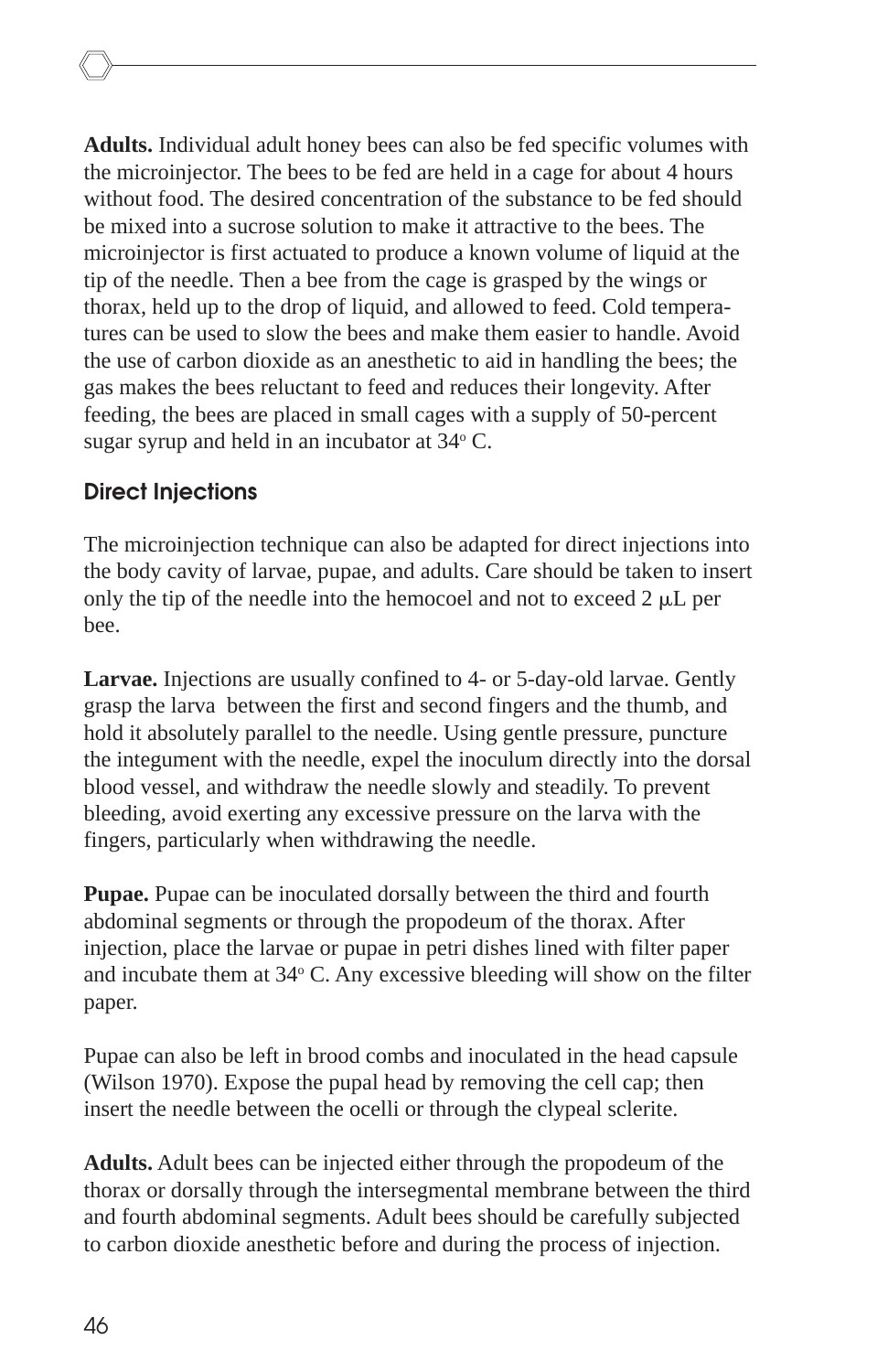When bee longevity is a factor in the test, cold temperatures can be used as an anesthetic. After injection, place the bees in small cages with a supply of 50-percent sugar syrup and hold in an incubator at  $34^{\circ}$ C.

### **Collecting Larvae and Pupae**

Honey bee larvae 3 to 5 days old can be readily obtained by removing a brood frame from a colony and placing it horizontally above a towel-lined tray in an incubator at  $34^{\circ}$ C. Within a few hours, the larvae crawl from their cells and drop to the tray below. Pupae can be easily obtained by collecting 5-day-old larvae as described and incubating them in petri dishes until pupation occurs. This method of collecting larvae and pupae in large numbers saves considerable time and labor. It also eliminates the damage that can occur when attempting removal from cells by mechanical means.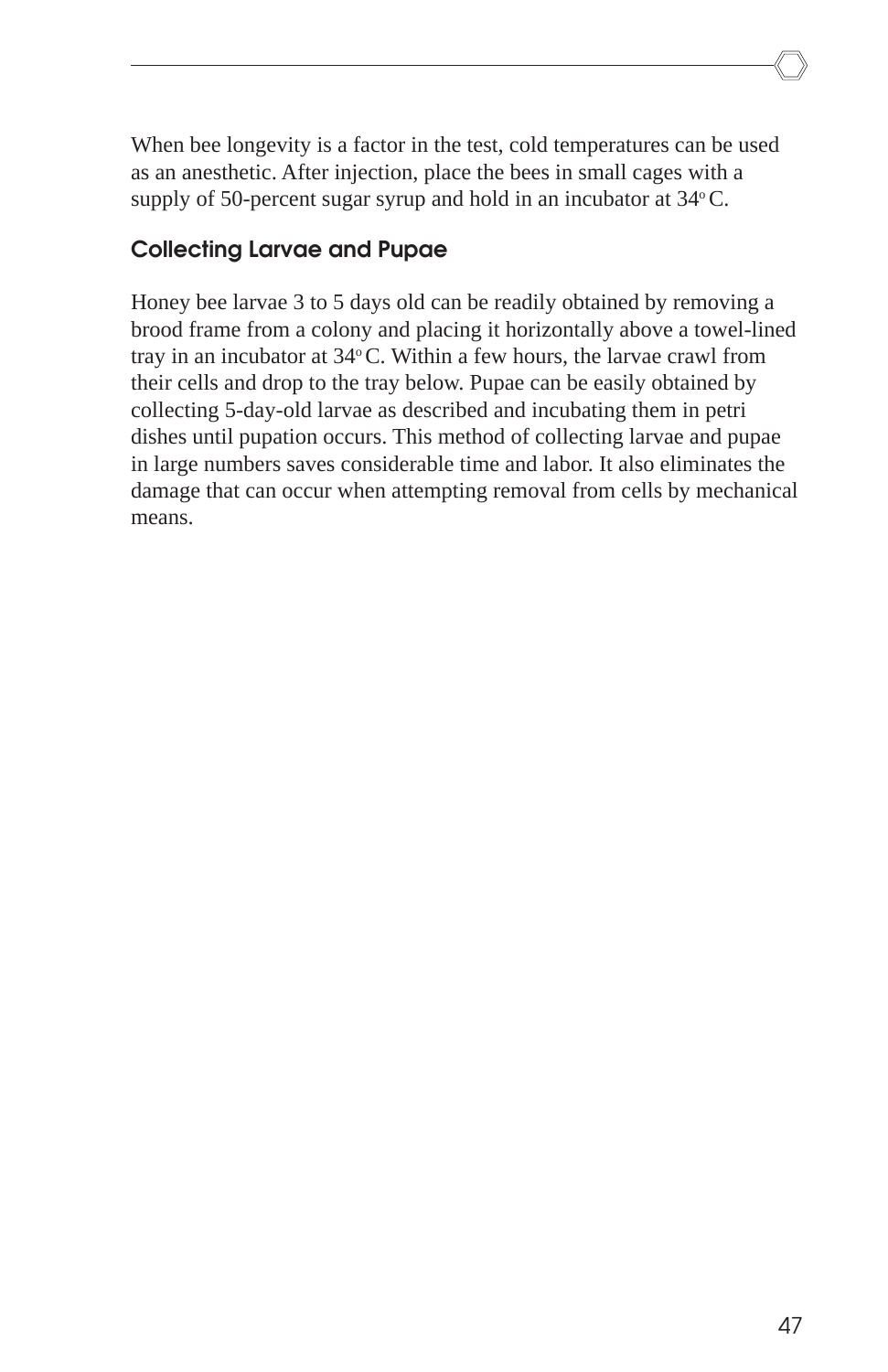### **Appendix C. Directions for Sending Diseased Brood and Adult Honey Bees for Diagnosis to the ARS Bee Research Lab**

The diagnostic accuracy of any bee disease depends on the condition of the sample. Mail the sample in a wooden or heavy cardboard box. The sample can be loosely wrapped in a paper bag, paper towel, newspaper, and so on, but avoid wrappings such as plastic bags, aluminum foil, waxed paper, tin, or glass because they allow fungi to grow on the samples. The ARS Bee Research Lab accepts samples from anyone and most samples are processed within 1 working day.

### **Send all samples to**

Bee Disease Diagnosis Bee Research Laboratory Beltsville Agricultural Research Center-East Building 476 Beltsville, MD 20705

Include a short description of the problem, along with your name and address. Plainly write your name and address on the outside of the shipping container.

### **Samples of Brood**

- The sample of comb should be about 4 square inches.
- The sample should contain as much of the dead or discolored brood as possible.
- **No honey should be present in the sample.**
- If a comb cannot be sent, the probe used to examine brood should contain enough material for tests. Wrap the probe in paper and send it to the laboratory in an envelope. This method is unsatisfactory for verification of sacbrood disease, which requires special antisera; we rely on gross symptoms for this diagnosis.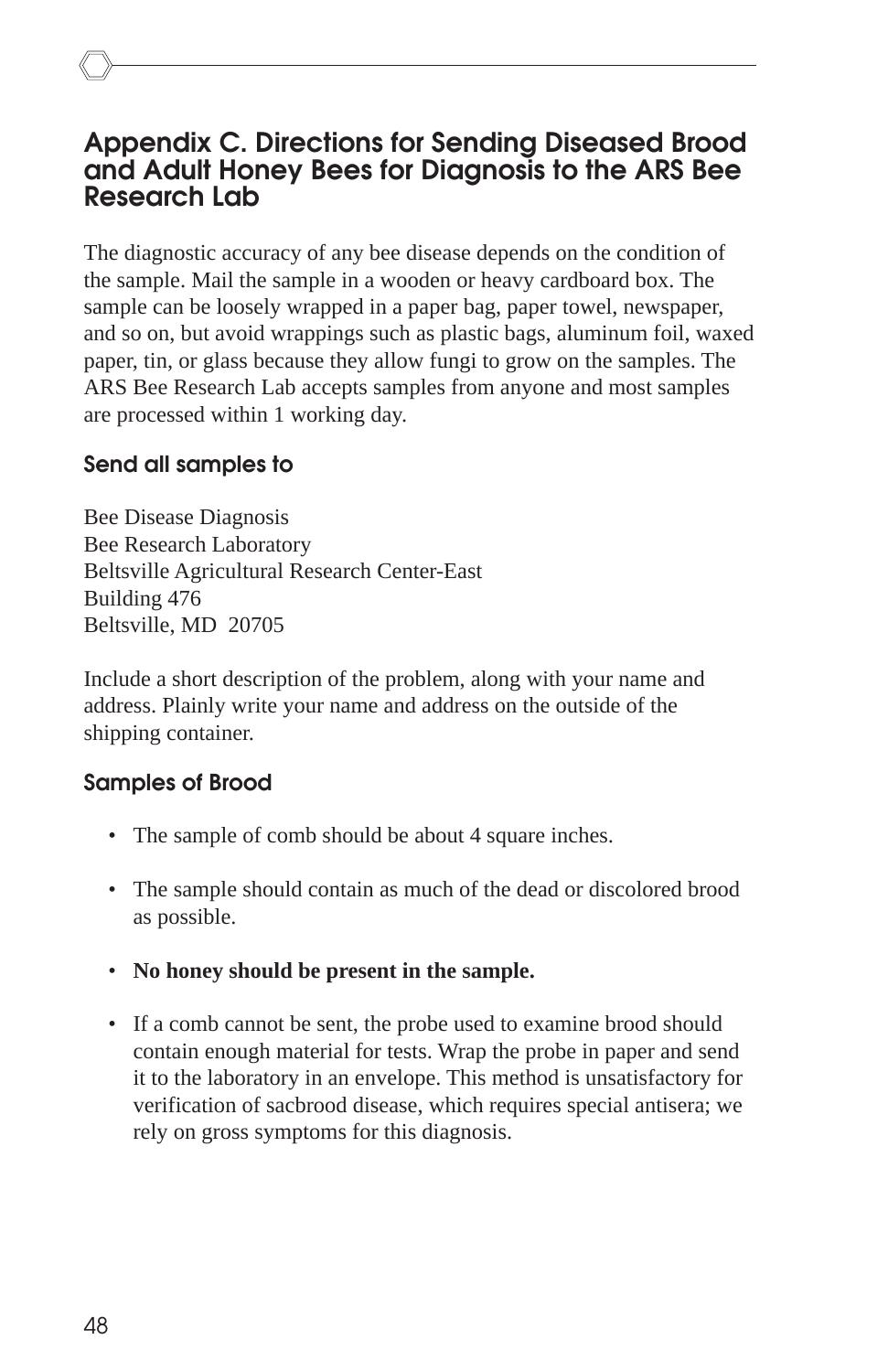### **Samples of Adult Honey Bees**

- Send at least 100 bees in a sample.
- If possible, select bees that do not appear normal or that died recently. Decayed bees are not satisfactory for examination.
- Bees submitted for the identification of mites should be placed in 70 percent ethyl or methyl alcohol as soon as possible after collection. These samples should be in leak-proof containers.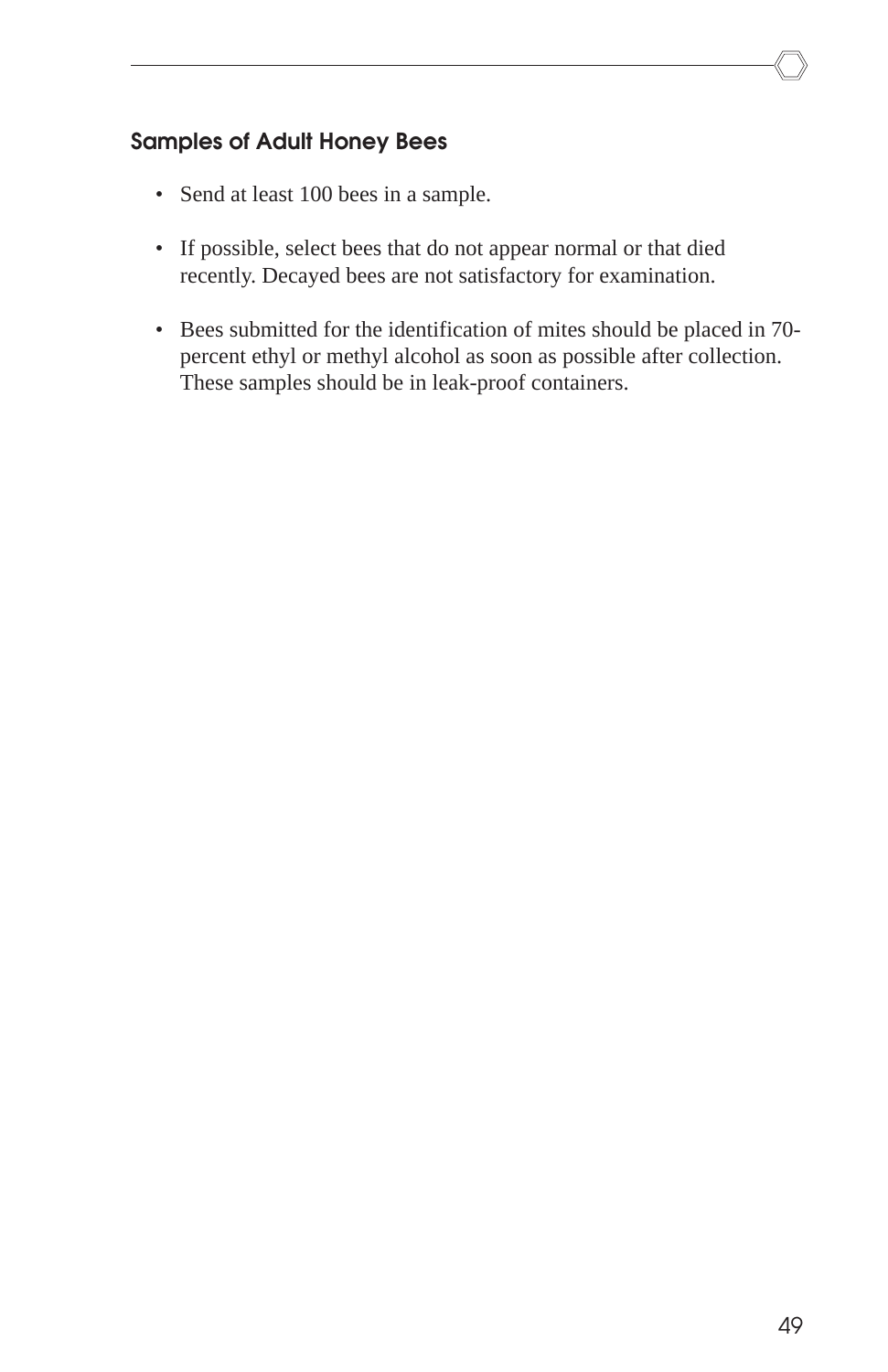### **Appendix D. Identification of Africanized Honey Bees**

### **ARS Bee Research Lab Protocol**

The ARS Bee Research Lab uses FABIS, the Fast Africanized Bee Identification System Manual (Sylvester and Rinderer 1987) to identify European bees. A full 26-character morphometric analysis is conducted on all samples of honey bees not verified as European by FABIS. When the Bee Research Laboratory declares a sample Africanized, identification is the result of the full 26-character morphometric analysis and is definitive.

### **Submission of Honey Bees for Identification of Subspecies**

The lab accepts samples from the Animal and Plant Health Inspection Service, Plant Protection and Quarantine (APHIS-PPQ) and state regulatory personnel. Preference is given to samples pretested according to FABIS and identified as non-European. A sample of 100 bees should be submitted. Honey bees submitted for identification should be placed in 70-percent ethyl or methyl alcohol as soon as possible after collection. Place samples in leakproof containers and ship to

Honey Bee Identification Bee Research Laboratory Beltsville Agricultural Research Center-East Building 476 Beltsville, MD 20705

Include a short history of the problem along with the sender's name, address, and telephone number. If results are urgently required, please advise the laboratory by telephone (301–504–8205) of the shipment and send the sample via express mail.

**Addendum, May 3, 2005: The information on this page is no longer correct. For current information on submitting Africanized honey bees for identification, please visit this website: http://gears.tucson.ars.ag.gov/morphometrics.html.**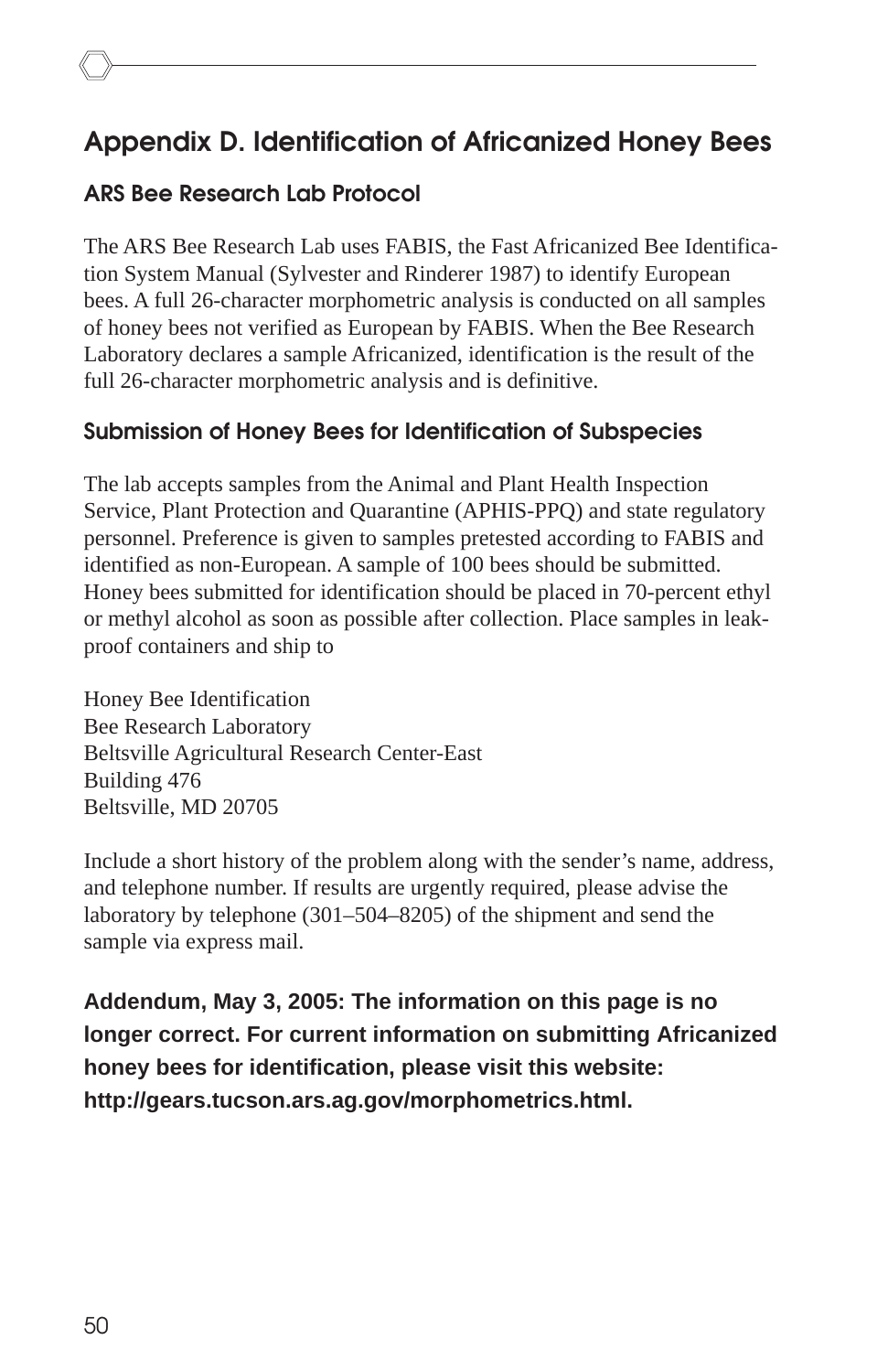### **Appendix E. Reclassification of Bacillus spp. Associated With Honey Bees**

In 1992, the Subcommittee on the Taxonomy of the Genus *Bacillus* of the International Committee on Systematic Bacteriology decided to undertake a collaborative polyphasic<sup>4</sup> study of the genus *Bacillus*. Among its objectives were the establishment of minimal standards for the description of species and the revision of nomenclature (ICSB 1993). 16S rRNA gene sequence analyses have identified at least 10 phylogenetic groups in the genus *Bacillus*. Five of these groups were reclassified as the new genera *Alicyclobacillus*, *Paenibacillus* (Ash et al. 1993), *Halobacillus*, *Brevibacillus*, and *Aneurinibacillus*.

To further complicate matters Heyndrickx et al. (1996) found *P. larvae* and *P. pulvifaciens* to be similar at the infraspecific level. However, phenotypic and genotypic differentiation is possible and this is consistent with their different pathologies. Therefore, they proposed reclassification of *P. larvae* strains as *P. larvae* subsp. *larvae* and of *P. pulvifaciens* strains as *P. larvae* subsp. *pulvifaciens*.

*Bacillus* spp*.* associated with honey bees have been reclassified as follows:

*Bacillus alvei = Paenibacillus alvei Bacillus apiarius = Paenibacillus apiarius Bacillus laterosporus = Brevibacillus laterosporus Bacillus larvae = Paenibacillus larvae* subsp*. larvae Bacillus pulvifaciens = Paenibacillus larvae* subsp. *pulvifaciens*

<sup>4</sup> Polyphasic analysis = morphological and biochemical tests, a variety of chemotaxonomic and genomic fingerprints, and DNA relatedness measurements.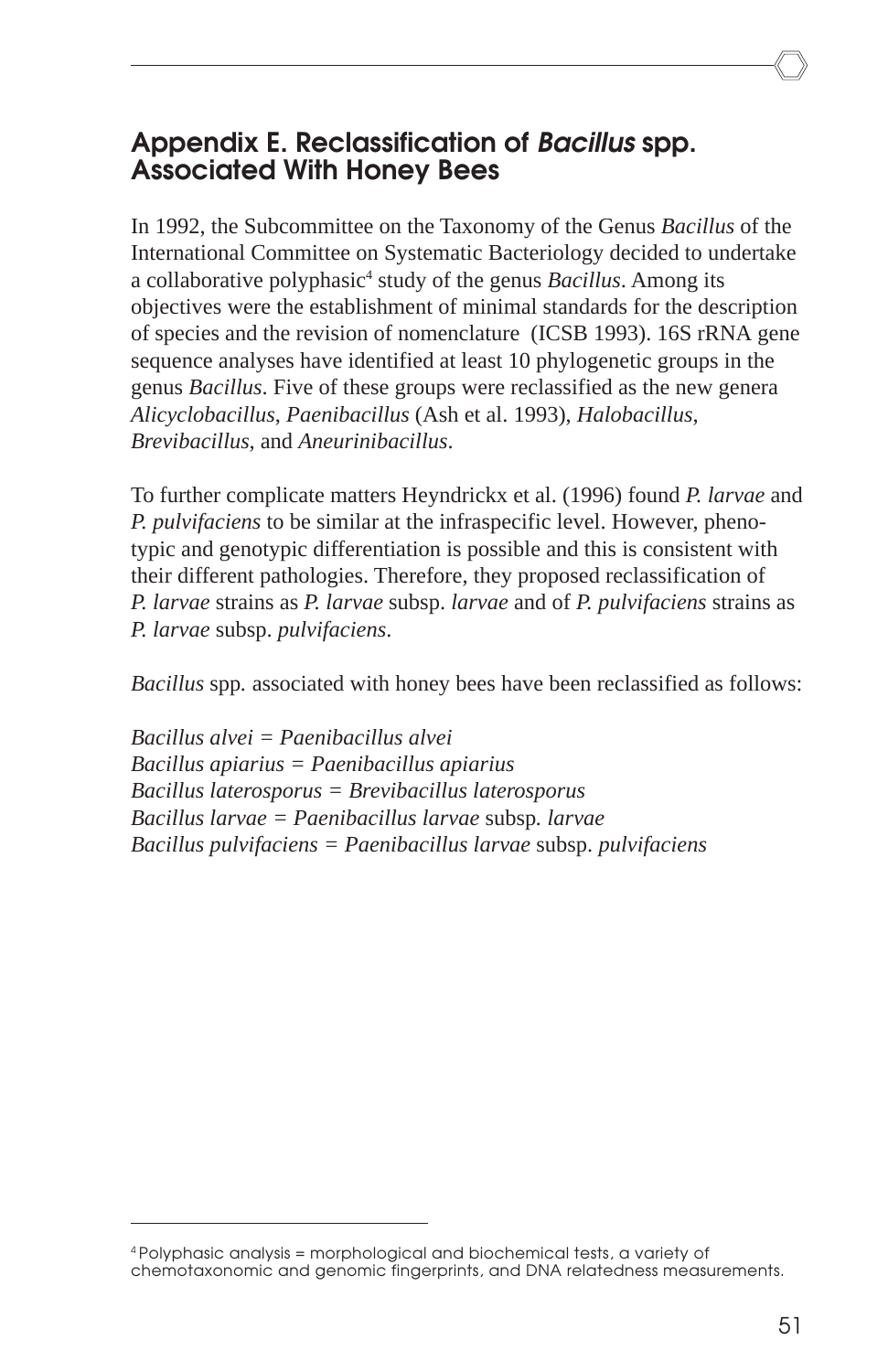### **References**

Allen, M.F., and B.V. Ball. 1993. The cultural characteristics and serological relationships of isolates of *Melissococcus pluton*. Journal of Apicultural Research 32:80–88.

Ash, C., F.G. Priest, and M.D. Collins. 1993. Molecular identification of rRNA group 3 bacilli (Ash, Farrow, and Collins) using a PCR probe test. Proposal for the creation of a new genus *Paenibacillus*. Antonie van Leeuwenhoek 64:253–260.

Atkins, E.L. 1992. Injury to honey bees by poisoning. *In* J.M. Graham, ed., The Hive and the Honey Bee, pp. 1153–1208. Dadant and Sons, Hamilton, Illinois.

Bailey, L. 1959. An improved method for the isolation of *Streptococcus pluton* and observations on its distribution and ecology. Journal of Insect Pathology 1:80–85.

Bailey, L., and B.V. Ball. 1991. Honey bee pathology, 2nd ed. Academic Press, London.

Bailey, L., and M.D. Collins. 1982a. Taxonomic studies on *Streptococcus pluton*. Journal of Applied Bacteriology 53:209–213.

Bailey, L., and M.D. Collins. 1982b. Reclassification of *Streptococcus pluton* (White) in a new genus *Melissococcus pluton*. Journal of Applied Bacteriology 53:215–217.

Bailey, L., and D.C. Lee. 1962. *Bacillus* larvae: Its cultivation in vitro and its growth in vivo. Journal of General Microbiology 29:711–717.

Ball, B.V. 1988. The impact of secondary infections in honey bee colonies infested with the parasitic mite *Varroa jacobsoni*. *In* G.R. Needham, et al., eds., Africanized Honey Bees and Bee Mites, pp. 457–461. Ellis Horwood, Chichester, United Kingdom.

Burnside, C.E., and G.H. Vansell. 1936. Plant poisoning of bees. U.S. Department of Agriculture, Bureau of Entomology and Plant Quarantine, No. E–398.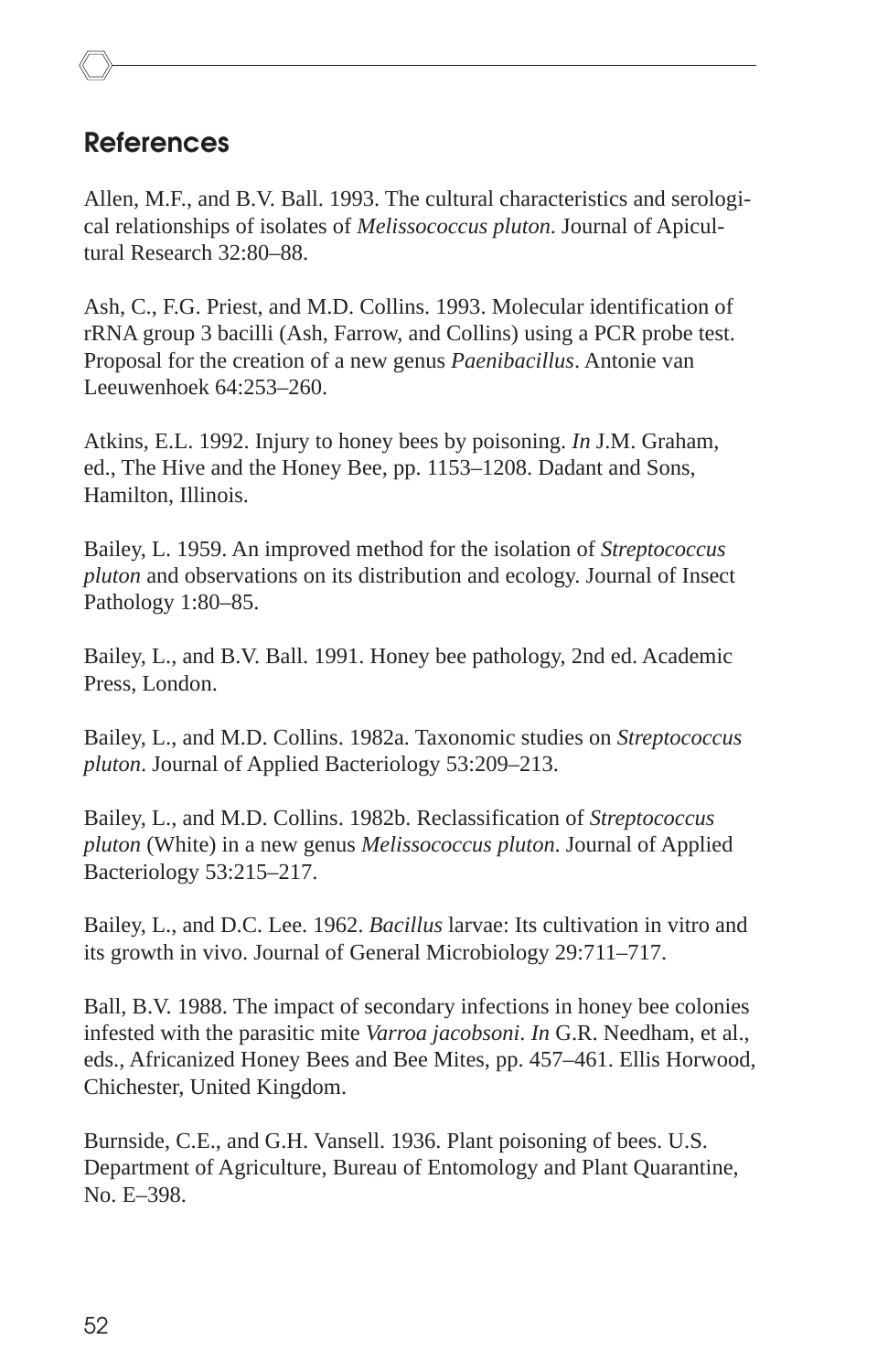Calderone, N.W., and Tucker, K.W. 1997. Variations, abnormalities and noninfectious diseases. *In* R.A. Morse and K. Flottum, eds., Honey Bee Pests, Predators, and Diseases, 3rd ed., pp. 400–423. A.I. Root Co., Medina, Ohio.

Cantwell, G.E. 1970. Standard methods for counting nosema spores. American Bee Journal 110:222–223.

Clark, T.B. 1977. *Spiroplasma* sp., a new pathogen in honey bees. Journal of Invertebrate Pathology 29:112–113.

Clark, T.B. 1978a. Honey bee spiroplasmosis, a new problem for beekeepers. American Bee Journal 118:18–19, 23.

Clark, T.B. 1978b. A filamentous virus of the honey bee. Journal of Invertebrate Pathology 32:332–340.

Crane, E. 1978. The *Varroa* mite. Bee World 59:164–167.

De Jong, D., D. De Andrea Roma, and L. S. Goncalves. 1982a. A comparative analysis of shaking solutions for the detection of *Varroa jacobsoni* on adult honeybees. Apidologie 13:297–306.

De Jong, D., P.H. De Jong, and L.S. Goncalves. 1982b. Weight loss and other damage to developing worker honeybees from infestation with *Varroa jacobsoni*. Journal of Apicultural Research 21:165–167.

Delfinado-Baker, M. 1984. The nymphal stages and male of *Varroa jacobsoni* Oudemans—a parasite of honey bees. International Journal of Acarology 10:75–80.

Delfinado-Baker, M. 1988. Incidence of *Melittiphis alvearius* (Berlese), a little known mite of beehives, in the United States. American Bee Journal 128:214.

Delfinado-Baker, M., and K. Aggarwal. 1987. Infestation of *Tropilaelaps clareae* and *Varroa jacobsoni* in *Apis mellifera ligustica* colonies in Papua New Guinea. American Bee Journal 127:443.

Delfinado-Baker, M., and E.W. Baker. 1982. Notes on honey bee mites of the genus *Acarapis hirst* (Acari: Tarsonemidae). International Journal of Acarology 8:211–226.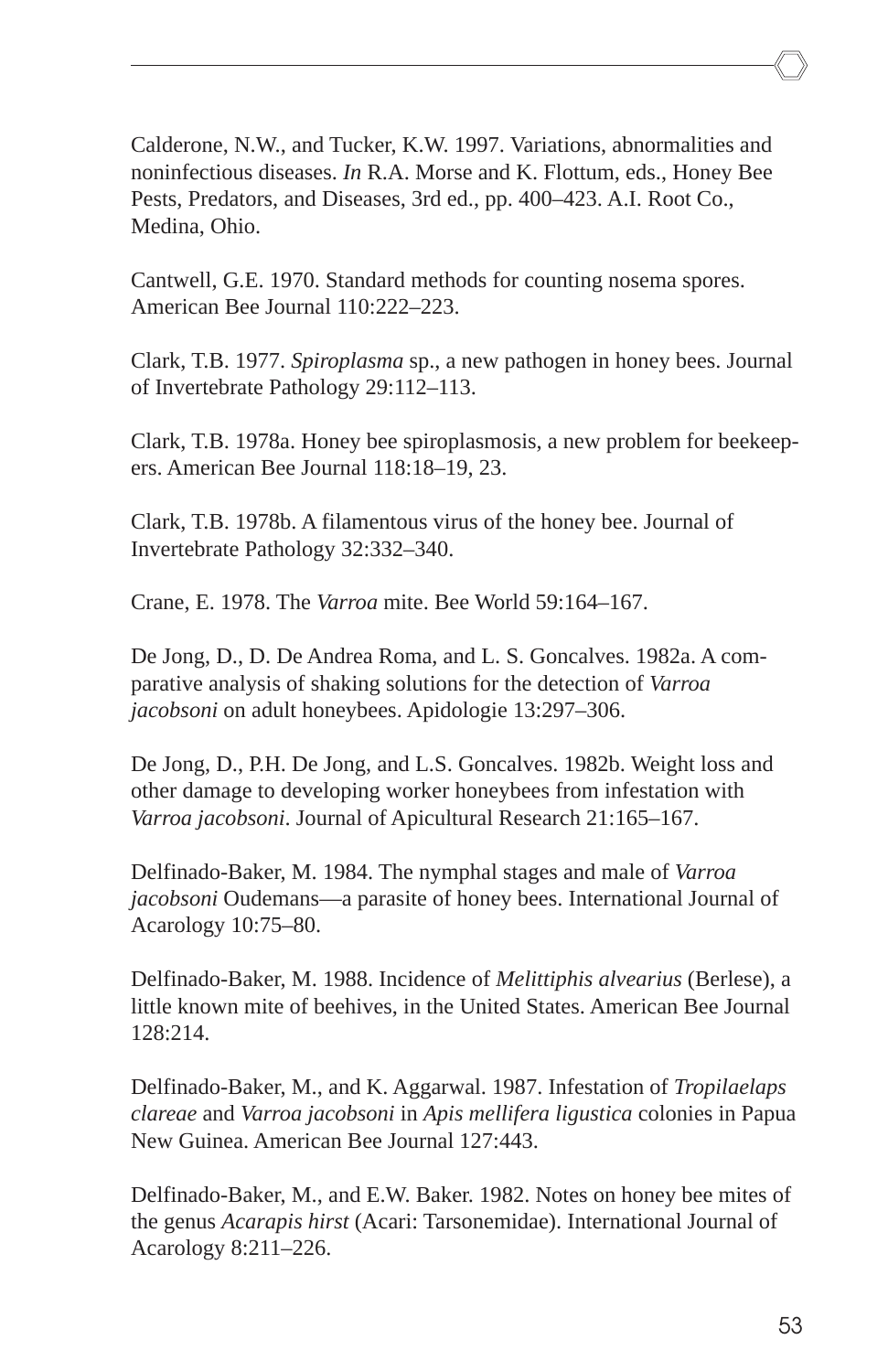Dingman, D.W., and D.P. Stahly. 1983. Medium promoting sporulation of *Bacillus larvae* and metabolism of medium components. Applied and Environmental Microbiology 46:860–869.

Eischen, F.A., J.S. Pettis, and A. Dietz. 1986. Prevention of *Acarapis woodi* infestation in queen honey bees with amitraz. American Bee Journal 126:498–500.

Ellis, M.D. 2000. Using powdered sugar to detect *Varroa*. Bee Tidings, January, University of Nebraska / Nebraska Honey Producer's Association Newsletter.

Fyg, W. 1954. Über das vorkommen von vlagellaten in rectum der honigbiene (*Apis mellifera* L.). Mitteilungen der Schweizerischen Entomologischen Gesellschaft 27:423–428.

Gochnauer, T.A. 1954. American foulbrood and chemical controls. Report of the Iowa State Apiarist for 1953, Des Moines, pp. 10–14.

Gochnauer, T.A. 1970. Some properties of a bacteriophage from *Bacillus larvae*. Journal of Invertebrate Pathology 15:149–156.

Gochnauer, T.A., and J. Corner. 1974. Detection and identification of *Bacillus larvae* in a commercial pollen sample. Journal of Apicultural Research 13:264–267.

Govan, V.A., V. Brozel, M.H. Allsopp, and S. Davison. 1998. A PCR method for rapid identification of *Melissococcus pluton* in honeybee larvae. Applied and Environmental Microbiology 64:1983–1985.

Grant, G.A., D.L. Nelson, P.E. Olsen, and W.A. Rice. 1993. The "ELISA" detection of tracheal mites in whole honey bee samples. American Bee Journal 133:652–655.

Hansen, H. 1984a. Methods for determining the presence of the foulbrood bacterium *Bacillus larvae* in honey. Danish Journal of Plant and Soil Science 88:325–328.

Hansen, H. 1984b. The incidence of the foulbrood bacterium *Bacillus larvae* in honeys retailed in Denmark. Danish Journal of Plant and Soil Science 88:329–336.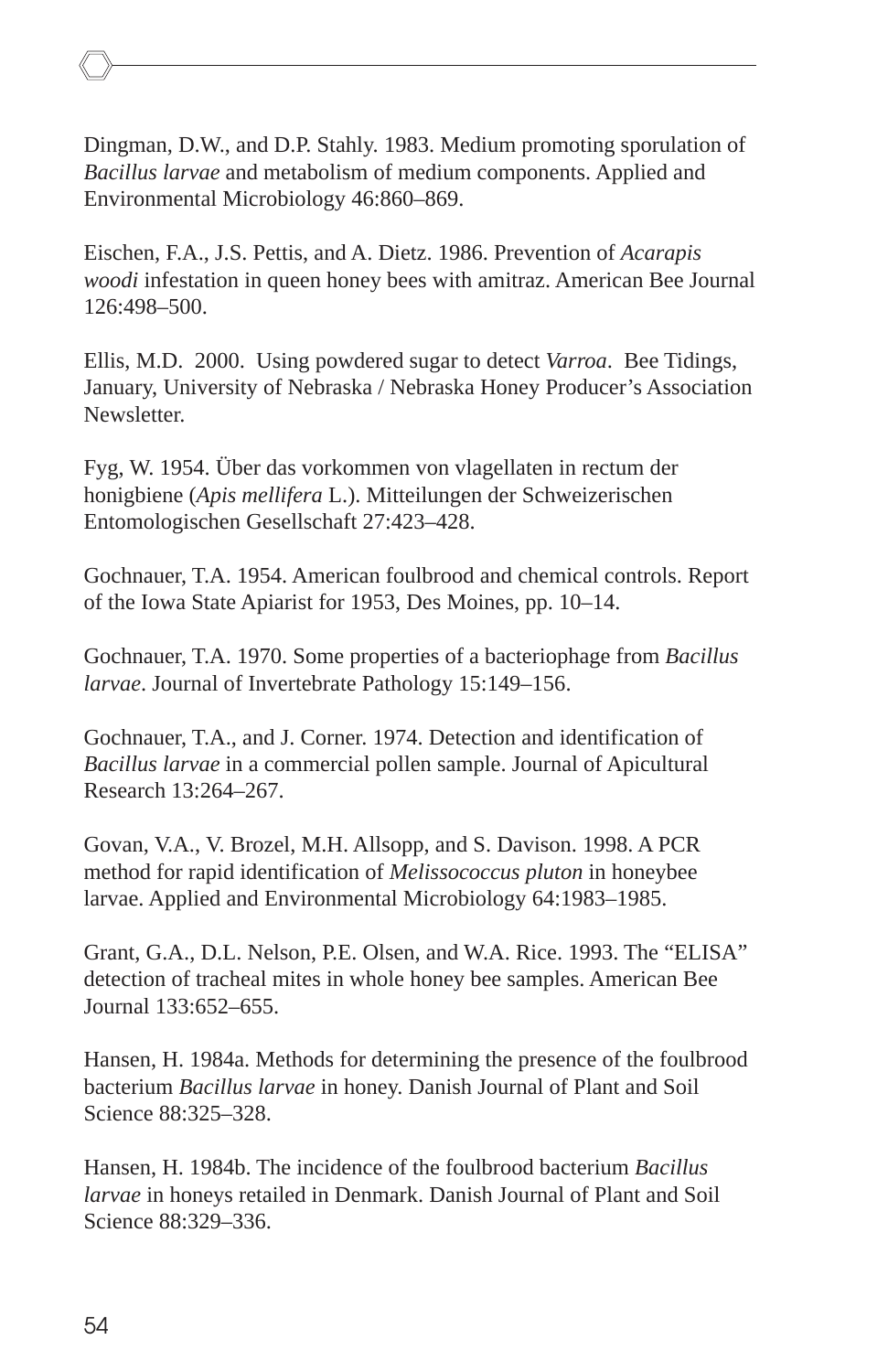Haynes, W.C. 1972. The catalase test: an aid in the identification of *Bacillus larvae*. American Bee Journal 112:130–131.

Heyndrickx, M., K. Vandemeulebroecke, B. Hoste, et al. 1996. Reclassification of *Paenibacillus* (formerly *Bacillus*) *pulvifaciens*, as a subspecies of *P. larvae*, with emended descriptions of *P. larvae* as *P. larvae* subsp. *larvae* and *P. larvae* subsp. *pulvifaciens*. International Journal of Systematic Bacteriology 46:270–279.

International Committee on Systematic Bacteriology. 1993. Minutes of Subcommittee on the Taxonomy of the Genus *Bacillus*. International Journal of Systematic Bacteriology 43:185.

Holst, E.C. 1946. A single field test for American foulbrood. American Bee Journal 86:14, 34.

Hornitzky, M.A.Z., and S. Clark. 1991. Culture of *Bacillus larvae* from bulk honey samples for the detection of American foulbrood. Journal of Apicultural Research 30:13–16.

Hung, A.C.F., H. Shimanuki, and D.A. Knox. 1996. Inapparent infection of acute paralysis virus and Kashmir bee virus in the U.S. honey bees. American Bee Journal 136:874–876.

Kostecki, R. 1969. Studies on improvement of control of American foulbrood of the honey bee. Pszczelnicze Zeszyty Naukowe 13:97–135. In Polish.

L'Arrivee, J.C.M., and R. Hrytsak. 1964. Coprological examination for nosematosis in queen bees. Journal of Insect Pathology 6:126–127.

Lochhead, A.G. 1937. The nitrate reduction test and its significance in the detection of *Bacillus larvae*. Canadian Journal of Research 15:79–86.

Lotmar, R. 1946. Uber flagellaten und bakteria im dunndarm der honigbiene. Schweizerische Bienen-Zeitung, Beih 2:49–76.

Michael, A.S. 1957. Droplet method for observation of living unstained bacteria. Journal of Bacteriology 74:831–832.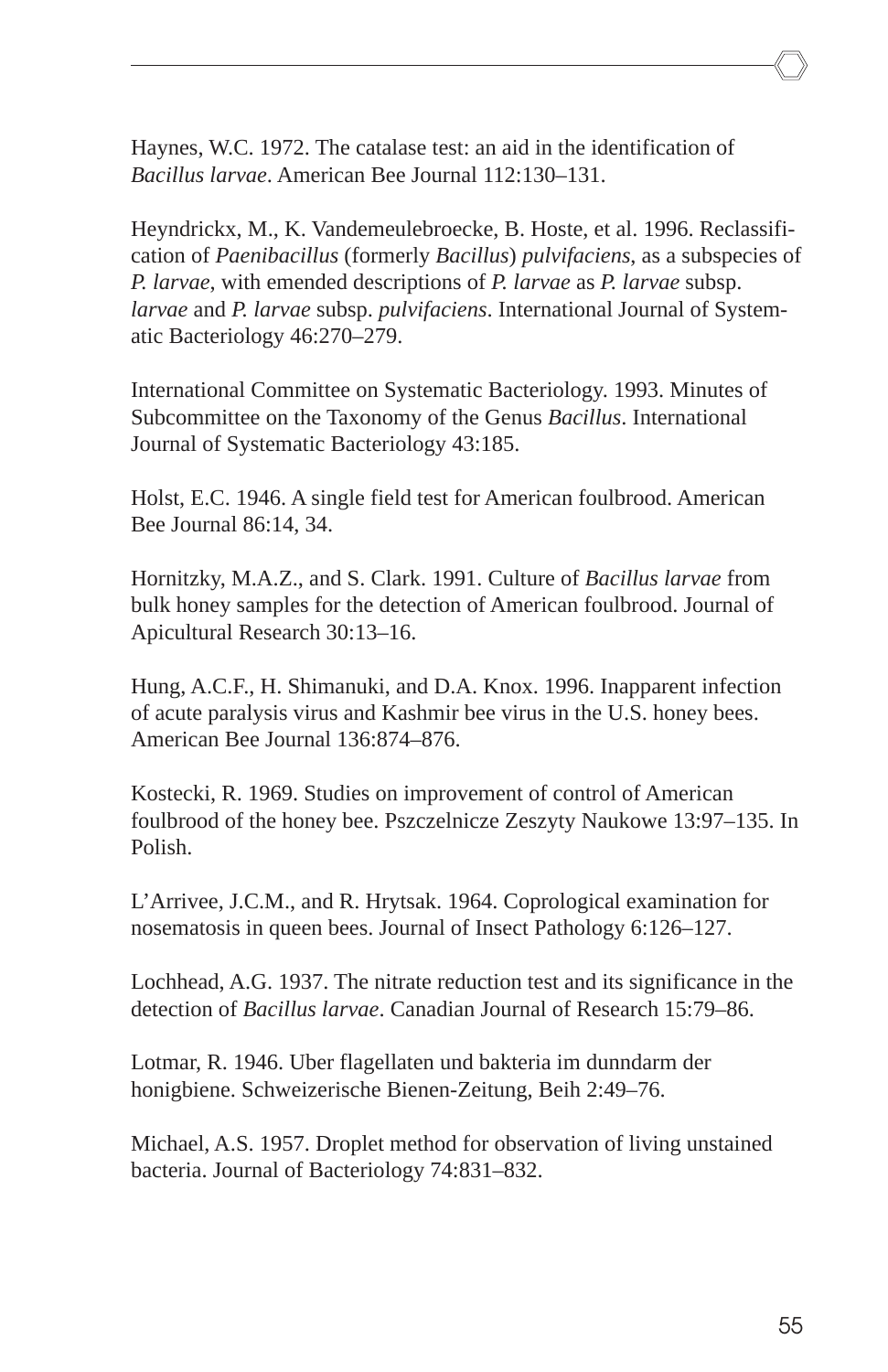Michael, A.S. 1960. A new technique for studying bee diseases. *In* Official Report of the 17th International Beekeeping Congress, Bologna-Roma, 1958, vol. 2, pp. 73–77. Imola Tipografia Galeati, Rome.

Otte, E. 1973. A contribution of the laboratory diagnosis of American foulbrood of the honey bee with a particular reference to the immunofluorescence method. Apidologie 4:331–339.

Peng, Y-S., and M.E. Nasr. 1985. Detection of honey bee tracheal mites (*Acarapis woodi*) by simple staining techniques. Journal of Invertebrate Pathology 46:325–331.

Peng, Y-S., and K-Y. Peng. 1979. A study on the possible utilization of immunodiffusion and immunofluorescence techniques as the diagnostic for American foulbrood of honeybees (*Apis mellifera*). Journal of Invertebrate Pathology 33:284–289.

Pinnock, D.E., and N.E. Featherstone. 1984. Detection and quantification of *Melissococcus pluton* infection in honeybee colonies by means of enzyme-linked immunosorbent assay. Journal of Apicultural Research 23:168–170.

Ragsdale, D.W., and B. Furgala. 1987. A serological approach to the detection of *Acarapis woodi* parasitism in honey bees using an enzymelinked immunosorbent assay. Apidologie 18:1–9.

Ragsdale, D.W., and K.M. Kjer. 1989. Diagnosis of tracheal mite (*Acarapis woodi* Rennie) parasitism of honey bees using a monoclonal based enzyme-linked immunosorbent assay. American Bee Journal 129:550–553.

Ritter, W., and F. Ruttner. 1980. Diagnoseverfahren (*Varroa*). Allgemeine Deutsche Imkerzeitung 5:134–138.

Shimanuki, H. 1963. *In vitro* and *in vivo* studies of *Bacillus larvae*. Ph.D. dissertation, Iowa State University of Science and Technology, Ames.

Shimanuki H., and D.A. Knox. 1988. Improved method for the detection of *Bacillus larvae* spores in honey. American Bee Journal 128:353–354.

Shimanuki H., and D.A. Knox. 1994. Susceptibility of *Bacillus larvae* to Terramycin. American Bee Journal 134:125–126.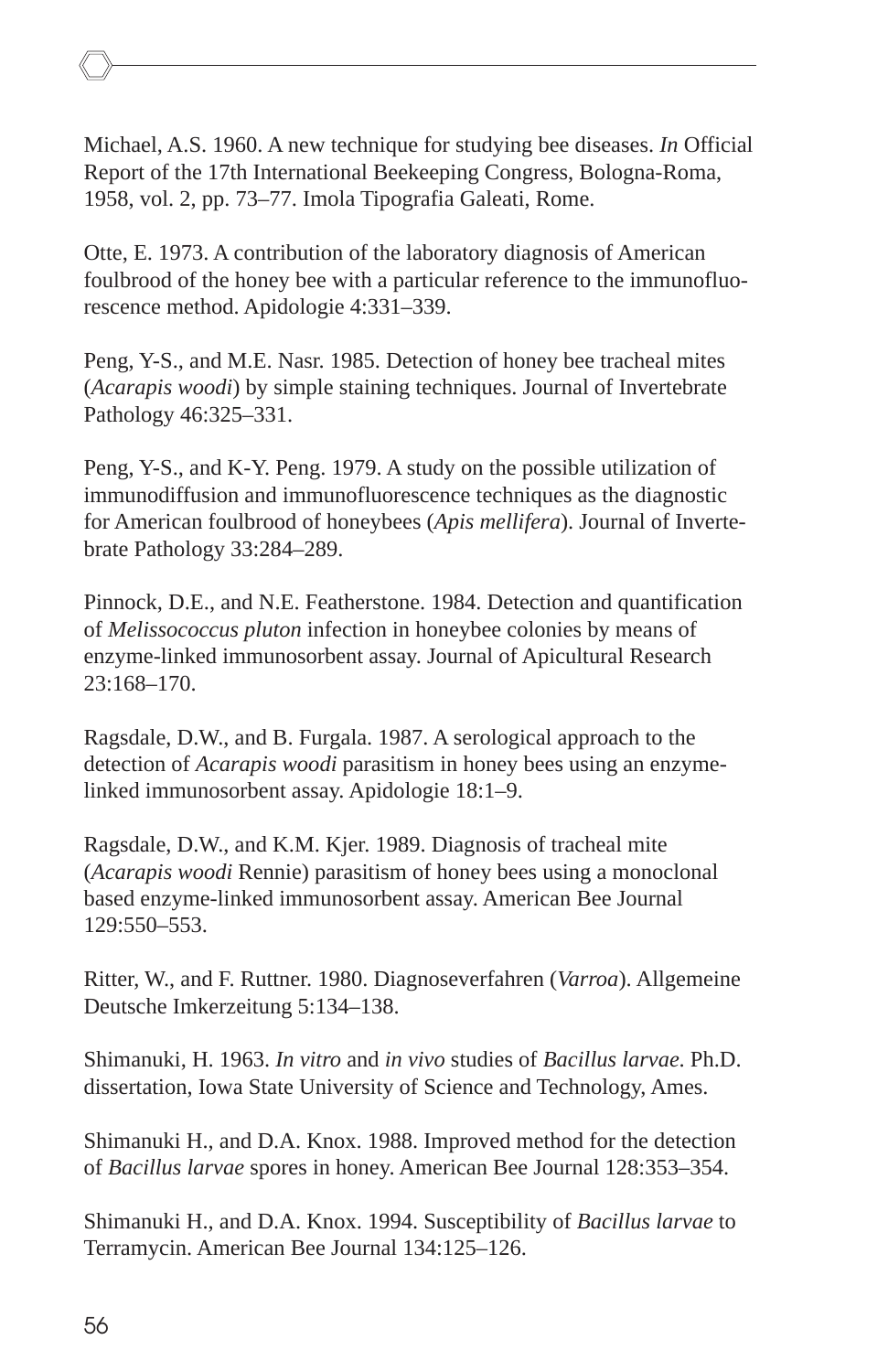Skinner, J.A. 1997. Poisoning by plants. *In* R.A. Morse and K. Flottum, eds., Honey Bee Pests, Predators, and Diseases, 3rd ed, pp. 425–453. A.I. Root Co., Medina, Ohio.

Sturtevant, A.P. 1932. Relation of commercial honey to the spread of American foulbrood. Journal of Agricultural Research 45:257–285.

Sturtevant, A.P. 1936. Quantitative demonstration of the presence of spores of *Bacillus larvae* in honey contaminated by contact with American foulbrood. Journal of Agricultural Research 52:697–704.

Sylvester, H.A., and T.E. Rinderer. 1987. Fast Africanized bee identification system (FABIS) manual. American Bee Journal 127:511–516.

Szabo, T.I. 1989. The capping scratcher: a tool for detection and control of *Varroa jacobsoni*. American Bee Journal 129:402–403.

Toschkov, A., T. Vallerianov, and A. Tomov. 1970. Die immunofluoreszenzmethode und die schnelle und spezifische diagnotik der Amerikanischen faulbrut bei der bienenbrut. Bulletin Apicole de Documentation et d'Information 13:13–18.

White, G.F. 1912. The cause of European foulbrood. U.S. Department of Agriculture, Bureau of Entomology Circular 157.

White, G.F. 1918. Nosema disease. U.S. Department of Agriculture Bulletin 780.

White, G.F. 1920. European foulbrood. U.S. Department of Agriculture Bulletin 810.

Wilson, W.T. 1970. Inoculation of the pupal honeybee with spores of *Bacillus larvae*. Journal of Apicultural Research 9:33–37.

Wilson, C.A., and L.L. Ellis. 1966. A new technique for the detection of nosema in apiaries. American Bee Journal 106:131.

Wilson, W.T., and W.C. Rothenbuhler. 1968. Resistance to American foulbrood in honey bees. VIII. Effects of injecting *Bacillus larvae* spores into adults. Journal of Invertebrate Pathology 12:418–424.

Zhavnenko, V.M. 1971. Indirect method of immunofluorescence in the diagnosis of foulbrood (American and European). Veterinariya (Kiev) 8:109–111. In Russian.